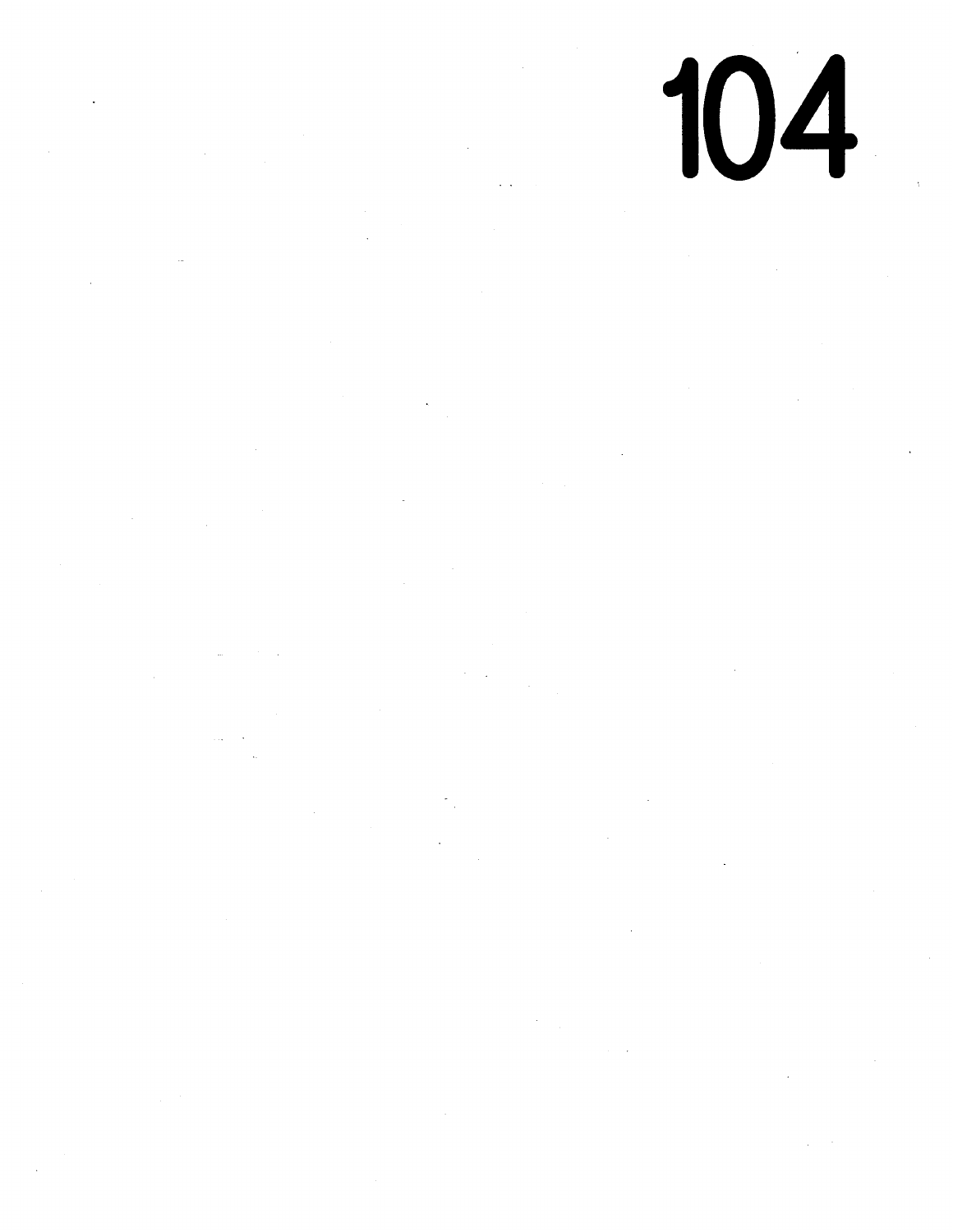$\sqrt{*}$  $\overline{2}$  \* 3780i.c −− helper routines for the 3780i DSP <sup>4</sup>  $\frac{5}{6}$ Written By: Mike Sullivan IBM Corporation  $\begin{matrix}7 & *\\ * & * \end{matrix}$  \* Copyright (C) 1999 IBM Corporation <sup>9</sup> \* \* This program is free software; you can redistribute it and/or modify <sup>11</sup> \* it under the terms of the GNU General Public License as published by 12 \* the Free Software Foundation; either version 2 of the License, or<br>13 \* (at your option) any later version. \* (at your option) any later version. <br> $15$  \* This program is distributed in the hope that it will be useful, <sup>16</sup> \* but WITHOUT ANY WARRANTY; without even the implied warranty of <sup>17</sup> \* MERCHANTABILITY or FITNESS FOR A PARTICULAR PURPOSE. See the \* GNU General Public License for more details. <sub>19</sub> 20 \* NO WARRANTY<br>21 \* THE PROGRAM \* THE PROGRAM IS PROVIDED ON AN "AS IS" BASIS, WITHOUT WARRANTIES OR \* CONDITIONS OF ANY KIND, EITHER EXPRESS OR IMPLIED INCLUDING, WITHOUT <sup>23</sup> \* LIMITATION, ANY WARRANTIES OR CONDITIONS OF TITLE, NON−INFRINGEMENT, <sup>24</sup> \* MERCHANTABILITY OR FITNESS FOR A PARTICULAR PURPOSE. Each Recipient is<br><sup>25 \*</sup> solely responsible for determining the appropriateness of using and \* solely responsible for determining the appropriateness of using and \* distributing the Program and assumes all risks associated with its <sup>27</sup> \* exercise of rights under this Agreement, including but not limited to <sup>28</sup> \* the risks and costs of program errors, damage to or loss of data, \* programs or equipment, and unavailability or interruption of operations. 31 \* DISCLAIMER OF LIABILITY<br>32 \* NEITHER RECIPIENT NOR A \* NEITHER RECIPIENT NOR ANY CONTRIBUTORS SHALL HAVE ANY LIABILITY FOR ANY \* DIRECT, INDIRECT, INCIDENTAL, SPECIAL, EXEMPLARY, OR CONSEQUENTIAL <sup>34</sup> \* DAMAGES (INCLUDING WITHOUT LIMITATION LOST PROFITS), HOWEVER CAUSED AND \* ON ANY THEORY OF LIABILITY, WHETHER IN CONTRACT, STRICT LIABILITY, OR <sup>36</sup> \* TORT (INCLUDING NEGLIGENCE OR OTHERWISE) ARISING IN ANY WAY OUT OF THE \* USE OR DISTRIBUTION OF THE PROGRAM OR THE EXERCISE OF ANY RIGHTS GRANTED \* HEREUNDER, EVEN IF ADVISED OF THE POSSIBILITY OF SUCH DAMAGES <br> $40$ \* You should have received a copy of the GNU General Public License \* along with this program; if not, write to the Free Software <sup>42</sup> \* Foundation, Inc., 59 Temple Place, Suite 330, Boston, MA 02111−1307 USA \*  $\frac{44}{45}$  \* 10/23/2000 − Alpha Release <sup>46</sup> \* First release to the public \* / <br> $49$  **#include** <linux/version.h> <sup>50</sup> **#include** <linux/config.h> **#include** <linux/kernel.h> **#include** <linux/unistd.h> #include <linux/delay.h> **#include** <linux/ioport.h> **#include** <linux/init.h> **#include** <asm/io.h> #include <asm/uaccess.h> **#include** <asm/system.h> #include <asm/irq.h> <sup>60</sup> **#include** <asm/bitops.h> **#include** "smapi.h" <sup>62</sup> **#include** "mwavedd.h" **#include** "3780i.h" **static** spinlock\_t dsp\_lock = SPIN\_LOCK\_UNLOCKED; <sup>66</sup> **static** unsigned long flags; **static** void PaceMsaAccess(unsigned short usDspBaseIO) { 71 **if**(current–>need\_resched)<br>72 schedule(); schedule();<br> $73$  udelay(100); 73 udelay(100);<br>
74 **if**(current->) **if**(current−>need\_resched) schedule(); } unsigned short dsp3780I\_ReadMsaCfg(unsigned short usDspBaseIO, <sup>79</sup> unsigned long ulMsaAddr)  $\begin{matrix} 80 \\ 81 \end{matrix} \quad \begin{matrix} \end{matrix}$ unsigned short val; PRINTK\_3(TRACE\_3780I, <sup>84</sup> "3780i::dsp3780I\_ReadMsaCfg entry usDspBaseIO %x ulMsaAddr %lx\n", 85 usDspBaseIO, ulMsaAddr); 87 spin\_lock\_irqsave(&dsp\_lock, flags);<br>88 0utWordDsp(DSP\_MsaAddrLow, (unsigned 88 OutWordDsp(DSP\_MsaAddrLow, (unsigned short) ulMsaAddr);<br>89 OutWordDsp(DSP\_MsaAddrHigh, (unsigned short) (ulMsaAddr OutWordDsp(DSP\_MsaAddrHigh, (unsigned short) (ulMsaAddr >> 16)); val = InWordDsp(DSP\_MsaDataDSISHigh); Registered Version: Linux Kernel Support for Mwave Modem **3780i.c** Exhibit 20.1−1 pg 1/9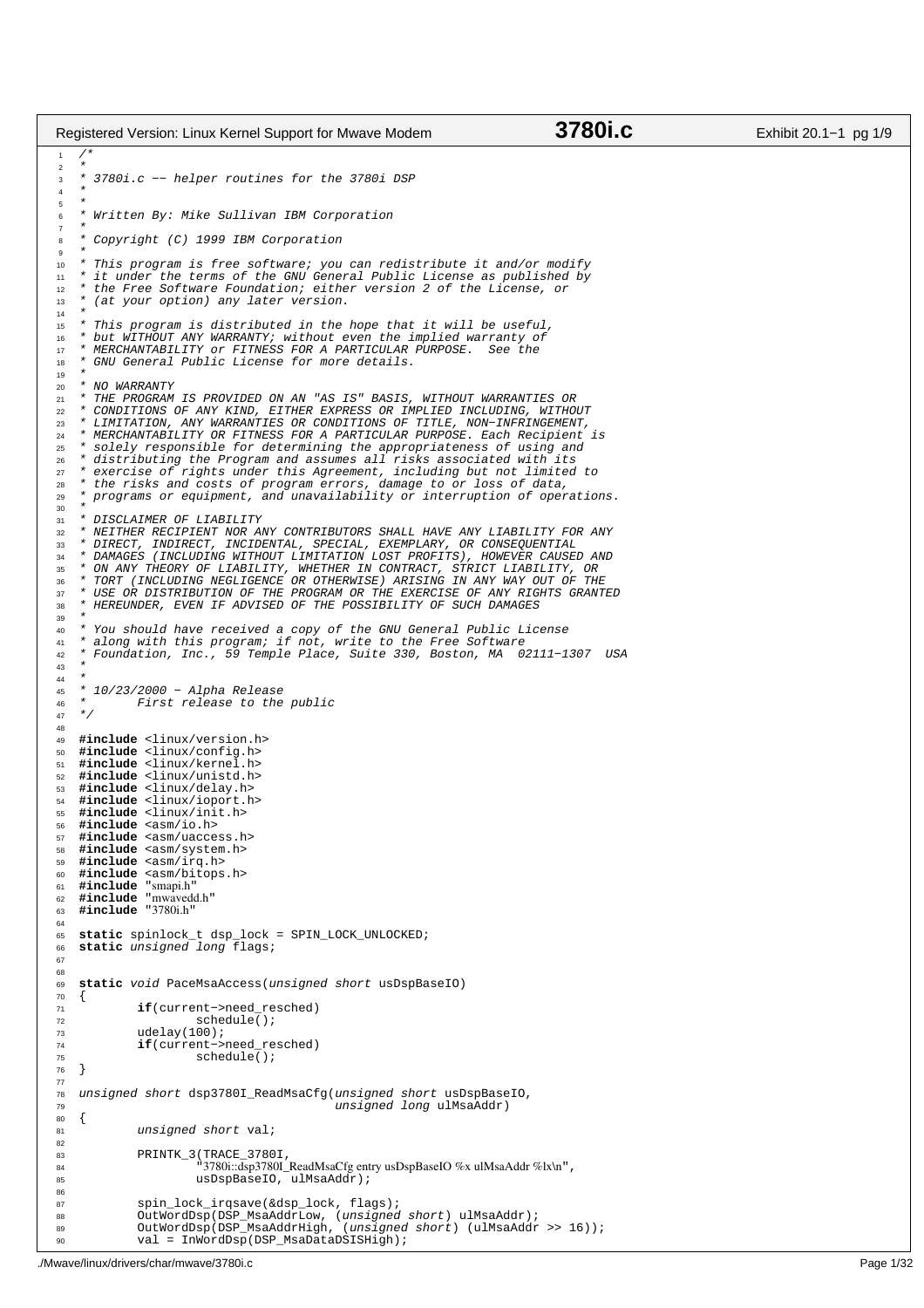```
91 spin_unlock_irqrestore(&dsp_lock, flags);
92
93 PRINTK_2(TRACE_3780I, "3780i::dsp3780I_ReadMsaCfg exit val %x\n", val);
94
95 return val;<br>96 }
   \left| \right|97
98 void dsp3780I_WriteMsaCfg(unsigned short usDspBaseIO,
    eration of the state of the unsigned long ulMsaAddr, unsigned short usValue)
100 {
101
102 PRINTK_4(TRACE_3780I,
103 "3780i::dsp3780i_WriteMsaCfg entry usDspBaseIO %x ulMsaAddr %lx usValue %x\n",
104 usDspBaseIO, ulMsaAddr, usValue);
105
106 spin_lock_irqsave(&dsp_lock, flags);
107 OutWordDsp(DSP_MsaAddrLow, (unsigned short) ulMsaAddr);
108 OutWordDsp(DSP_MsaAddrHigh, (unsigned short) (ulMsaAddr >> 16));
109 OutWordDsp(DSP_MsaDataDSISHigh, usValue);
110 spin_unlock_irqrestore(&dsp_lock, flags);
   111 }
112
113 void dsp3780I_WriteGenCfg(unsigned short usDspBaseIO, unsigned uIndex,
    1<sup>1</sup> unsigned char ucValue)
115 {
116 DSP_ISA_SLAVE_CONTROL rSlaveControl;
117 DSP_ISA_SLAVE_CONTROL rSlaveControl_Save;
118
119
120 PRINTK_4(TRACE_3780I,
121 "3780i::dsp3780i_WriteGenCfg entry usDspBaseIO %x uIndex %x ucValue %x\n",
                        usDspBaseIO, uIndex, ucValue);
123<br>124MKBYTE(rSlaveControl) = InByteDsp(DSP_IsaSlaveControl);
125
126 PRINTK_2(TRACE_3780I,
127 The control of the state of the state of the state of the state of the state of the MKBYTE (rSlaveControl);<br>128 MKBYTE (rSlaveControl));
                       MKBYTE(rSlaveControl));
129
130 rSlaveControl_Save = rSlaveControl;
131 rSlaveControl.ConfigMode = TRUE;
132
133 PRINTK_2(TRACE_3780I,
134 "3780i::dsp3780i_WriteGenCfg entry rSlaveControl+ConfigMode %x\n",
135 MKBYTE(rSlaveControl));
136
137 OutByteDsp(DSP_IsaSlaveControl, MKBYTE(rSlaveControl));<br>138 OutByteDsp(DSP_ConfigAddress, (unsigned char) uIndex);
138 OutByteDsp(DSP_ConfigAddress, (unsigned char) uIndex);
139 OutByteDsp(DSP_ConfigData, ucValue);
140 OutByteDsp(DSP_IsaSlaveControl, MKBYTE(rSlaveControl_Save));
141
142 PRINTK_1(TRACE_3780I, "3780i::dsp3780i_WriteGenCfg exit\n");
143
144
145 }
146
147 unsigned char dsp3780I_ReadGenCfg(unsigned short usDspBaseIO,
148 unsigned uIndex)
149 {
150 DSP_ISA_SLAVE_CONTROL rSlaveControl;
151 DSP_ISA_SLAVE_CONTROL rSlaveControl_Save;
\overline{\text{unsigened}} char ucValue;
153
154
155 PRINTK_3(TRACE_3780I,
156 "3780i::dsp3780i_ReadGenCfg entry usDspBaseIO %x uIndex %x\n",
157 usDspBaseIO, uIndex);
158
159 MKBYTE(rSlaveControl) = InByteDsp(DSP_IsaSlaveControl);
160 rSlaveControl_Save = rSlaveControl;
161 rSlaveControl.ConfigMode = TRUE;
162 OutByteDsp(DSP_IsaSlaveControl, MKBYTE(rSlaveControl));
163 OutByteDsp(DSP_ConfigAddress, (unsigned char) uIndex);
164 ucValue = InByteDsp(DSP_ConfigData);
165 OutByteDsp(DSP_IsaSlaveControl, MKBYTE(rSlaveControl_Save));
166
167 PRINTK_2(TRACE_3780I<sub>168</sub> PRINTK_2(TRACE_3780I)<sub>168</sub>
                        "3780i::dsp3780i_ReadGenCfg exit ucValue %x\n", ucValue);
169
170
171 return ucValue;
172 }
173
174 int dsp3780I_EnableDSP(DSP_3780I_CONFIG_SETTINGS * pSettings,
175 unsigned short *pIrqMap,
176 unsigned short *pDmaMap)
\begin{matrix} 177 & \{ \\ 178 & \end{matrix}178 unsigned short usDspBaseIO = pSettings−>usDspBaseIO;
              int i;
180 DSP_UART_CFG_1 rUartCfq1;
Registered Version: Linux Kernel Support for Mwave Modem 3780i.c Exhibit 20.1−1 pg 2/9
```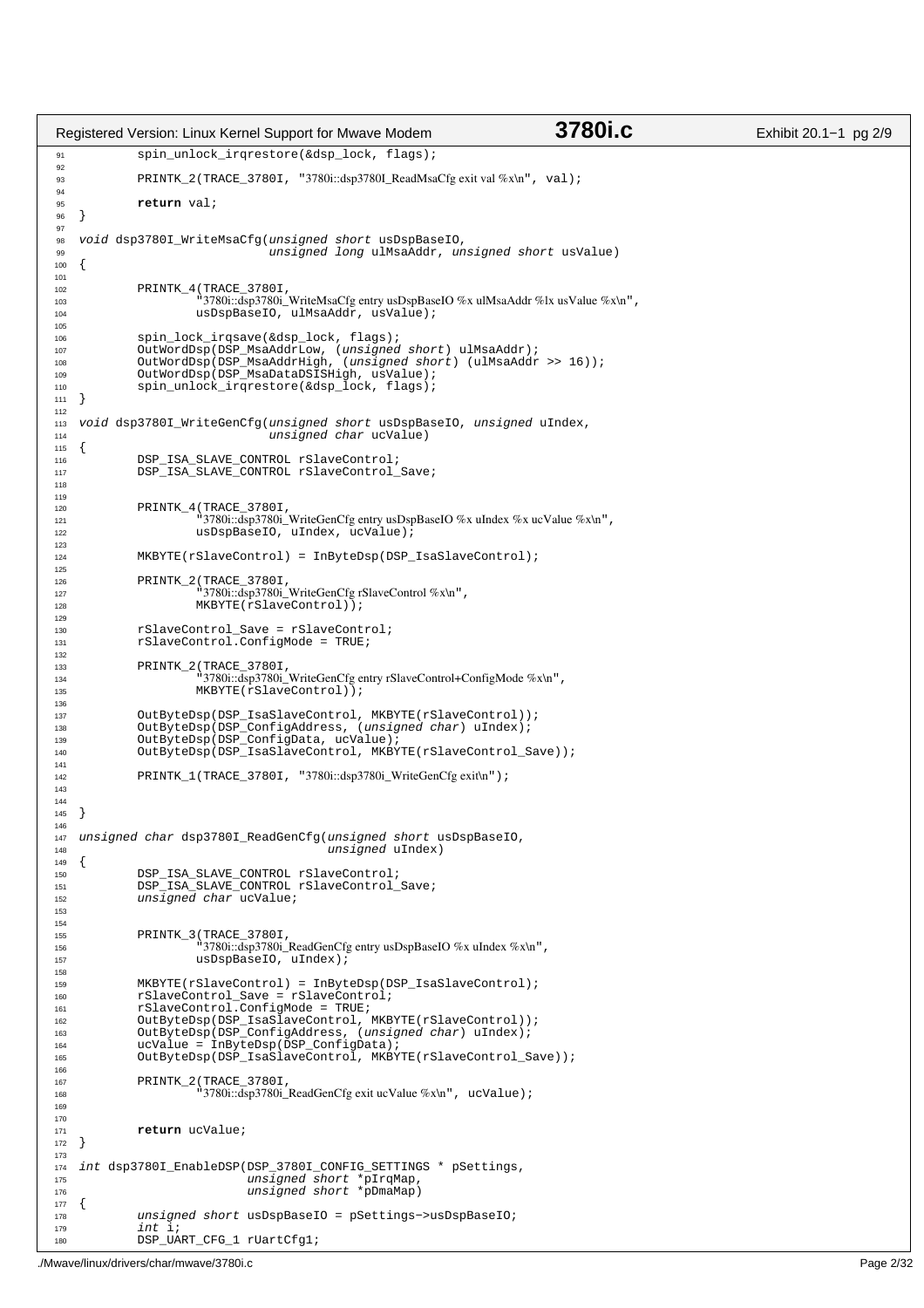```
181 DSP_UART_CFG_2 rUartCfg2;
182 DSP_HBRIDGE_CFG_1 rHBridgeCfg1;
183 DSP_HBRIDGE_CFG_2 rHBridgeCfg2;
184 DSP_BUSMASTER_CFG_1 rBusmasterCfg1;
185 DSP_BUSMASTER_CFG_2 rBusmasterCfg2;
186 DSP_ISA_PROT_CFG rIsaProtCfg;
187 DSP_POWER_MGMT_CFG rPowerMgmtCfg;
188 DSP_HBUS_TIMER_CFG rHBusTimerCfg;
189 DSP_LBUS_TIMEOUT_DISABLE rLBusTimeoutDisable;<br>190 DSP_CHIP_RESET_rChipReset;
190 DSP_CHIP_RESET rChipReset;<br>191 DSP_CLOCK_CONTROL_1_rClock
191 DSP_CLOCK_CONTROL_1 rClockControl1;
192 DSP_CLOCK_CONTROL_2 rClockControl2;
193 DSP_ISA_SLAVE_CONTROL rSlaveControl;<br>194 DSP_HBRIDGE CONTROL rHBridgeControl;
194 DSP_HBRIDGE_CONTROL rHBridgeControl;<br>195 mnsigned short ChipID = 0;
            unsigned short ChipID = 0;196 unsigned short tval;
197
198
199 PRINTK_2(TRACE_3780I<sub>200</sub><br>200
<sup>200</sup> <sup>200</sup> 3780i::dsp3780I_EnableDSP entry pSettings->bDSPEnabled %x\n",<br>201 bSettings->bDSPEnabled \;
                     pSettings->bDSPEnabled);
202
203
204 if (!pSettings−>bDSPEnabled) {
                     PRINTK_ERROR( KERN_ERR "3780i::dsp3780I_EnableDSP: Error: DSP not enabled. Aborting.\n" );
206 return −EIO;<br>207 }
207 }
208
209
210 PRINTK_2(TRACE_3780I,
211 "3780i::dsp3780i_EnableDSP entry pSettings−>bModemEnabled %x\n",
                     pSettings->bModemEnabled);
213<br>214214 if (pSettings−>bModemEnabled) {
215 rUartCfg1.Reserved = rUartCfg2.Reserved = 0;
216 rUartCfg1.IrqActiveLow = pSettings−>bUartIrqActiveLow;
217 rUartCfg1.IrqPulse = pSettings−>bUartIrqPulse;
218 rUartCfg1.Irq =<br>219 rUartCfg1.Irq =
219 (unsigned char) pIrqMap[pSettings−>usUartIrq];<br>220 switch (pSettings−>usUartBaseIO) {
                     220 switch (pSettings−>usUartBaseIO) {
221 case 0x03F8:
                              rUartCfg1.BaseI0 = 0;223 break;
224 case 0x02F8:
                              rUartCfg1.BaseIO = 1;
226 break;<br>227 case 0x03E8:
227 case 0x03E8:
228<br>228<br>break;<br>break;
<sup>229</sup> break;<br><sup>230</sup> case 0x02E8:
                     230 case 0x02E8:
231 rUartCfg1.BaseIO = 3;
232 break;
233 \Big\}234<br>
235<br>
235<br>
235\}236
237 rHBridgeCfg1.Reserved = rHBridgeCfg2.Reserved = 0;
238 rHBridgeCfg1.IrqActiveLow = pSettings−>bDspIrqActiveLow;
239 rHBridgeCfg1.IrqPulse = pSettings−>bDspIrqPulse;
240 rHBridgeCfg1.Irq = (unsigned char) pIrqMap[pSettings−>usDspIrq];
241 rHBridgeCfg1.AccessMode = 1;
242 rHBridgeCfg2.Enable = TRUE;
243
244245 rBusmasterCfg2.Reserved = 0;
246 rBusmasterCfg1.Dma = (unsigned char) pDmaMap[pSettings−>usDspDma];
247 rBusmasterCfg1.NumTransfers =<br>248 (unsigned char) pSett
248 (unsigned char) pSettings−>usNumTransfers;
249 rBusmasterCfg1.ReRequest = (unsigned char) pSettings−>usReRequest;
            250 rBusmasterCfg1.MEMCS16 = pSettings−>bEnableMEMCS16;
251 rBusmasterCfg2.IsaMemCmdWidth =<br>252 (unsigned char) pSettin
                      (unsigned char) pSettings->usIsaMemCmdWidth;
253
254
255 rIsaProtCfg.Reserved = 0;
256 rIsaProtCfg.GateIOCHRDY = pSettings−>bGateIOCHRDY;
257
258 rPowerMgmtCfg.Reserved = 0;<br>259 rPowerMgmtCfg.Enable = pSet
            259 rPowerMgmtCfg.Enable = pSettings−>bEnablePwrMgmt;
260<sup>261</sup> rHBusTimerCfg.LoadValue =
262 (unsigned char) pSettings−>usHBusTimerLoadValue;
263
264 rLBusTimeoutDisable.Reserved = 0;<br>265 rLBusTimeoutDisable.DisableTimeou
            rLBusTimeoutDisable. DisableTimeout =266 pSettings−>bDisableLBusTimeout;
267
268 MKWORD(rChipReset) = ~pSettings−>usChipletEnable;
269
270 rClockControl1.Reserved1 = rClockControl1.Reserved2 = 0;
Registered Version: Linux Kernel Support for Mwave Modem 3780i.c Exhibit 20.1−1 pg 3/9
```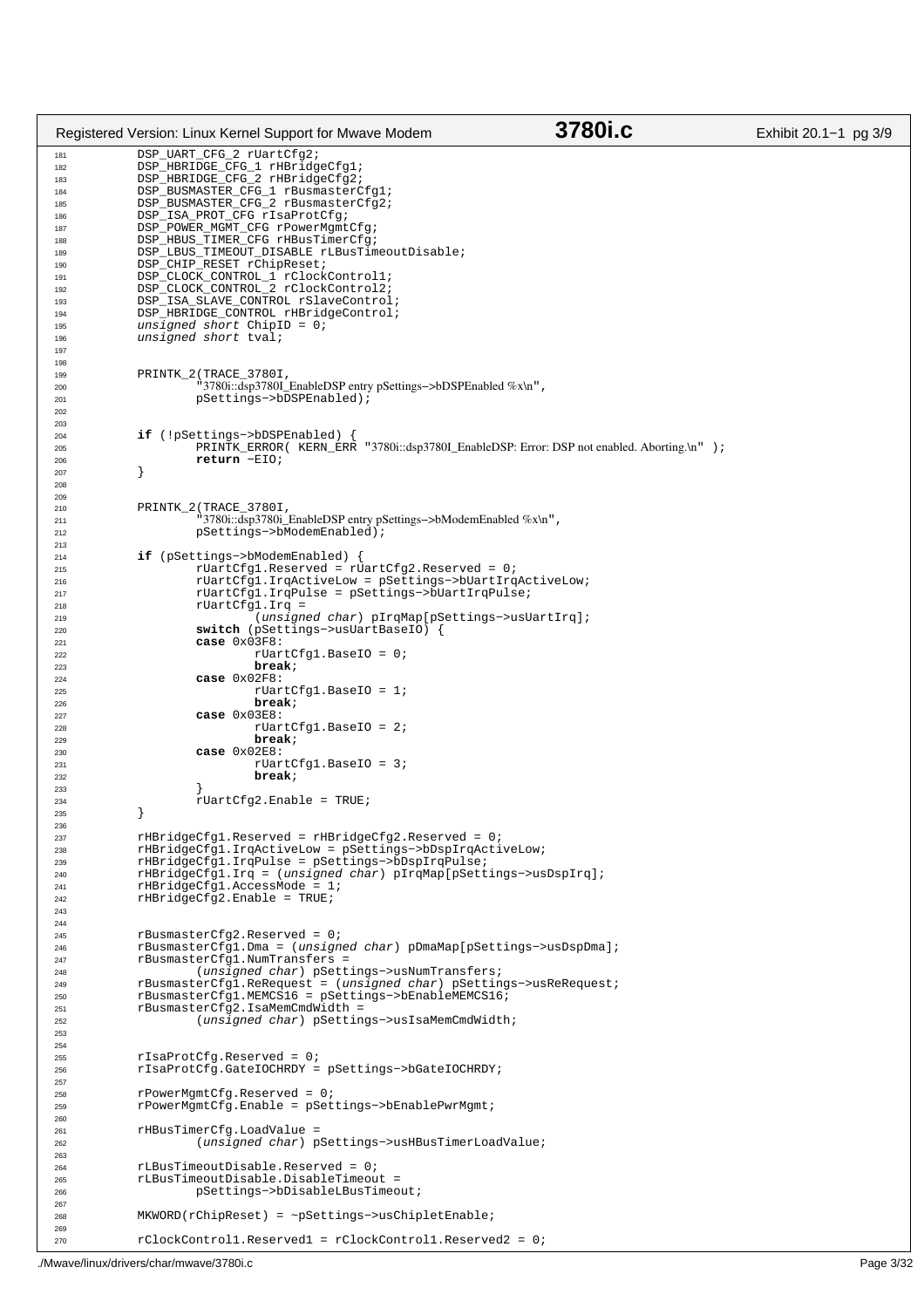```
271 rClockControl1.N_Divisor = pSettings−>usN_Divisor;
272 rClockControl1.M_Multiplier = pSettings−>usM_Multiplier;
273
274 rClockControl2.Reserved = 0;<br>275 rClockControl2.PllBypass = p
                275 rClockControl2.PllBypass = pSettings−>bPllBypass;
276
277 /* Issue a soft reset to the chip */
278 /* Note: Since we may be coming in with 3780i clocks suspended, we must keep
279 * soft-reset active for 10ms.<br>280 */
280 */<br>281 \sqrt{281} \sqrt{281}281 rSlaveControl.ClockControl = 0;
282 rSlaveControl.SoftReset = TRUE;
283 rSlaveControl.ConfigMode = FALSE;
284 rSlaveControl.Reserved = 0;
205286 PRINTK_4(TRACE_3780I,
287 "3780i::dsp3780i_EnableDSP usDspBaseIO %x index %x taddr %x\n",
288 usDspBaseIO, DSP_IsaSlaveControl,
289 usDspBaseIO + DSP_IsaSlaveControl);
290
291 PRINTK_2(TRACE_3780I,
<sup>292</sup> "3780i::dsp3780i_EnableDSP rSlaveContrl %x\n",<br>
293<br>
MKWORD(rSlaveControl));
                            MKWORD(rSlaveControl));
294
295 spin_lock_irqsave(&dsp_lock, flags);
296 OutWordDsp(DSP_IsaSlaveControl, MKWORD(rSlaveControl));
297 MKWORD(tval) = InWordDsp(DSP_IsaSlaveControl);
298
299 PRINTK_2(TRACE_3780I,
300 "3780i::dsp3780i_EnableDSP rSlaveControl 2 %x\n", tval);
301
302
303 for (i = 0; i < 11; i++)<br>304 for (i = 0; i < 11; i++)udelay(2000);305
306 rSlaveControl.SoftReset = FALSE;
307 OutWordDsp(DSP_IsaSlaveControl, MKWORD(rSlaveControl));
308
                MKWORD(tval) = InWordDsp(DSP_IsaSlaveControl);
310
311 PRINTK_2(TRACE_3780I,<br>312 93780i:.dsp3780i
                             312 "3780i::dsp3780i_EnableDSP rSlaveControl 3 %x\n", tval);
313
314
315 /* Program our general configuration registers */
316 WriteGenCfg(DSP_HBridgeCfg1Index, MKBYTE(rHBridgeCfg1));
317 WriteGenCfg(DSP_HBridgeCfg2Index, MKBYTE(rHBridgeCfg2));
318 WriteGenCfg(DSP_BusMasterCfg1Index, MKBYTE(rBusmasterCfg1));
319 WriteGenCfg(DSP_BusMasterCfg2Index, MKBYTE(rBusmasterCfg2));
320 WriteGenCfg(DSP_IsaProtCfgIndex, MKBYTE(rIsaProtCfg));
321 WriteGenCfg(DSP_PowerMgCfgIndex, MKBYTE(rPowerMgmtCfg));
322 WriteGenCfg(DSP_HBusTimerCfgIndex, MKBYTE(rHBusTimerCfg));
323
324 if (pSettings−>bModemEnabled)<br>WriteGenCfg(DSP_HartC
325 WriteGenCfg(DSP_UartCfg1Index, MKBYTE(rUartCfg1));
326 WriteGenCfg(DSP_UartCfg2Index, MKBYTE(rUartCfg2));
327 }
328
329
330 rHBridgeControl.EnableDspInt = FALSE;
331 rHBridgeControl.MemAutoInc = TRUE;
332 rHBridgeControl.IoAutoInc = FALSE;
333 rHBridgeControl.DiagnosticMode = FALSE;
334
335 PRINTK_3(TRACE_3780I,
336 "3780i::dsp3780i_EnableDSP DSP_HBridgeControl %x rHBridgeControl %x\n",
337 DSP_HBridgeControl, MKWORD(rHBridgeControl));
338
339 OutWordDsp(DSP_HBridgeControl, MKWORD(rHBridgeControl));<br>340 Spin unlock irgrestore(&dsp lock, flags);
340 spin_unlock_irqrestore(&dsp_lock, flags);
341 WriteMsaCfg(DSP_LBusTimeoutDisable, MKWORD(rLBusTimeoutDisable));
342 WriteMsaCfg(DSP_ClockControl_1, MKWORD(rClockControl1));
343 WriteMsaCfg(DSP_ClockControl_2, MKWORD(rClockControl2));
344 WriteMsaCfg(DSP_ChipReset, MKWORD(rChipReset));
345
346 ChipID = ReadMsaCfg(DSP_ChipID);
347
348 PRINTK_2(TRACE_3780I,
349 "3780i::dsp3780I_EnableDSP exiting bRC=TRUE, ChipID %x\n",
350 ChipID);
351
352 return 0;
353 }
354
355 int dsp3780I_DisableDSP(DSP_3780I_CONFIG_SETTINGS * pSettings)
\begin{matrix} 356 \\ 357 \end{matrix}357 unsigned short usDspBaseIO = pSettings−>usDspBaseIO;
                DSP_ISA_SLAVE_CONTROL rSlaveControl;
359
360
Registered Version: Linux Kernel Support for Mwave Modem 3780i.c Exhibit 20.1−1 pg 4/9
```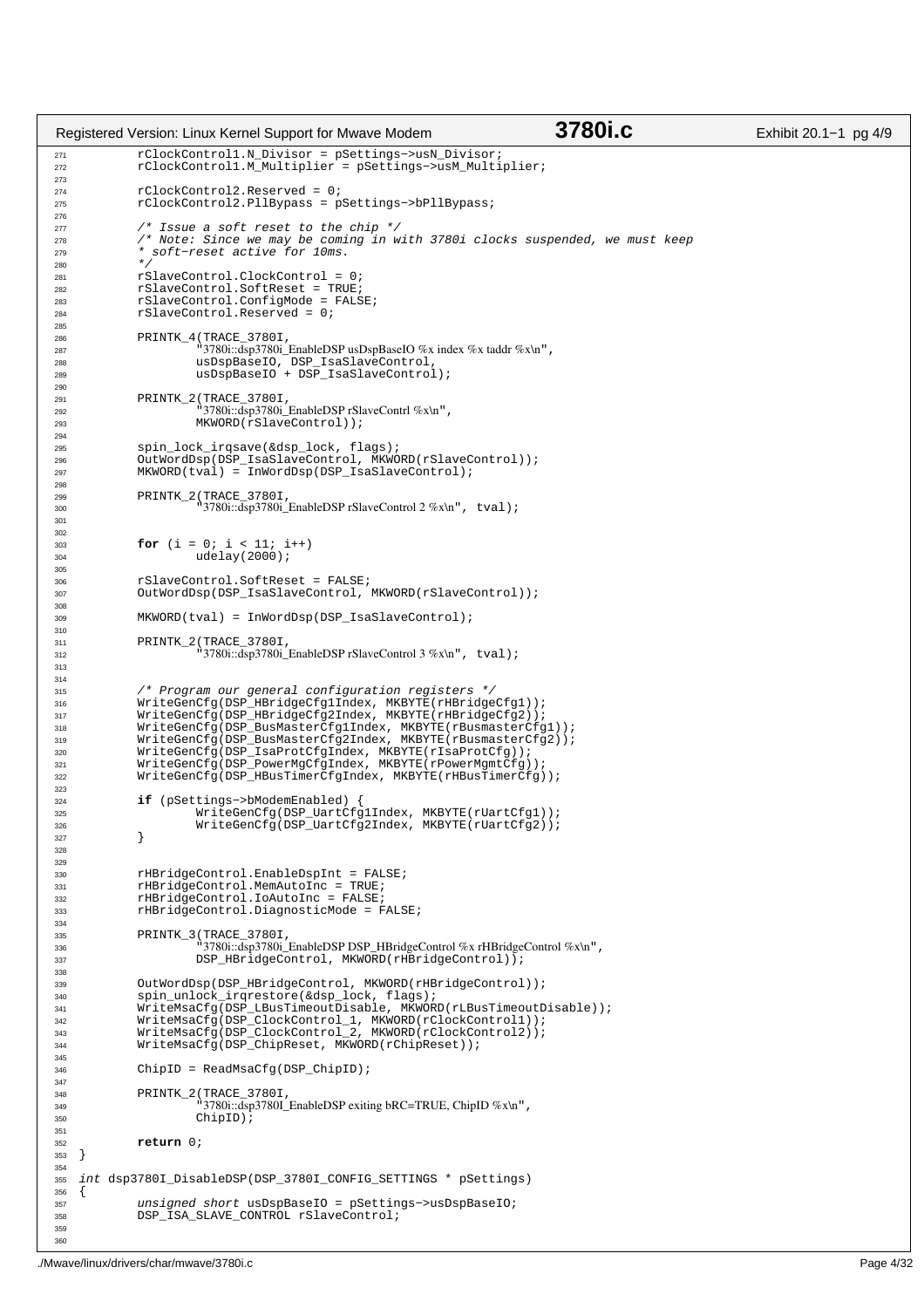```
361 PRINTK_1(TRACE_3780I, "3780i::dsp3780i_DisableDSP entry\n");
362
363 rSlaveControl.ClockControl = 0;<br>364 rSlaveControl.SoftReset = TRUE;
364 rSlaveControl.SoftReset = TRUE;
365 rSlaveControl.ConfigMode = FALSE;<br>366 rSlaveControl.Reserved = 0;
              rSlaveControl.Reserved = 0;367 spin_lock_irqsave(&dsp_lock, flags);
368 OutWordDsp(DSP_IsaSlaveControl, MKWORD(rSlaveControl));
369
370 udelay(5);
371
372 rSlaveControl.ClockControl = 1;<br>373 0utWordDsp(DSP IsaSlaveControl,
373 OutWordDsp(DSP_IsaSlaveControl, MKWORD(rSlaveControl));<br>374 Spin unlock irgrestore(&dsp lock, flags);
              spin_unlock_irqrestore(&dsp_lock, flags);
375
376 \frac{10}{9} \frac{1}{2} \frac{1}{2} \frac{1}{2} \frac{1}{2} \frac{1}{2} \frac{1}{2} \frac{1}{2} \frac{1}{2} \frac{1}{2} \frac{1}{2} \frac{1}{2} \frac{1}{2} \frac{1}{2} \frac{1}{2} \frac{1}{2} \frac{1}{2} \frac{1}{2} \frac{1}{2} \frac{1}{2} \frac{1}{2} \frac{377
378
379 PRINTK_1(TRACE_3780I, "3780i::dsp3780i_DisableDSP exit\n");
380
381 return 0;
382 }
383
384 int dsp3780I_Reset(DSP_3780I_CONFIG_SETTINGS * pSettings)
385 {
386 unsigned short usDspBaseIO = pSettings−>usDspBaseIO;
387 DSP_BOOT_DOMAIN rBootDomain;
388 DSP_HBRIDGE_CONTROL rHBridgeControl;
389
390391 PRINTK_1(TRACE_3780I, "3780i::dsp3780i_Reset entry\n");
392
393 spin_lock_irqsave(&dsp_lock, flags);
394 /* Mask DSP to PC interrupt */
395 MKWORD(rHBridgeControl) = InWordDsp(DSP_HBridgeControl);
396
397 PRINTK_2(TRACE_3780I, "3780i::dsp3780i_Reset rHBridgeControl %x\n",<br>398 MKWORD(rHBridgeControl));
                         MKWORD(rHBridgeControl));
399
400 rHBridgeControl.EnableDspInt = FALSE;
401 OutWordDsp(DSP_HBridgeControl, MKWORD(rHBridgeControl));
402 spin_unlock_irqrestore(&dsp_lock, flags);
403
404 /* Reset the core via the boot domain register */
405 rBootDomain.ResetCore = TRUE;
406 rBootDomain.Halt = TRUE;
207 rBootDomain.NMI = TRUE;<br>408 rBootDomain.Reserved =
              rBootDomain.Reserved = 0;
409
410 PRINTK_2(TRACE_3780I, "3780i::dsp3780i_Reset rBootDomain %x\n",
411 MKWORD(rBootDomain));
412<br>413
              WriteMsaCfg(DSP_MspBootDomain, MKWORD(rBootDomain));
414
415 /* Reset all the chiplets and then reactivate them */
416 WriteMsaCfg(DSP_ChipReset, 0xFFFF);<br>417 udelay(5);
              udelay(5);418 WriteMsaCfg(DSP_ChipReset, 419
                                    (unsigned short) (~pSettings->usChipletEnable));
420
421
422 PRINTK_1(TRACE_3780I, "3780i::dsp3780i_Reset exit bRC=0\n");
423
              424 return 0;
425 }
426
427
428 int dsp3780I_Run(DSP_3780I_CONFIG_SETTINGS * pSettings)
429 \{430unsigned short usDspBaseIO = pSettings->usDspBaseIO;
431 DSP_BOOT_DOMAIN rBootDomain;<br>432 DSP_HBRIDGE_CONTROL rHBridge
              DSP_HBRIDGE_CONTROL rHBridgeControl;
433
434
435 PRINTK_1(TRACE_3780I, "3780i::dsp3780i_Run entry\n");
436
437
438 /* Transition the core to a running state */
              rBootDomain.ResetCore = TRUE;
440 rBootDomain.Halt = FALSE;
441 rBootDomain.NMI = TRUE;
442 rBootDomain.Reserved = 0;<br>443 WriteMsaCfg(DSP_MspBootDo
              WriteMsaCfg(DSP_MspBootDomain, MKWORD(rBootDomain));
444
445 udelay(5);
446
447 rBootDomain.ResetCore = FALSE;<br>448 WriteMsaCfg(DSP_MspBootDomain,
448 WriteMsaCfg(DSP_MspBootDomain, MKWORD(rBootDomain));<br>449       udelay(5);
              udelay(5);
450
Registered Version: Linux Kernel Support for Mwave Modem 3780i.c Exhibit 20.1−1 pg 5/9
```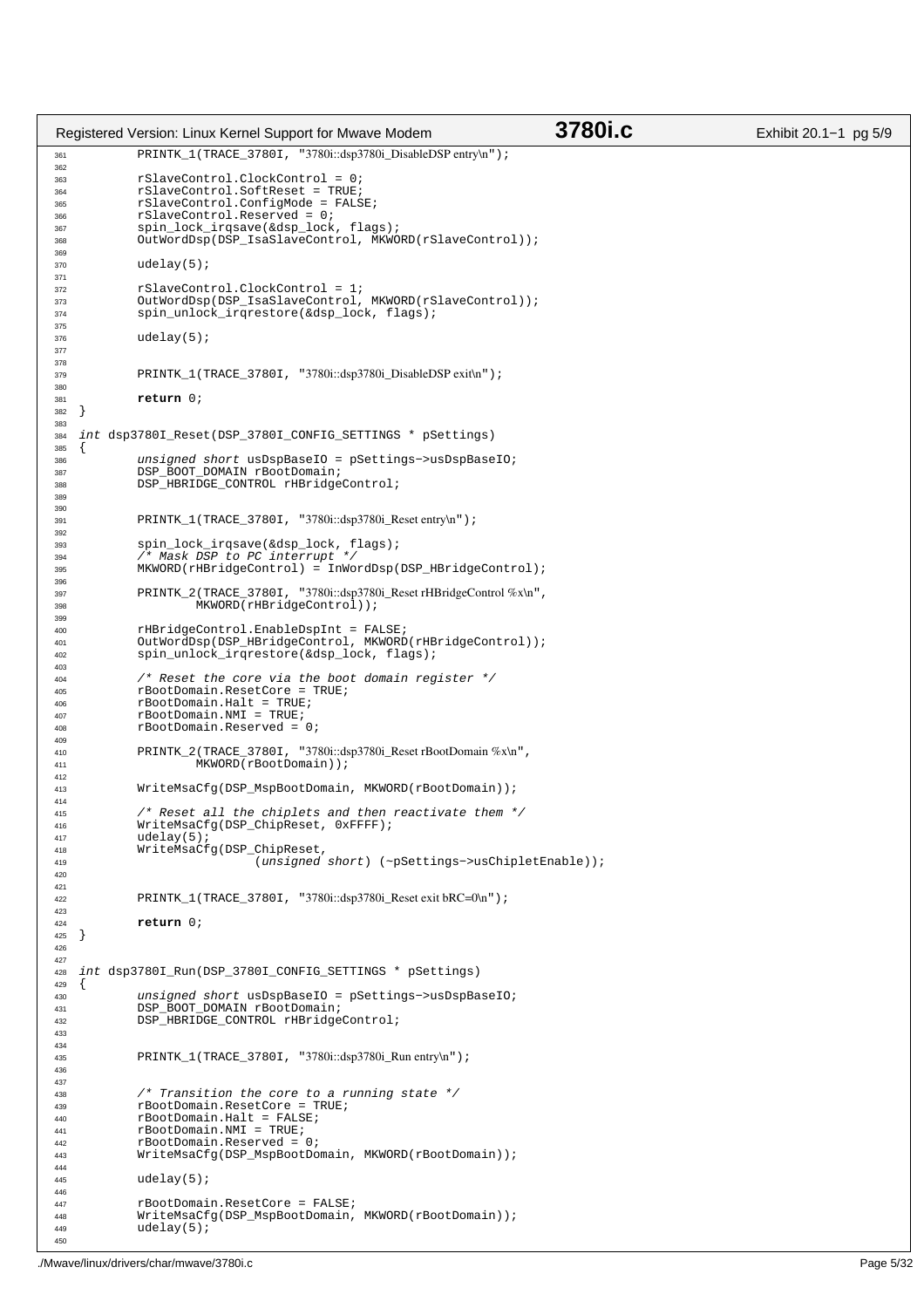```
451 rBootDomain.NMI = FALSE;
452 WriteMsaCfg(DSP_MspBootDomain, MKWORD(rBootDomain));
453 udelay(5);
454
455 /* Enable DSP to PC interrupt */
456 spin_lock_irqsave(&dsp_lock, flags);
457 MKWORD(rHBridgeControl) = InWordDsp(DSP_HBridgeControl);
458 rHBridgeControl.EnableDspInt = TRUE;
459
460 PRINTK_2(TRACE_3780I, "3780i::dsp3780i_Run rHBridgeControl %x\n",<br>
\frac{461}{200} MKWORD(rHBridgeControl));
                          MKWORD(rHBridgeControl));
462<br>463
463 OutWordDsp(DSP_HBridgeControl, MKWORD(rHBridgeControl));<br>464 spin_unlock_irqrestore(&dsp_lock, flags);
               spin_unlock_irqrestore(&dsp_lock, flags);
465466<br>467
               467 PRINTK_1(TRACE_3780I, "3780i::dsp3780i_Run exit bRC=TRUE\n");
468<br>469
469 return 0;
    470 }
471
472
473 int dsp3780I_ReadDStore(unsigned short usDspBaseIO, void *pvBuffer,<br>474 unsigned uCount, unsigned long ulDSPAddr)
    ansigned uCount, unsigned long ulDSPAddr)
475 {
476 unsigned short *pusBuffer = pvBuffer;
477 unsigned short val;
478
479
480 PRINTK 5(TRACE 3780I)
481 THENT THE STATIST TO THE READ STATE TO SALE ASSAUTE TO SALE TO SALE THAT ASSAUTE TO A SALE TO SALE TO SALE<br>482 USDSPBaseIO, pusBuffer, uCount, ulDSPAddr);
                          usDspBaseIO, pusBuffer, uCount, ulDSPAddr);
483
484
485 /* Set the initial MSA address. No adjustments need to be made to data store addresses */
486 spin_lock_irqsave(&dsp_lock, flags);
487 OutWordDsp(DSP_MsaAddrLow, (unsigned short) ulDSPAddr);
488 OutWordDsp(DSP_MsaAddrHigh, (unsigned short) (ulDSPAddr >> 16));
489 spin_unlock_irqrestore(&dsp_lock, flags);
490
491 /* Transfer the memory block */
492 while (uCount−− != 0) {
493 spin_lock_irqsave(&dsp_lock, flags);<br>val = InWordDsp(DSP_MsaDataDSISHigh)
494 val = InWordDsp(DSP_MsaDataDSISHigh);<br>495 spin unlock irgrestore(&dsp lock, fla
                          spin_unlock_irqrestore(&dsp_lock, flags);
496 if(put_user(val, pusBuffer++))
497 return −EFAULT;
498<br>499499 PRINTK_3(TRACE_3780I,<br>500 37801:dsn3780I
500 "3780I::dsp3780I_ReadDStore uCount %x val %x\n",
501 uCount, val);
502
               PaceMsaAccess(usDspBaseIO);
504 }
505
506
507 PRINTK_1(TRACE_3780I,
508 "3780I::dsp3780I_ReadDStore exit bRC=TRUE\n");
509
510 return 0;
511 }
512
513 int dsp3780I_ReadAndClearDStore(unsigned short usDspBaseIO,<br>514 void *pvBuffer, unsigned u
                                               void *pvBuffer, unsigned uCount,
515 unsigned long ulDSPAddr)
516 {
517 unsigned short *pusBuffer = pvBuffer;<br>518 unsigned short val;
               unsigned short val;
519
520
521 PRINTK_5 (TRACE_3780I,<br>522 73780i::dsp3780I_
<sup>522</sup> <sup>3780i::dsp3780I_ReadAndDStore entry usDspBaseIO %x, pusBuffer %p, uCount %x, ulDSPAddr %lx\n",<br><sup>523</sup> usDspBaseIO, pusBuffer, uCount, ulDSPAddr);</sup>
                          usDspBaseIO, pusBuffer, uCount, ulDSPAddr);
524
525
526 /* Set the initial MSA address. No adjustments need to be made to data store addresses */<br>527 spin_lock_irqsave(&dsp_lock, flags);
527 spin_lock_irqsave(&dsp_lock, flags);
528 OutWordDsp(DSP_MsaAddrLow, (unsigned short) ulDSPAddr);
529 OutWordDsp(DSP_MsaAddrHigh, (unsigned short) (ulDSPAddr >> 16));
530 spin_unlock_irqrestore(&dsp_lock, flags);
531
532 /* Transfer the memory block */<br>533 while (uCount-- != 0) {
533 while (uCount−− != 0) {
534 spin_lock_irqsave(&dsp_lock, flags);
535 val = InWordDsp(DSP_ReadAndClear);
536 spin_unlock_irqrestore(&dsp_lock, flags);
537 if(put_user(val, pusBuffer++))
538 return −EFAULT;
539
540 PRINTK_3(TRACE_3780I,
Registered Version: Linux Kernel Support for Mwave Modem 3780i.c Exhibit 20.1−1 pg 6/9
```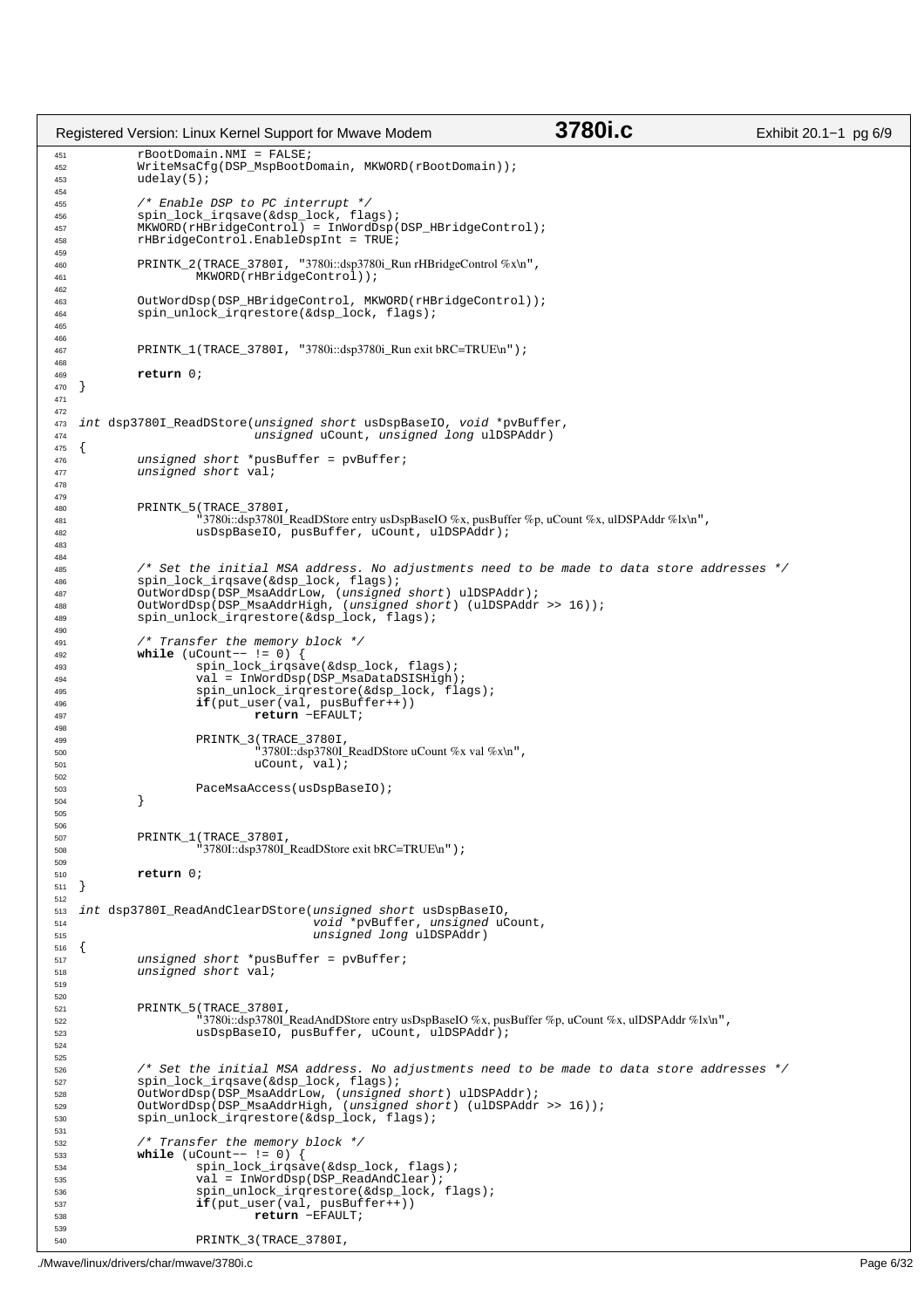```
<sup>541</sup> "3780I::dsp3780I\_ReadAndClearDStore uCount %x val %x\n'n"ucount, va1)\overline{i}543
544 PaceMsaAccess(usDspBaseIO);
545 }
546
547
548 PRINTK_1(TRACE_3780I,<br>549 73780I::dsp3780I
                            "3780I::dsp3780I_ReadAndClearDStore exit bRC=TRUE\n");
550
551 return 0;
552 }
553
554
555 int dsp3780I_WriteDStore(unsigned short usDspBaseIO, void *pvBuffer,
556 unsigned uCount, unsigned long ulDSPAddr)
557 {
                unsigned short *pusBuffer = pyBuffer;559
560
561 PRINTK_5(TRACE_3780I,
562 "3780i::dsp3780D_WriteDStore entry usDspBaseIO %x, pusBuffer %p, uCount %x, ulDSPAddr %lx\n",
563 usDspBaseIO, pusBuffer, uCount, ulDSPAddr);
564
565
566 /* Set the initial MSA address. No adjustments need to be made to data store addresses */
567 spin_lock_irqsave(&dsp_lock, flags);
568 OutWordDsp(DSP_MsaAddrLow, (unsigned short) ulDSPAddr);
569 OutWordDsp(DSP_MsaAddrHigh, (unsigned short) (ulDSPAddr >> 16));<br>570 spin unlock irgrestore(&dsp lock flags);
                570 spin_unlock_irqrestore(&dsp_lock, flags);
571
                /* Transfer the memory block */573 while (uCount−− != 0) {
574 unsigned short val;
575 if(get_user(val, pusBuffer++))
576 return −EFAULT;
577 spin_lock_irqsave(&dsp_lock, flags);<br>578 spin_lock_irqsave(&dsp_lock, flags);
578 OutWordDsp(DSP_MsaDataDSISHigh, val);<br>579 Spin_unlock_irgrestore(&dsp_lock, fla
                           spin_unlock_irqrestore(&dsp_lock, flags);
580
581 PRINTK_3 (TRACE_3780I,<br>
582 13780I::dsp3780I_WriteDStore uCount %x val %x\n",<br>
583 1301 uCount, val);
584
585 PaceMsaAccess(usDspBaseIO);
586 }
587
588<br>589
589 PRINTK_1(TRACE_3780I,
                            "3780I::dsp3780D_WriteDStore exit bRC=TRUE\n");
591
592 return 0;
    \rightarrow594
595
596 int dsp3780I_ReadIStore(unsigned short usDspBaseIO, void *pvBuffer,<br>597 unsigned uCount, unsigned long ulDSPAddr)
    unsigned uCount, unsigned long ulDSPAddr)
598 {
               unsigned short *pusBuffer = pvBuffer;
600
601 PRINTK_5(TRACE_3780I,
<sup>-</sup> 3780i::dsp37801_ReadIStore entry usDspBaseIO %x, pusBuffer %p, uCount %x, ulDSPAddr %lx\n",<br>
usDspBaseIO, pusBuffer, uCount, ulDSPAddr);
                           usDspBaseIO, pusBuffer, uCount, ulDSPAddr);
604605 /*
606 * Set the initial MSA address. To convert from an instruction store
% and the state of the state of the set of the set of the set of the set of the set of the set of the set of the set of the set of the set of the set of the set of the set of the set of the set of the set of the set of the
\begin{array}{r} * \text{ shift the address two bits to the left and set bit 22} \\ * \end{array}609 */
610 ulDSPAddr = (ulDSPAddr << 2) | (1 << 22);
611 spin_lock_irqsave(&dsp_lock, flags);
612 OutWordDsp(DSP_MsaAddrLow, (unsigned short) ulDSPAddr);
613 OutWordDsp(DSP_MsaAddrHigh, (unsigned short) (ulDSPAddr >> 16));
614 spin_unlock_irqrestore(&dsp_lock, flags);
615
616 /* Transfer the memory block */
617 while (uCount-- != 0) {<br>
618 unsigned short val_lo, val_hi;<br>
620 spin_lock_irqsave(&dsp_lock, flags);<br>
620 val_hi = InWordDsp(DSP_MsaDataDSISHigh);<br>
621 val_hi = InWordDsp(DSP_MsaDataDSISHigh);
622 spin_unlock_irqrestore(&dsp_lock, flags);<br>623 if(put user(val lo, pusBuffer++))
623 if(put_user(val_lo, pusBuffer++))
624 return −EFAULT;
625 if(put_user(val_hi, pusBuffer++))
626 return −EFAULT;
627
628 PRINTK_4 (TRACE_3780I)<br>629 13780I::dsp3780I
                                       629 "3780I::dsp3780I_ReadIStore uCount %x val_lo %x val_hi %x\n",
630 uCount, val_lo, val_hi);
Registered Version: Linux Kernel Support for Mwave Modem 3780i.c Exhibit 20.1−1 pg 7/9
```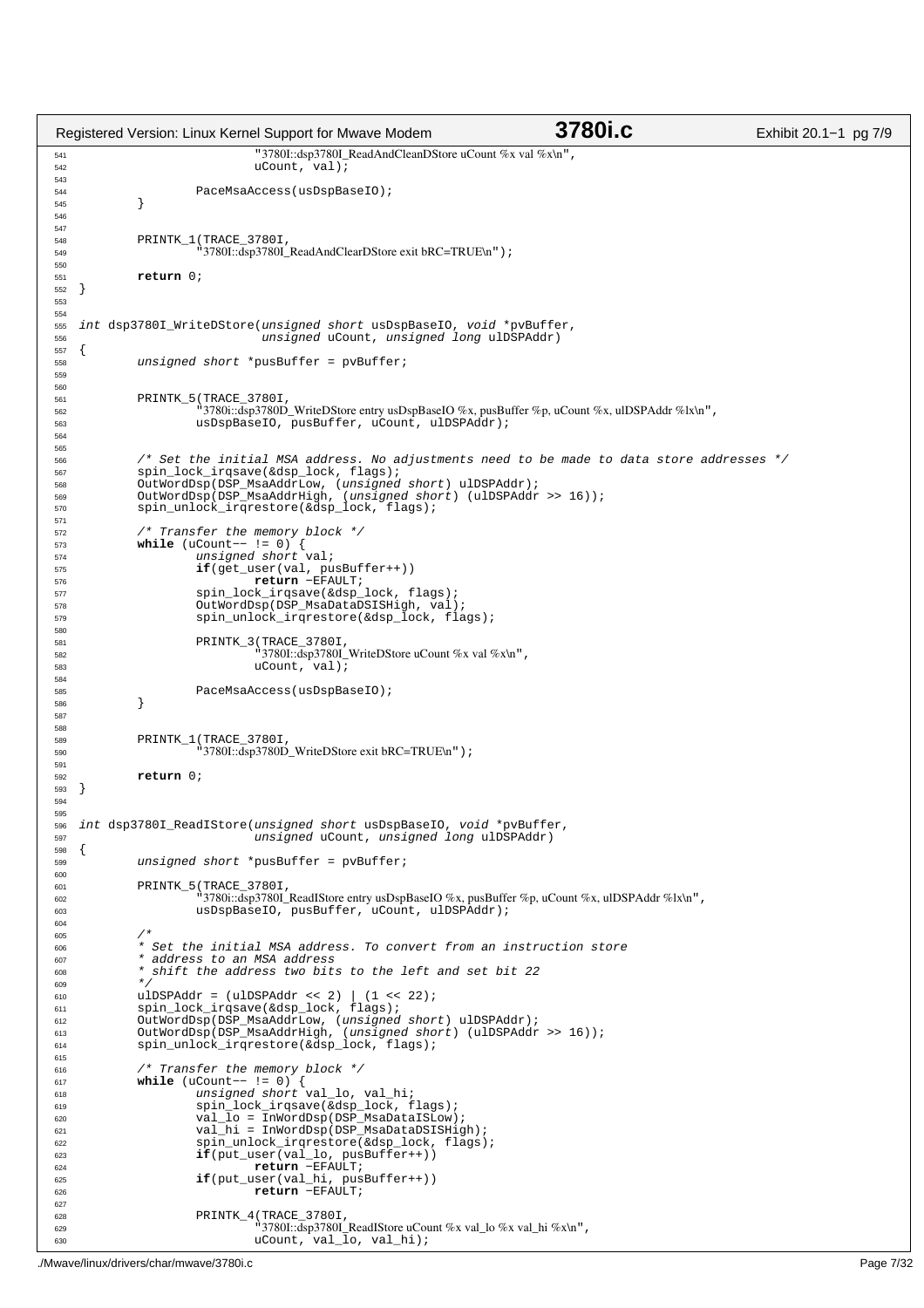```
631
632 PaceMsaAccess(usDspBaseIO);
633
634 }
635
636 PRINTK_1(TRACE_3780I,
\overline{\phantom{0}} \overline{\phantom{0}} \overline{\phantom{0}} 3780I::dsp3780I_ReadIStore exit bRC=TRUE\n");
638
639 return 0;
    \}641
642<br>643
<sup>643</sup> int dsp3780I_WriteIStore(unsigned short usDspBaseIO, void *pvBuffer,<br><sup>644</sup> unsigned uCount, unsigned long ulDSPAddr)
    Factor count, unsigned unsigned unsigned long ulDSPAddr)
645 {
646 unsigned short *pusBuffer = pvBuffer;
647
648 PRINTK_5(TRACE_3780I,
649 "3780i::dsp3780I_WriteIStore entry usDspBaseIO %x, pusBuffer %p, uCount %x, ulDSPAddr %lx\n",
650 usDspBaseIO, pusBuffer, uCount, ulDSPAddr);
651
652
653<br>654
* Set the initial MSA address. To convert from an instruction store<br>
* address to an MSA address
                address to an MSA address
\begin{array}{c}\n\text{656} \\
\text{656} \\
\text{666}\n\end{array} * shift the address two bits to the left and set bit 22
%57<br>
ulDSPAddr = (ulDSPAddr << 2) | (1 << 22);<br>
spin_lock_irqsave(&dsp_lock, flags);<br>
00tWordDsp(DSP_MsaAddrLow, (unsigned short) ulDSPAddr);<br>
00tWordDsp(DSP_MsaAddrHigh, (unsigned short) (ulDSPAddr >> 16));<br>
962<br>
962 spin
663<br>664
664 /* Transfer the memory block */665 while (uCount−− != 0) {
666 unsigned short val_lo, val_hi;
667 if(get_user(val_lo, pusBuffer++))
668 return −EFAULT;
669 if(get_user(val_hi, pusBuffer++))
670 return −EFAULT;
671 spin_lock_irqsave(&dsp_lock, flags);
672 OutWordDsp(DSP_MsaDataISLow, val_lo);
673 		 OutWordDsp(DSP_MsaDataDSISHigh, val_hi);<br>674 		 spin_unlock_irgrestore(&dsp_lock, flags)
                        spin_unlock_irqrestore(&dsp_lock, flags);
675
676 PRINTK_4(TRACE_3780I,
677 "3780I::dsp3780I_WriteIStore uCount %x val_lo %x val_hi %x\n",
678 uCount, val<sup>l</sup>o, valhi);
679
680 PaceMsaAccess(usDspBaseIO);
681
682 }
683
684 PRINTK_1(TRACE_3780I)<br>
ses = 3780I...dxn3780I
                         \frac{1}{6} 3780I::dsp3780I_WriteIStore exit bRC=TRUE\n");
686
687 return 0;
688 }
689
690
691 int dsp3780I_GetIPCSource(unsigned short usDspBaseIO,
692 unsigned short *pusIPCSource)
693 {
              DSP_HBRIDGE_CONTROL rHBridgeControl;
695 unsigned short temp;
696
697
698 PRINTK_3(TRACE_3780I,
999 PRINTK 3(TRACE_3780I_
<sup>699</sup><br>
<sup>1</sup>3780i::dsp3780I_GetIPCSource entry usDspBaseIO %x pusIPCSource %p\n",
                        usDspBaseIO, pusIPCSource);
701
702<br>703
703 * Disable DSP to PC interrupts, read the interupt register,
              * clear the pending IPC bits, and reenable DSP to PC interrupts<br>*/
705<br>706
706 spin_lock_irqsave(&dsp_lock, flags);
707 MKWORD(rHBridgeControl) = InWordDsp(DSP_HBridgeControl);
708 rHBridgeControl.EnableDspInt = FALSE;<br>709 01tWordDsp(DSP_HBridgeControl MKWORD
              OutWordDsp(DSP_HBridgeControl, MKWORD(rHBridgeControl));
710
%<br>711 * pusIPCSource = InWordDsp(DSP_Interrupt);<br>712 temp = (unsigned short) ~(*pusIPCSource);
              temp = (unsigned short) ~(*pusIPCSource);
713
714 PRINTK_3(TRACE_3780I,
715 "3780i::dsp3780I_GetIPCSource, usIPCSource %x ~ %x\n ",
716 *pusIPCSource, temp);
717
718 OutWordDsp(DSP_Interrupt, (unsigned short) ~(*pusIPCSource));
719
720 rHBridgeControl.EnableDspInt = TRUE;
Registered Version: Linux Kernel Support for Mwave Modem 3780i.c Exhibit 20.1−1 pg 8/9
```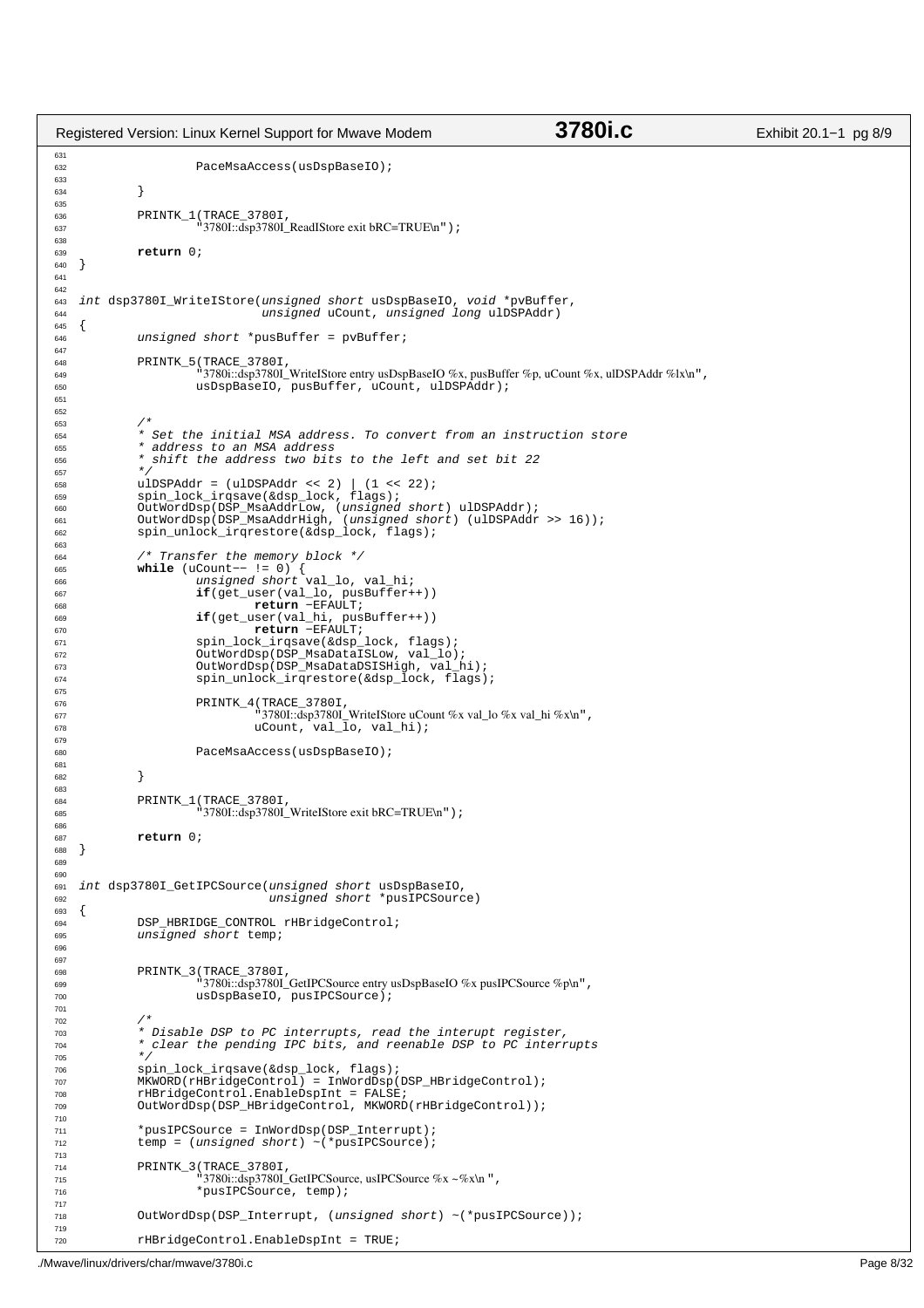| Registered Version: Linux Kernel Support for Mwave Modem |                                                          | 3780i.c | Exhibit 20.1-1 pg 9/9 |
|----------------------------------------------------------|----------------------------------------------------------|---------|-----------------------|
| 721                                                      | OutWordDsp(DSP_HBridgeControl, MKWORD(rHBridgeControl)); |         |                       |
| 722                                                      | spin_unlock_irqrestore(&dsp_lock, flags);                |         |                       |
| 723                                                      |                                                          |         |                       |
| 724                                                      |                                                          |         |                       |
| 725                                                      | PRINTK_2(TRACE_3780I,                                    |         |                       |
| 726                                                      | "3780i::dsp3780I_GetIPCSource exit usIPCSource %x\n",    |         |                       |
| 727                                                      | *pusIPCSource);                                          |         |                       |
| 728                                                      |                                                          |         |                       |
| 729                                                      | return 0;                                                |         |                       |
| 730                                                      |                                                          |         |                       |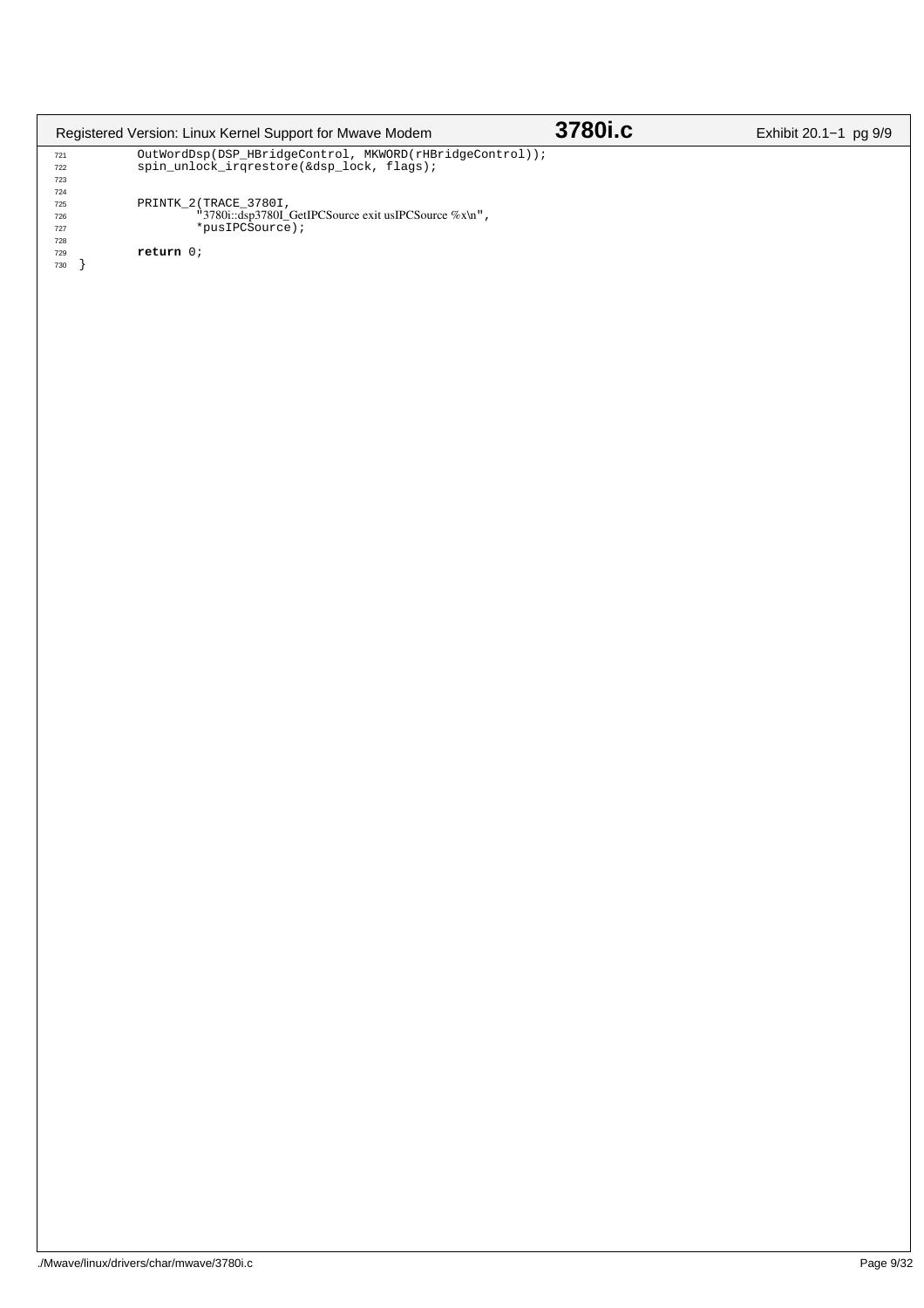$\sqrt{*}$  $\overline{2}$  \* mwavedd.c −− mwave device driver <sup>4</sup>  $\frac{5}{6}$ Written By: Mike Sullivan IBM Corporation  $\begin{array}{ccc} 7 & & * \\ & & * \end{array}$  \* Copyright (C) 1999 IBM Corporation <sup>9</sup> \* \* This program is free software; you can redistribute it and/or modify <sup>11</sup> \* it under the terms of the GNU General Public License as published by 12 \* the Free Software Foundation; either version 2 of the License, or<br>13 \* (at your option) any later version. at your option) any later version. <br> $15$  \* This program is distributed in the hope that it will be useful, <sup>16</sup> \* but WITHOUT ANY WARRANTY; without even the implied warranty of <sup>17</sup> \* MERCHANTABILITY or FITNESS FOR A PARTICULAR PURPOSE. See the \* GNU General Public License for more details. <sub>19</sub> 20 \* NO WARRANTY<br>21 \* THE PROGRAM \* THE PROGRAM IS PROVIDED ON AN "AS IS" BASIS, WITHOUT WARRANTIES OR <sup>22</sup> \* CONDITIONS OF ANY KIND, EITHER EXPRESS OR IMPLIED INCLUDING, WITHOUT<br><sup>23</sup> \* LIMITATION, ANY WARRANTIES OR CONDITIONS OF TITLE, NON-INFRINGEMENT, \* LIMITATION, ANY WARRANTIES OR CONDITIONS OF TITLE, NON−INFRINGEMENT, <sup>24</sup> \* MERCHANTABILITY OR FITNESS FOR A PARTICULAR PURPOSE. Each Recipient is<br><sup>25 \*</sup> solely responsible for determining the appropriateness of using and \* solely responsible for determining the appropriateness of using and \* distributing the Program and assumes all risks associated with its <sup>27</sup> \* exercise of rights under this Agreement, including but not limited to <sup>28</sup> \* the risks and costs of program errors, damage to or loss of data, \* programs or equipment, and unavailability or interruption of operations. 31 \* DISCLAIMER OF LIABILITY<br>32 \* NEITHER RECIPIENT NOR A \* NEITHER RECIPIENT NOR ANY CONTRIBUTORS SHALL HAVE ANY LIABILITY FOR ANY \* DIRECT, INDIRECT, INCIDENTAL, SPECIAL, EXEMPLARY, OR CONSEQUENTIAL <sup>34</sup> \* DAMAGES (INCLUDING WITHOUT LIMITATION LOST PROFITS), HOWEVER CAUSED AND \* ON ANY THEORY OF LIABILITY, WHETHER IN CONTRACT, STRICT LIABILITY, OR <sup>36</sup> \* TORT (INCLUDING NEGLIGENCE OR OTHERWISE) ARISING IN ANY WAY OUT OF THE \* USE OR DISTRIBUTION OF THE PROGRAM OR THE EXERCISE OF ANY RIGHTS GRANTED \* HEREUNDER, EVEN IF ADVISED OF THE POSSIBILITY OF SUCH DAMAGES <br> $40$ \* You should have received a copy of the GNU General Public License \* along with this program; if not, write to the Free Software <sup>42</sup> \* Foundation, Inc., 59 Temple Place, Suite 330, Boston, MA 02111−1307 USA \* 44<br>45 \* 10/23/2000 − Alpha Release  $\frac{46}{47}$  \* First release to the public  $*$  / <br> $49$  **#include** <linux/version.h> <sup>50</sup> **#include** <linux/module.h> **#include** <linux/kernel.h> **#include** <linux/fs.h> **#include** <linux/init.h> **#include** <linux/major.h> **#include** <linux/miscdevice.h> **#include** <linux/proc\_fs.h> #include <linux/serial.h> 58 **#include** <linux/sched.h><br>59 **#if** LINUX VERSION CODE > **#if** LINUX\_VERSION\_CODE >= KERNEL\_VERSION(2,4,0) **#include** <linux/spinlock.h> **#else #include** <asm/spinlock.h> **#endif #include** <linux/delay.h> <sup>65</sup> **#include** "smapi.h" **#include** "mwavedd.h" **#include** "3780i.h" **#include** "tp3780i.h" **#ifndef** \_\_exit  $\frac{1}{71}$  **#define** exit<br> $\frac{1}{72}$  **#endif #endif** MODULE\_DESCRIPTION("3780i Advanced Communications Processor (Mwave) driver"); MODULE\_AUTHOR("Mike Sullivan and Paul Schroeder"); 76 MODULE\_LICENSE("GPL"); **#if** LINUX\_VERSION\_CODE >= KERNEL\_VERSION(2,4,0) <sup>79</sup> **static** int mwave\_get\_info(char \*buf, char \*\*start, off\_t offset, int len); **#else static** int mwave\_read\_proc(char \*buf, char \*\*start, off\_t offset, int xlen, int unused); 82 **static** struct proc\_dir\_entry mwave\_proc = {<br>83 0,<br><sup>83</sup> 0, 5, /\* unsigned short namelen \*/  $4^*$  const char \*name \*/<br> $4^*$  mode\_t mode \*/  $\begin{array}{cc} 86 & \text{S_IFREG} \\ 87 & 1 \end{array}$  | S\_IRUGO,  $\begin{array}{ccc} 87 & 1, & \times & \text{mink t} \\ 88 & 0, & \times & \text{mink t} \\ 0, & \times & \text{mid t} \end{array}$  0, /\* uid\_t uid \*/ <sup>89</sup> 0, /\* gid\_t gid \*/ Registered Version: Linux Kernel Support for Mwave Modem **mwavedd.c** Exhibit 20.1−2 pg 1/8

0, /\* unsigned long size \*/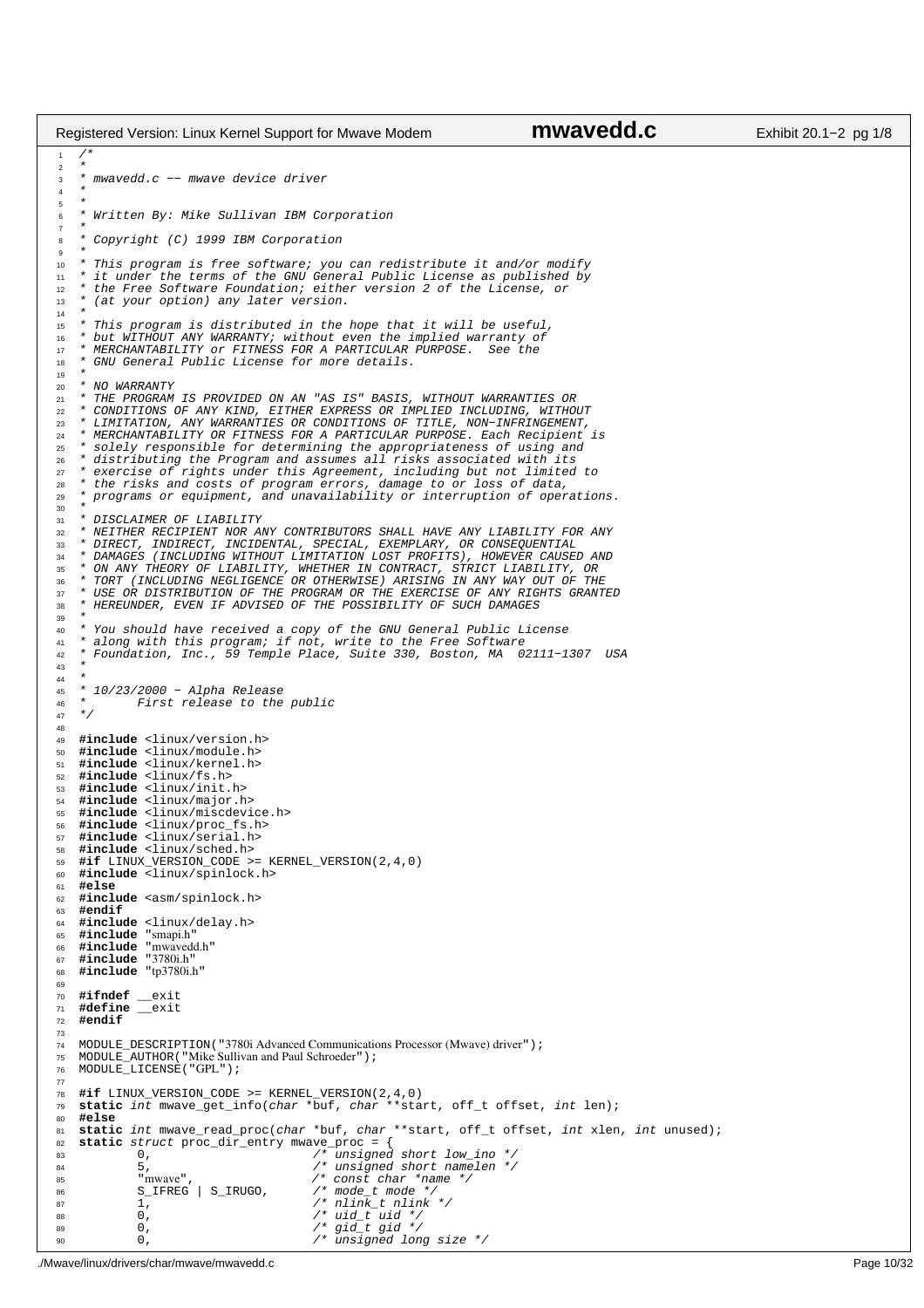```
91 NULL,<br>92 &mwave_read_proc /* int (*get_info) (...) */
93 };
    94 #endif
95
96 /*
97 * These parameters support the setting of MWave resources. Note that no
98 * checks are made against other devices (ie. superio) for conflicts.<br>99 * We'll depend on users using the tpctl utility to do that for now.
99 * We'll depend on users using the tpctl utility to do that for now */100 */<br>101 11int mwave_debug = 0;
102 int mwave_3780i_irq = 0;
103 int mwave_3780i_io = 0;
104 int mwave_uart_irq = 0;<br>105 int mwave uart io = 0;
    int mwave_uart_io = 0;
106 MODULE_PARM(mwave_debug, "i");
107 MODULE_PARM(mwave_3780i_irq, "i");
108 MODULE_PARM(mwave_3780i_io, "i");
109 MODULE_PARM(mwave_uart_irq, "i");
110 MODULE_PARM(mwave_uart_io, "i");
111
112 static int mwave_open(struct inode *inode, struct file *file);
113 static int mwave_close(struct inode *inode, struct file *file);
114 static int mwave_ioctl(struct inode *inode, struct file *filp,
115 unsigned int iocmd, unsigned long ioarg);
116
117 MWAVE DEVICE DATA mwave s mdd;
118
119 static int mwave_open(struct inode *inode, struct file *file)
120121 unsigned int retval = 0;
122
123 PRINTK_3 (TRACE_MWAVE,
124 PRINTK = 124 PMWAVedd:
mwavedd:
mwavedd:
mwavedd:
mwavedd:
124 PMWAVE,
124 PMWAVE
<sup>124</sup> "mwavedd::mwave_open, entry inode %x file %x\n",<br>
<sup>125</sup> (int) inode, (int) file);
125 (int) inode, (int) file);
126 PRINTK_2(TRACE_MWAVE,
<sup>127</sup> "mwavedd::mwave open, exit return retval %x\n", retval);
128
129 MOD_INC_USE_COUNT;<br>130 return retval;
             130 return retval;
131 }
132
133 static int mwave_close(struct inode *inode, struct file *file)
\begin{matrix} 134 \\ 135 \end{matrix}unsigned int retval = 0;
136
137 PRINTK_3 (TRACE_MWAVE,<br>138 mwavedd::mwave
<sup>138</sup> "mwavedd::mwave_close, entry inode %x file %x\n",<br>
<sup>139</sup> (int) inode (int) file);
                        (int) inode, (int) file);
140
141 PRINTK 2(TRACE MWAVE, "mwavedd::mwave close, exit retval \%x\u",
142 retval);
143
144 MOD_DEC_USE_COUNT;<br>145 return retyal;
             145 return retval;
146 }
147
148 static int mwave_ioctl(struct inode *inode, struct file *file,
149 unsigned int iocmd, unsigned long ioarg)
150 {
151 unsigned int retval = 0;
152 pMWAVE_DEVICE_DATA pDrvData = &mwave_s_mdd;
153
             PRINTK_5(TRACE_MWAVE,
155 "mwavedd::mwave_ioctl, entry inode %x file %x cmd %x arg %x\n",
156 (int) inode, (int) file, iocmd, (int) ioarg);
157
158 switch (iocmd) {
159
160 case Case IOCTL MW RESET:
161 PRINTK_1(TRACE_MWAVE,<br>162 mwavedd::mwave
162 "mwavedd::mwave_ioctl, IOCTL_MW_RESET calling tp3780I_ResetDSP\n");
163 retval = tp3780I_ResetDSP(&pDrvData−>rBDData);
                                  PRINTK_2(TRACE_MWAVE,
165 "mwavedd::mwave_ioctl, IOCTL_MW_RESET retval %x from tp3780I_ResetDSP\n",
166 retval);
167 break;
168
169 case IOCTL MW RUN:
170 PRINTK_1 (TRACE_MWAVE,
\overline{P}PRINTK_1 (TRACE_MWAVE,
"mwavedd::mwave
                                            171 "mwavedd::mwave_ioctl, IOCTL_MW_RUN calling tp3780I_StartDSP\n");
172 retval = tp3780I_StartDSP(&pDrvData−>rBDData);<br>PRINTK 2(TRACE MWAVE,
173 PRINTK_2(TRACE_MWAVE,
174 PRINTK PRINTK PHYSTER MANUS
<sup>174</sup> "mwavedd::mwave_ioctl, IOCTL_MW_RUN retval %x from tp3780I_StartDSP\n",<br>
retval :
                                           retval);
176 break;
177
178 case IOCTL_MW_DSP_ABILITIES: {<br>179 MW ABILITIES rAbilitie
                                 MW_ABILITIES rAbilities;
Registered Version: Linux Kernel Support for Mwave Modem mwavedd.c Exhibit 20.1−2 pg 2/8
```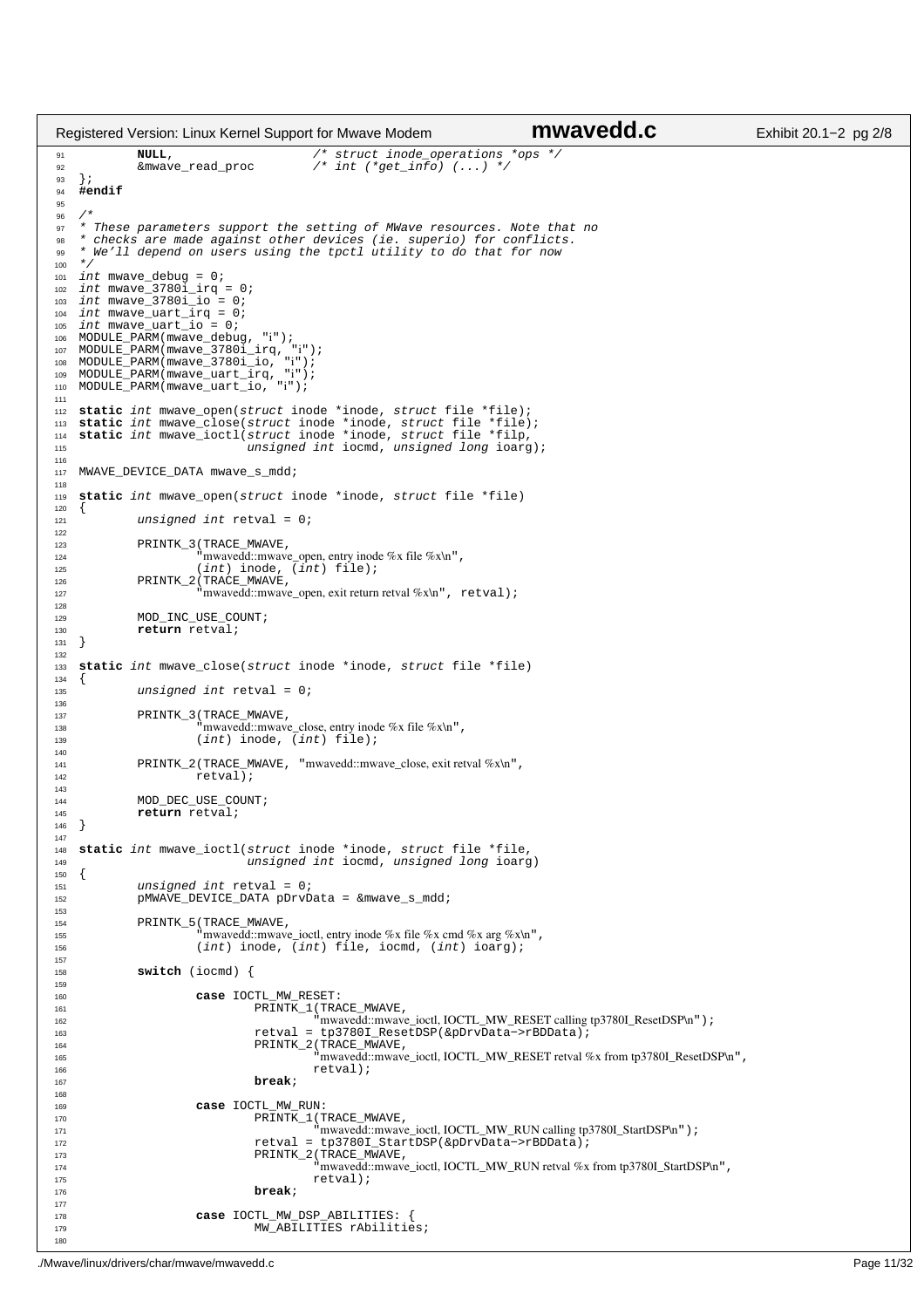```
181 PRINTK_1 ( TRACE_MWAVE , mwavedd::mwave_ioctl, IOCTL_MW_DSP_ABILITIES calling tp3780I_QueryAbilities\n" ) ;
183 retval = tp3780I_QueryAbilities(&pDrvData−>rBDData, &rAbilities);
                         PRINTK_2(TRACE_MWAVE,
185 "mwavedd::mwave_ioctl, IOCTL_MW_DSP_ABILITIES retval %x from tp3780I_QueryAbilities\n",
                                retval);
187 if (retval == 0) {
188 if( copy_to_user((char *) ioarg, (char *) &rAbilities, sizeof(MW_ABILITIES)) )
189 return −EFAULT;<br>190 191
\left\{\right\}191 PRINTK_2(TRACE_MWAVE,
<sup>192</sup> "mwavedd::mwave_ioctl, IOCTL_MW_DSP_ABILITIES exit retval % x \rightarrow x retval \};
193 relval;<br>
\} retval);
194 }
195 break;
196
197 case IOCTL_MW_READ_DATA:
198 case IOCTL_MW_READCLEAR_DATA:<br>199 MW_READWRITE_rReadData
199 MW_READWRITE rReadData<br>200 1200 mmsiqued short *pusBuf;
                         unsigned short *pusBuffer = 0;201
202 if( copy_from_user((char *) &rReadData, (char *) ioarg, sizeof(MW_READWRITE)) )
<sup>203</sup><br>
204 return −EFAULT;<br>
204 pusBuffer = (unsigned s)
                         pusBuffer = (unsigned short *) (rReadData.pBuf);
205
206 PRINTK_4(TRACE_MWAVE,
<sup>m</sup> mwavedd::mwave ioctl IOCTL_MW_READ_DATA, size %lx, ioarg %lx pusBuffer %p\n",
208 rReadData.ulDataLength, ioarg, pusBuffer);
209 retval = tp3780I_ReadWriteDspDStore(&pDrvData−>rBDData, iocmd,
                 (void *) pusBuffer, rReadData.ulDataLength, rReadData.usDspAddress);
211 \qquad \qquad \}212 break;
213<br>214<sup>214</sup> case IOCTL_MW_READ_INST: {<br><sup>215</sup> MW READWRITE rRead
215 MW_READWRITE rReadData;<br>216 majamed short *pusBuff
                        unsigned short *pusBuffer = 0;
217
218 if( copy_from_user((char *) &rReadData, (char *) ioarg, sizeof(MW_READWRITE)) )
<sup>219</sup> return −EFAULT;<br>220 return −EFAULT;
                        pusBuffer = (unsigned short *) (rReadData.pBuf);
221
222 PRINTK_4(TRACE_MWAVE,
<sup>m</sup> mwavedd::mwave_ioctl IOCTL_MW_READ_INST, size %lx, ioarg %lx pusBuffer %p\n",<br>rReadData.ulDataLength / 2. ioarg.
224 rReadData.ulDataLength \frac{1}{27} ioarg,<br>pusBuffer);
                                pusBuffer);
226 retval = tp3780I_ReadWriteDspDStore(&pDrvData−>rBDData,
227 iocmd, pusBuffer,
228 rReadData.ulDataLength / 2,<br>rReadData_usDspAddress);
229 rReadData.usDspAddress);
230 \Big\}231 break;
232<br>233
                 233 case IOCTL_MW_WRITE_DATA: {
234 MW_READWRITE rWriteData;<br>235 municipal short *nusBuffe
                         unsigned short *pusBuffer = 0;236
237 if( copy_from_user((char *) &rWriteData, (char *) ioarg, sizeof(MW_READWRITE)) )
<sup>238</sup> return −EFAULT;<br><sup>239</sup> 239 return − return − return − return − return − return − return − return − return − return − return − return − return − return − return − return − return − 
                         pusBuffer = (unsigned short *) (rWriteData.pBuf);
240<sup>241</sup> PRINTK 4 (TRACE MWAVE,
<sup>242</sup> "mwavedd::mwave_ioctl IOCTL_MW_WRITE_DATA, size %lx, ioarg %lx pusBuffer %p\n",<br>
243
243 rWriteData.ulDataLength, ioarg,<br>244 rusBuffer);
                                pusBuffer);
245 retval = tp3780I_ReadWriteDspDStore(&pDrvData−>rBDData, iocmd,
246 pusBuffer, rWriteData.ulDataLength, rWriteData.usDspAddress);
247 \Big\}248 break;
249
250 case IOCTL_MW_WRITE_INST: {
251 MW_READWRITE rWriteData;
                         unsigned short *pusBuffer = 0;253
254 if( copy_from_user((char *) &rWriteData, (char *) ioarg, sizeof(MW_READWRITE)) )
255 return −EFAULT;
256 pusBuffer = (unsigned short *) (rWriteData.pBuf);
257
258 PRINTK_4 (TRACE_MWAVE, 259
                                259 "mwavedd::mwave_ioctl IOCTL_MW_WRITE_INST, size %lx, ioarg %lx pusBuffer %p\n",
260 260 rWriteData.ulDataLength, ioarg, 261
                                pusBuffer);
262 retval = tp3780I_ReadWriteDspIStore(&pDrvData−>rBDData, iocmd,
263 pusBuffer, rWriteData.ulDataLength, rWriteData.usDspAddress);<br>264 pusBuffer, rWriteData.ulDataLength, rWriteData.usDspAddress);
264 }
265 break;
266
<sup>267</sup> case IOCTL_MW_REGISTER_IPC: {<br>
268 unsigned int ipcnum =
                         u<sub>nsigned</sub> int ipcnum = (unsigned int) ioarg;
269
270 PRINTK 3 (TRACE MWAVE,
Registered Version: Linux Kernel Support for Mwave Modem mwavedd.c Exhibit 20.1−2 pg 3/8
```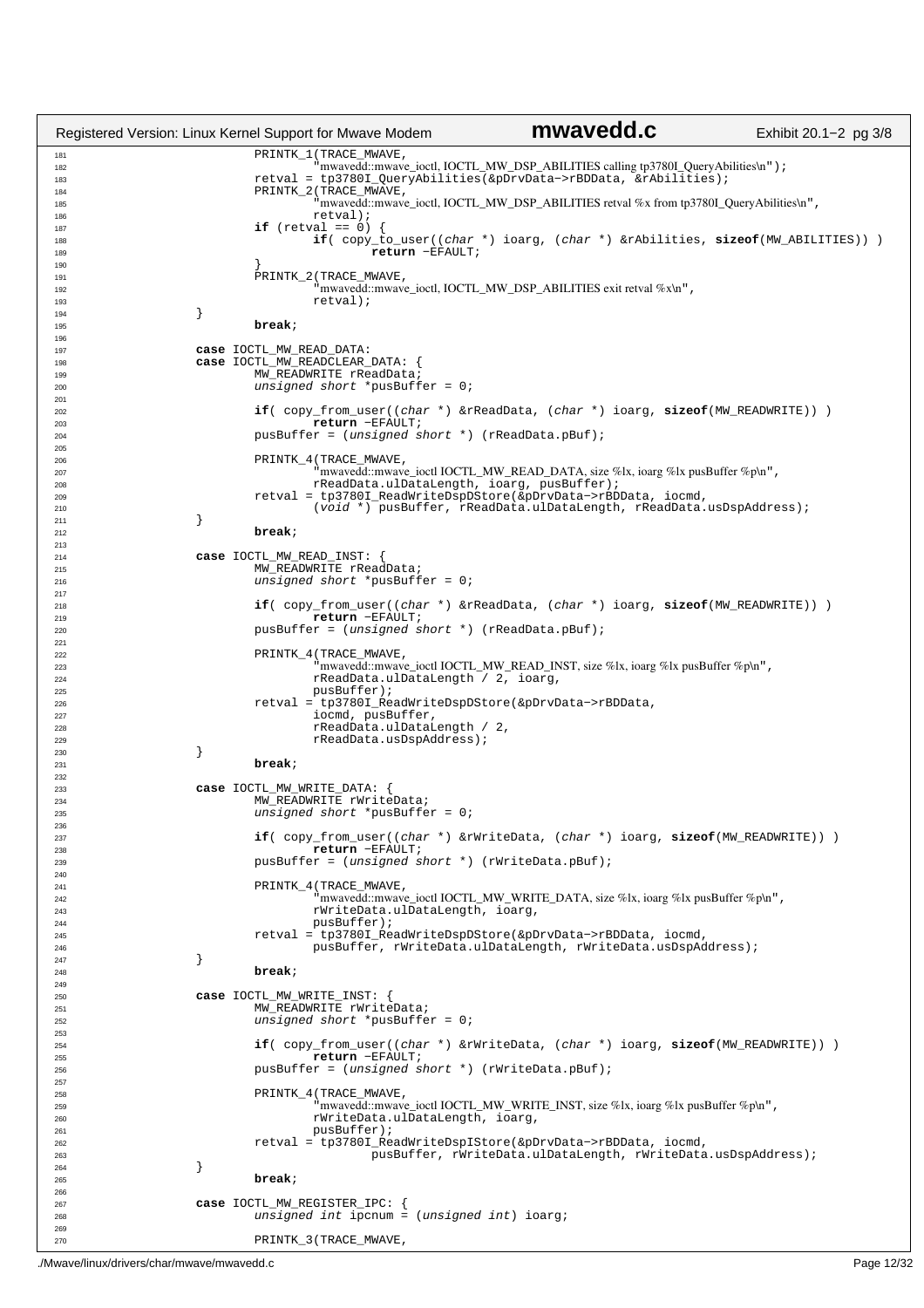```
271 "mwavedd::mwave_ioctl IOCTL_MW_REGISTER_IPC ipcnum %x entry usIntCount %x\n",
272 ipcnum,
273 pDrvData−>IPCs[ipcnum].usIntCount);
274
275 if (ipcnum > 16) {
                               276 PRINTK_ERROR(KERN_ERR_MWAVE "mwavedd::mwave_ioctl: IOCTL_MW_REGISTER_IPC: Error: Invalid ipcn
  um \%x\n", ipcnum);
<sup>277</sup> return −EINVAL;<br><sup>278</sup>
278 \Big\}279 pDrvData−>IPCs[ipcnum].bIsHere = FALSE;<br>pDrvData−>IPCs[ipcnum].bIsEnabled = TRU
280 pDrvData−>IPCs[ipcnum].bIsEnabled = TRUE;
281 #if LINUX_VERSION_CODE >= KERNEL_VERSION(2,4,0)
282 #else
283 current->priority = 0x28; /* boost to provide priority timing */<br>284 theodif
          Hendif285
<sup>236</sup> PRINTK_2(TRACE_MWAVE,
287 "mwavedd::mwave_ioctl IOCTL_MW_REGISTER_IPC ipcnum %x exit\n",
\begin{array}{ccc} 288 & \text{ipenum} \; ; \\ 289 & \text{ipenum} \end{array}289 }
290 break;
291
292 case IOCTL_MW_GET_IPC: {
293 unsigned int ipcnum = (unsigned int) ioarg;<br>
294 spinlock t ipc lock = SPIN LOCK UNLOCKED;
                        294 spinlock_t ipc_lock = SPIN_LOCK_UNLOCKED;
295 unsigned long flags;
296
297 PRINTK_3(TRACE_MWAVE,
<sup>1</sup> "mwavedd::mwave_ioctl IOCTL_MW_GET_IPC ipcnum %x, usIntCount %x\n",
                               ipcnum,
300 pDrvData->IPCs[ipcnum].usIntCount);<br>301 if (ipcnum > 16) {
                        if (ipcnum > 16)302 PRINTK_ERROR(KERN_ERR_MWAVE "mwavedd::mwave_ioctl: IOCTL_MW_GET_IPC: Error: Invalid ipcnum %x\
  n", ipcnum);
303 return −EINVAL;
304 }
305
306 if (pDrvData−>IPCs[ipcnum].bIsEnabled == TRUE) {
307 PRINTK_2(TRACE_MWAVE, 2008)
                                       " mwavedd::mwave_ioctl, thread for ipc %x going to sleep\n",
309 ipcnum);
310
311 spin_lock_irqsave(&ipc_lock, flags);<br>312 spin_lock_irqsave(&ipc_lock, flags);<br>312 spin_lock_whether an event was signal;
                                 check whether an event was signalled by */4* the interrupt handler while we were gone *314 if (pDrvData−>IPCs[ipcnum].usIntCount == 1) { /* first int has occurred (race c
  ondition) */
315 pDrvData->IPCs[ipcnum].usIntCount = 2; /* first int has been handled */<br>316 spin unlock irgrestore(&ipc lock, flags);
316 spin_unlock_irqrestore(&ipc_lock, flags);<br>
PRINTK 2(TRACE MWAVE,
317 PRINTK_2(TRACE_MWAVE,
318 "mwavedd::mwave_ioctl IOCTL_MW_GET_IPC ipcnum %x handling first int\n",
319 \qquad \qquad ipcnum);<br>320 \qquad \qquad else \qquad \qquad /* either
                                                either 1st int has not yet occurred, or we have already handle
  d the first int */
321 pDrvData−>IPCs[ipcnum].bIsHere = TRUE;
322 322 interruptible_sleep_on(&pDrvData->IPCs[ipcnum].ipc_wait_queue);<br>323 523 pDrvData->IPCs[ipcnum].bIsHere = FALSE;
                                      323 pDrvData−>IPCs[ipcnum].bIsHere = FALSE;
324 if (pDrvData−>IPCs[ipcnum].usIntCount == 1) {
325 pDrvData−>IPCs[ipcnum].<br>326 usIntCount = 2;
                                      \text{usIntCount} = 2;\left\{\right\}328 spin_unlock_irqrestore(&ipc_lock, flags);<br>329 sprint 2(TRACE MWAVE,
\overline{P} PRINTK_2(TRACE_MWAVE,<br>\overline{P} PRINTK_2(TRACE_MWAVE,<br>"mwavedd::mwav
                                              "mwavedd::mwave_ioctl IOCTL_MW_GET_IPC ipcnum %x woke up and returning to applicat
  ion\n",
i<sub>231</sub> ipcnum);
332<sup>2</sup>RINTK_2(TRACE_MWAVE, 334<br>334 magazine magazine magazine magazine magazine magazine magazine magazine magazine magazine magazine magazine m
\frac{334}{\text{m} \cdot \text{m}} "mwavedd::mwave_ioctl IOCTL_MW_GET_IPC, returning thread for ipc %x processing\n",
                        \text{ipenum};
336 }
337 }
338 break;
339
340 case IOCTL_MW_UNREGISTER_IPC: {
341 unsigned int ipcnum = (unsigned int) ioarg;
342
343 PRINTK_2(TRACE_MWAVE,
"mwavedd:'mwav
                                344 "mwavedd::mwave_ioctl IOCTL_MW_UNREGISTER_IPC ipcnum %x\n",
345 ipcnum);<br>346 if (ipcnum > 16)
                        if (ipcnum > 16)347 PRINTK_ERROR(KERN_ERR_MWAVE "mwavedd::mwave_ioctl: IOCTL_MW_UNREGISTER_IPC: Error: Invalid i
  pcnum %x\n", ipcnum);
348 return −EINVAL;
349 \}350 if (pDrvData−>IPCs[ipcnum].bIsEnabled == TRUE) {
351 pDrvData−>IPCs[ipcnum].bIsEnabled = FALSE;<br>352 if (pDrvData−>IPCs[ipcnum].bIsEnabled = FALSE;<br>352 if (pDrvData−>IPCs[ipcnum].bIsHere == TRUE
352 if (pDrvData−>IPCs[ipcnum].bIsHere == TRUE) {
                                      353 wake_up_interruptible(&pDrvData−>IPCs[ipcnum].ipc_wait_queue);
\left\{\right\}Registered Version: Linux Kernel Support for Mwave Modem mwavedd.c Exhibit 20.1−2 pg 4/8
```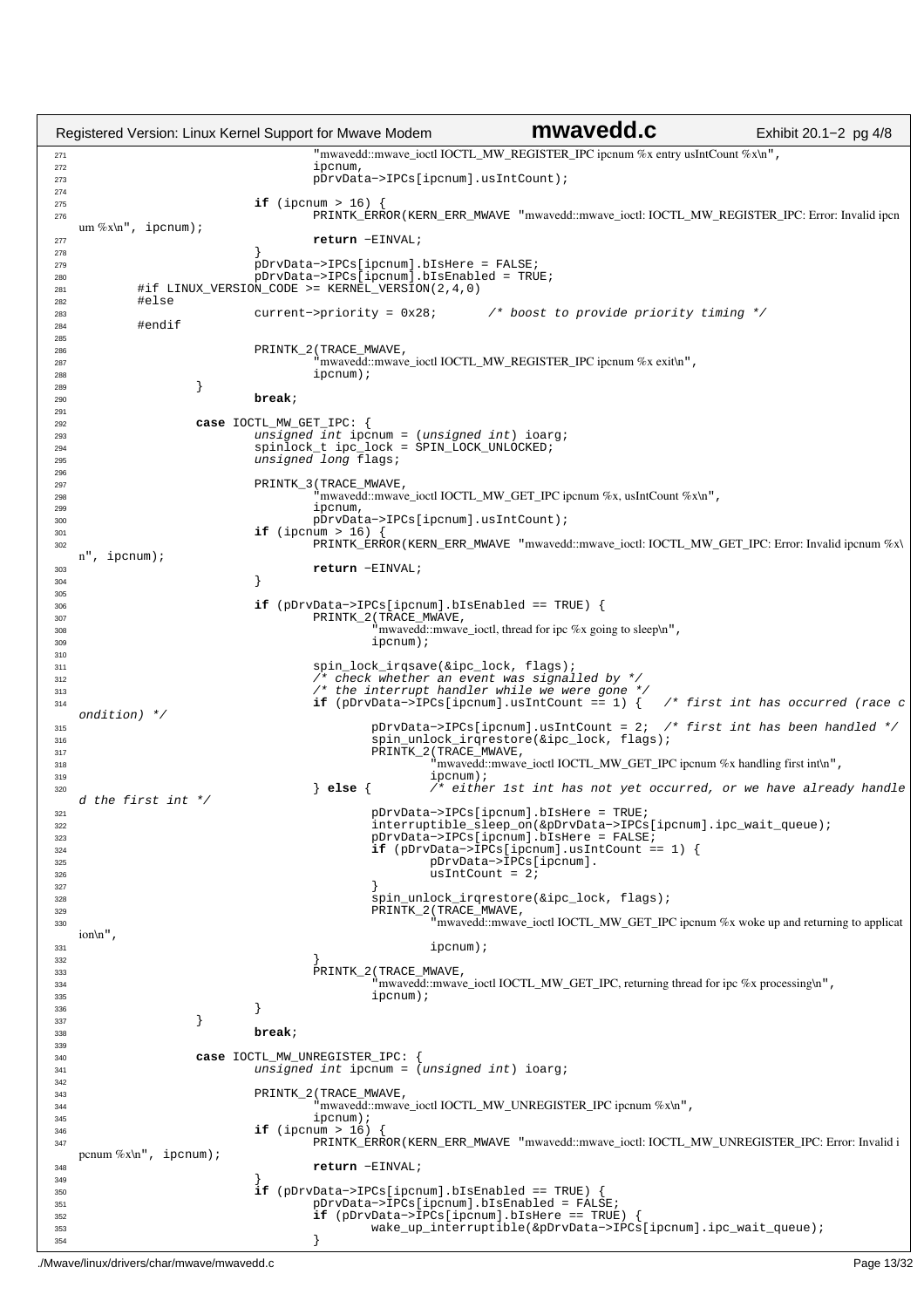} } **break**; **default**: PRINTK\_ERROR(KERN\_ERR\_MWAVE "mwavedd::mwave\_ioctl: Error: Unrecognized iocmd %x\n", iocmd); <sup>361</sup> **return** −ENOTTY;<br>362 **break**; 362 **break**;<br>363 **break**;<br> $\frac{1}{2}$  /\* switch \*/  $}$  /\* switch \*/ 365 PRINTK\_2(TRACE\_MWAVE, "mwavedd::mwave\_ioctl, exit retval %x\n", retval); **return** retval; } **static** ssize\_t mwave\_read(struct file \*file, char \*buf, size\_t count,  $rac{372}{373}$   $\left\{ \right.$   $\left. \right.$   $\left. \right.$   $\left. \right.$   $\left. \right.$   $\left. \right.$   $\left. \right.$   $\left. \right.$   $\left. \right.$   $\left. \right.$   $\left. \right.$   $\left. \right.$   $\left. \right.$   $\left. \right.$   $\left. \right.$   $\left. \right.$   $\left. \right.$   $\left. \right.$   $\left. \right.$   $\left. \right.$   $\left. \right.$   $\left. \right.$   $\left. \right.$  { PRINTK\_5(TRACE\_MWAVE,  $\frac{37552}{200}$  "mwavedd::mwave\_read entry file %p, buf %p, count %x ppos %p\n", file, buf, count, ppos); **return** −EINVAL; } **static** ssize\_t mwave\_write(struct file \*file, **const** char \*buf,  $\frac{1}{383}$ <br> $\frac{383}{384}$   $\left\{$  { 385 PRINTK\_5(TRACE\_MWAVE,
386 "mwavedd::mwave  $\frac{3}{2}$  mwavedd::mwave\_write entry file %p, buf %p, count %x ppos %p\n", file, buf, count, ppos); **return** −EINVAL;  $\}$  **static** int register\_serial\_portandirq(unsigned int port, int irq)  $\{$  struct serial\_struct serial; 397 **switch** ( port )<br>398 **case** 0x **case** 0x3f8: **case** 0x2f8: 400 **case** 0x3e8:<br>401 **case** 0x2e8: 401<br>402<br>402<br>**case** 0x2e8: /\*  $OK$  \*/<br> $403$  **break** : **break**; **default**: 405 PRINTK\_ERROR(KERN\_ERR\_MWAVE "mwavedd::register\_serial\_portandirq: Error: Illegal port %x\n", port );<br> **return** -1; 406 **return** −1;<br>407 **b** /\* switch \*/  $}$   $}$  /\* switch \*/<br> $408$  /\* port is oka  $\frac{1}{2}$  port is okay \*/ **switch** ( irq ) { <sup>411</sup> **case** 3: **case** 4: **case** 5: **case** 7: 415  $/$   $/$   $OK$   $*/$  **break**; **default**: PRINTK\_ERROR(KERN\_ERR\_MWAVE "mwavedd::register\_serial\_portandirq: Error: Illegal irq %x\n", irq ); **return** −1;<br>
420 **b** /\* switch \*/ 420  $\}$  /\* switch \*/<br>421 /\* irq is okay  $\frac{1}{2}$  irq is okay \*/ memset(&serial, 0, **sizeof**(serial)); <sup>424</sup> serial.port = port; <sup>425</sup> serial.irq = irq; serial.flags = ASYNC\_SHARE\_IRQ; **return** register\_serial(&serial); } **#if** LINUX\_VERSION\_CODE >= KERNEL\_VERSION(2,4,0)<br> $433$  **static** struct file operations mwave fops =  $\{$ 433 **static** struct file\_operations mwave\_fops = {<br>434 owner:THIS\_MODULE,<br>435 read:mwave\_read, 436 write:mwave\_write,<br>
437 ioctl:mwave\_ioctl. 437 ioctl:mwave\_ioctl,<br>438 open:mwave\_open. 438 open: mwave\_open<br>
439 release: mwave release:mwave\_close } ;<br> $441$  #e **#else static** struct file\_operations mwave\_fops = { <sup>443</sup> **NULL**, /\* lseek \*/  $\frac{1}{444}$  mwave\_read,  $\frac{1}{44}$  /\* read \*/ Registered Version: Linux Kernel Support for Mwave Modem **mwavedd.c** Exhibit 20.1−2 pg 5/8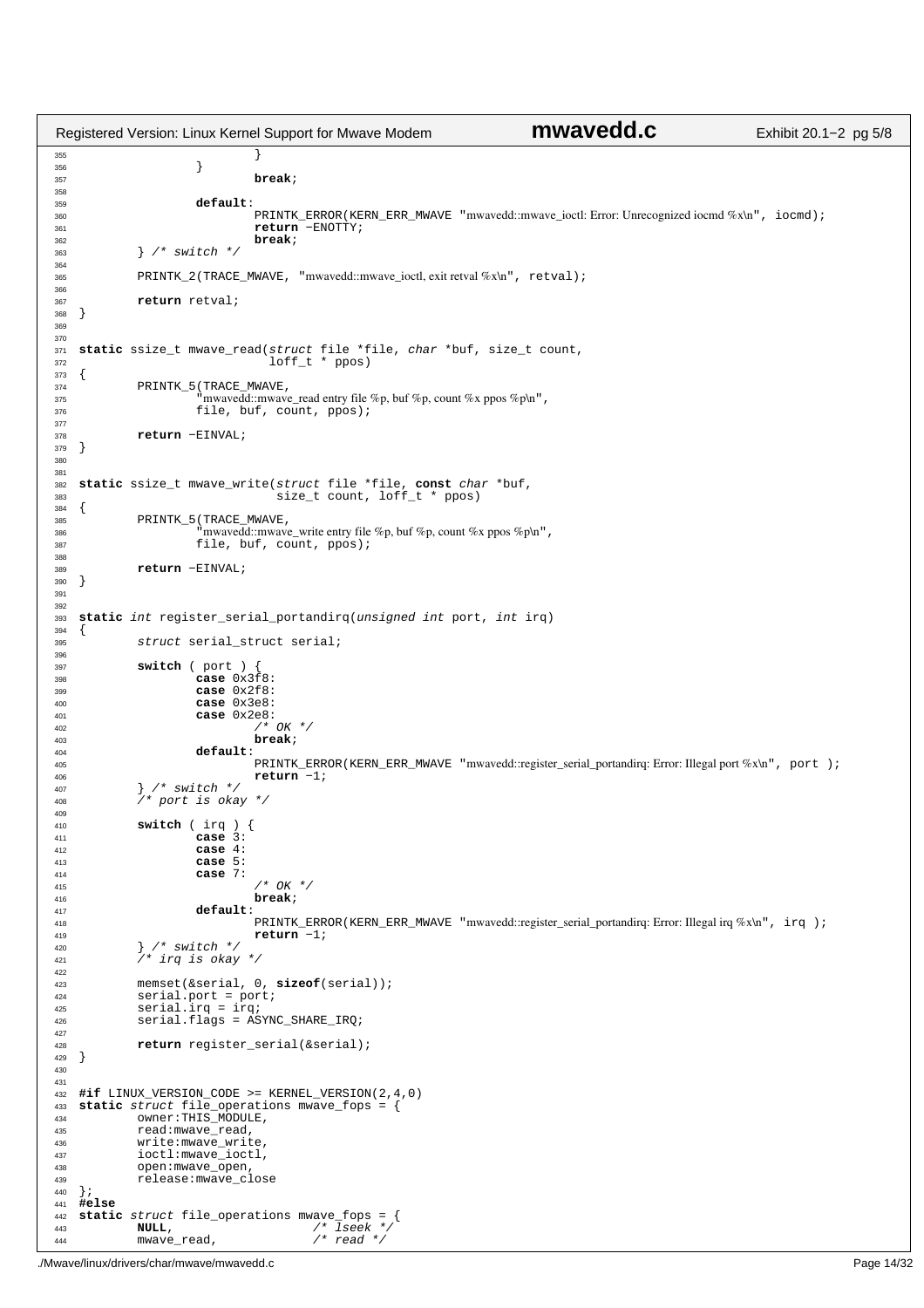```
445 mwave_write, \overline{M} /* write */<br>446 NULL, \overline{M} /* readdir
446 NULL, /* readdir */
447 NULL, \frac{1}{447} NULL, \frac{1}{48} NULL, \frac{1}{4} \frac{1}{4} \frac{1}{4} \frac{1}{4} \frac{1}{4} \frac{1}{4} \frac{1}{4} \frac{1}{4} \frac{1}{4} \frac{1}{4} \frac{1}{4} \frac{1}{4} \frac{1}{4} \frac{1}{4} \frac{1}{4} \frac{1}{4} \frac{1}{4} mwave_ioctl,<br>NULL,
449 NULL, /* mmap */
450 mwave_open, /* open */
451 NULL,<br>452 NULL,<br>452 NULL,<br>mwave_close /* release
    mwave_close */* release */
453<br>454
   454 #endif
455
456 static struct miscdevice mwave_misc_dev = { MWAVE_MINOR, "mwave", &mwave_fops };
457
458 /*
459 * mwave_init is called on module load
460 *<br>461 *...<br>461 * mwave_exit is called on module unload<br>462 * mwave exit is also used to clean up a
   * mwave_exit is also used to clean up after an aborted mwave_init
463<br>464
464 static void mwave_exit(void)
   \{466 pMWAVE DEVICE DATA pDrvData = \&mwave s mdd;
467
468 PRINTK_1(TRACE_MWAVE, "mwavedd::mwave_exit entry\n");
469
470 if (pDrvData−>bProcEntryCreated) {
471 #if LINUX_VERSION_CODE >= KERNEL_VERSION(2,4,0)
472 remove_proc_entry("mwave", NULL);
473 #else
                      proc_unregister(&proc_root, mwave_proc.low_ino);
475 #endif
476 }
477 if ( pDrvData−>sLine >= 0 ) {
                      unregister_serial(pDrvData->sLine);
\frac{479}{480}480 if (pDrvData−>bMwaveDevRegistered) {
481 misc_deregister(&mwave_misc_dev);
482 }
483 if (pDrvData−>bDSPEnabled) {
                      tp3780I_DisableDSP(&pDrvData->rBDData);
485 }
486 if (pDrvData−>bResourcesClaimed) {
487 tp3780I_ReleaseResources(&pDrvData−>rBDData);
488 }
489 if (pDrvData−>bBDInitialized) {
490 tp3780I_Cleanup(&pDrvData−>rBDData);
491 }
492<br>493PRINTK_1(TRACE_MWAVE, "mwavedd::mwave_exit exit\n");
   \rightarrow495
496 module exit(mwave exit);
497
498 static int __init mwave_init(void)
499\begin{array}{cc} 500 & \text{int} \text{ }i; \\ 501 & \text{int} \text{ }r \end{array}int retval = 0;
502 unsigned int resultMiscRegister;<br>503 bMWAVE DEVICE DATA pDrvData = &m
            503 pMWAVE_DEVICE_DATA pDrvData = &mwave_s_mdd;
504
505 memset(&mwave_s_mdd, 0, sizeof(MWAVE_DEVICE_DATA));
506
507 PRINTK_1(TRACE_MWAVE, "mwavedd::mwave_init entry\n");
508
509 pDrvData−>bBDInitialized = FALSE;
510 pDrvData−>bResourcesClaimed = FALSE;
511 pDrvData−>bDSPEnabled = FALSE;
512 pDrvData−>bDSPReset = FALSE;
513 pDrvData−>bMwaveDevRegistered = FALSE;
            514 pDrvData−>sLine = −1;
515 pDrvData−>bProcEntryCreated = FALSE;
516
517 for (i = 0; i < 16; i++)<br>518 b DrvData \rightarrow IPCs[i]pDrvData->IPCs[i].bIsEnabled = FALSE;
519 pDrvData−>IPCs[i].bIsHere = FALSE;
520 pDrvData−>IPCs[i].usIntCount = 0; /* no ints received yet */
521 #if LINUX_VERSION_CODE >= KERNEL_VERSION(2,4,0)
522 init_waitqueue_head(&pDrvData−>IPCs[i].ipc_wait_queue);
   523 #endif
524 }
525
526 retval = tp3780I_InitializeBoardData(&pDrvData−>rBDData);
527 PRINTK_2(TRACE_MWAVE,<br>528 mwavedd::mwave
\frac{528}{528} "mwavedd::mwave_init, return from tp3780I_InitializeBoardData retval %x\n",
                      retval);
530 if (retval) {
531 PRINTK_ERROR(KERN_ERR_MWAVE "mwavedd::mwave_init: Error: Failed to initialize board data\n");<br>532 goto cleanup_error;
532 goto cleanup_error;
533 }
534 pDrvData−>bBDInitialized = TRUE;
Registered Version: Linux Kernel Support for Mwave Modem mwavedd.c Exhibit 20.1−2 pg 6/8
```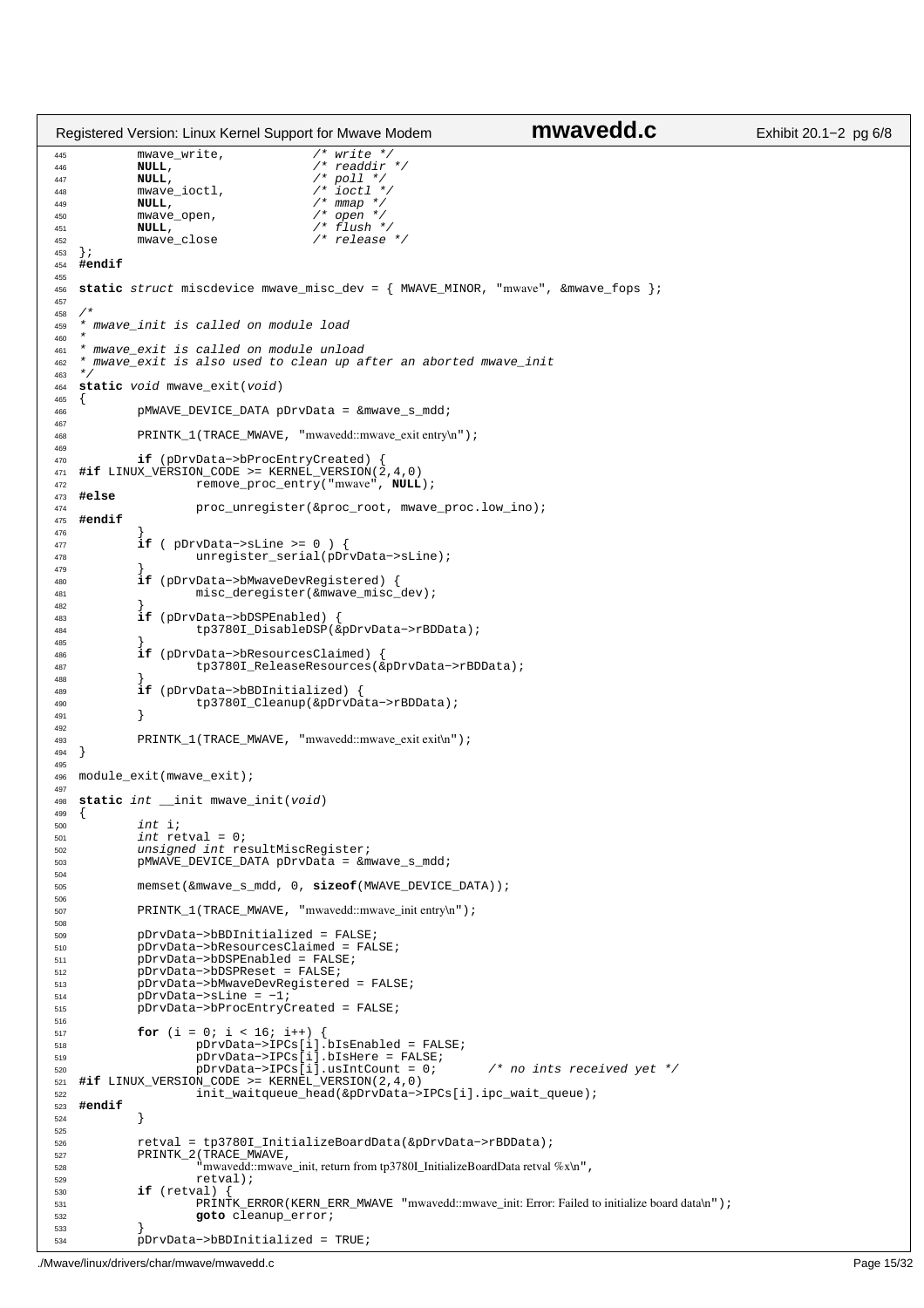```
535
536 retval = tp3780I_CalcResources(&pDrvData−>rBDData);
537 PRINTK_2(TRACE_MWAVE,<br>538 "mwavedd::mwav
                       538 "mwavedd::mwave_init, return from tp3780I_CalcResources retval %x\n",
539 retval);<br>540 if (retval) {
             if (retval) {
541 PRINTK_ERROR(KERN_ERR_MWAVE "mwavedd:mwave_init: Error: Failed to calculate resources\n");<br>542 90to Cleanup error;
             goto cleanup_error;
543 }
544
545 retval = tp3780I_ClaimResources(&pDrvData−>rBDData);
<sup>546</sup> PRINTK_2 (TRACE_MWAVE,<br><sup>546</sup> PRINTK_2 (TRACE_MWAVE,<br>mwavedd::mwav
547 "mwavedd::mwave_init, return from tp3780I_ClaimResources retval %x\n",<br>
548 retval );
548 retval);<br>549 if (retyal) \left(if (refval)550 PRINTK_ERROR(KERN_ERR_MWAVE "mwavedd:mwave_init: Error: Failed to claim resources\n");<br>551 9050 Cleanup error;
                       551 goto cleanup_error;
552 }
             553 pDrvData−>bResourcesClaimed = TRUE;
554
555 retval = tp3780I_EnableDSP(&pDrvData−>rBDData);
556 PRINTK_2 (TRACE_MWAVE,<br>557 mwavedd::mwave
<sup>557</sup> "mwavedd::mwave_init, return from tp3780I_EnableDSP retval %x\n",<br>558 retval );
558 retval);<br>559 if (retval) {
             if (retval) {
560 PRINTK_ERROR(KERN_ERR_MWAVE "mwavedd:mwave_init: Error: Failed to enable DSP\n");
561 goto cleanup error;
562 }
563 pDrvData−>bDSPEnabled = TRUE;
564
565 resultMiscRegister = misc_register(&mwave_misc_dev);
566 if (resultMiscRegister < 0) {
567 PRINTK_ERROR(KERN_ERR_MWAVE "mwavedd:mwave_init: Error: Failed to register misc device\n");<br>568 SAR SAR SAR
568 goto cleanup_error;
569 }
570 pDrvData−>bMwaveDevRegistered = TRUE;
571
572 pDrvData−>sLine = register_serial_portandirq(
573 pDrvData−>rBDData.rDspSettings.usUartBaseIO,
                       574 pDrvData−>rBDData.rDspSettings.usUartIrq
575 );
576 if (pDrvData−>sLine < 0) {
577 PRINTK_ERROR(KERN_ERR_MWAVE "mwavedd:mwave_init: Error: Failed to register serial driver\n");<br>578 9000 cleanup error;
                       goto cleanup_error;
579 }
580 /* uart is registered */
581
582 if (
   583 #if LINUX_VERSION_CODE >= KERNEL_VERSION(2,4,0)
584 !create_proc_info_entry("mwave", 0, NULL, mwave_get_info)
585 #else
586 proc_register(&proc_root, &mwave_proc)<br>587 #endif
   587 #endif
588 ) {
                       PRINTK_ERROR(KERN_ERR_MWAVE "mwavedd::mwave_init: Error: Failed to register /proc/mwave\n");
590 goto cleanup_error;
591 }
592 pDrvData−>bProcEntryCreated = TRUE;
593
594 /* SUCCESS! */
595 return 0;
596
597 cleanup_error:<br>598 FRINTK ERROR(K
             598 PRINTK_ERROR(KERN_ERR_MWAVE "mwavedd::mwave_init: Error: Failed to initialize\n");
599 mwave_exit(); /* clean up */
600
601 return −EIO;
   \rightarrow603
604 module_init(mwave_init);
605
606
607 /*
608 * proc entry stuff added by Ian Pilcher <pilcher@us.ibm.com>
609 *
610
611 #if LINUX_VERSION_CODE >= KERNEL_VERSION(2,4,0)
612 static int mwave_get_info(char *buf, char **start, off_t offset, int len)
613 {
614 DSP_3780I_CONFIG_SETTINGS *pSettings = &mwave_s_mdd.rBDData.rDspSettings;
615
char * out = buf;617
618 out += sprintf(out, "3780i_IRQ %i\n", pSettings−>usDspIrq);
619 out += sprintf(out, "3780i_DMA %i\n", pSettings−>usDspDma);
620 out += sprintf(out, "3780i_IO %#.4x\n", pSettings−>usDspBaseIO);
621 out += sprintf(out, "UART_IRQ %i\n", pSettings−>usUartIrq);
622 out += sprintf(out, "UART_IO %#.4x\n", pSettings−>usUartBaseIO);
623
624 return out − buf;
Registered Version: Linux Kernel Support for Mwave Modem mwavedd.c Exhibit 20.1−2 pg 7/8
```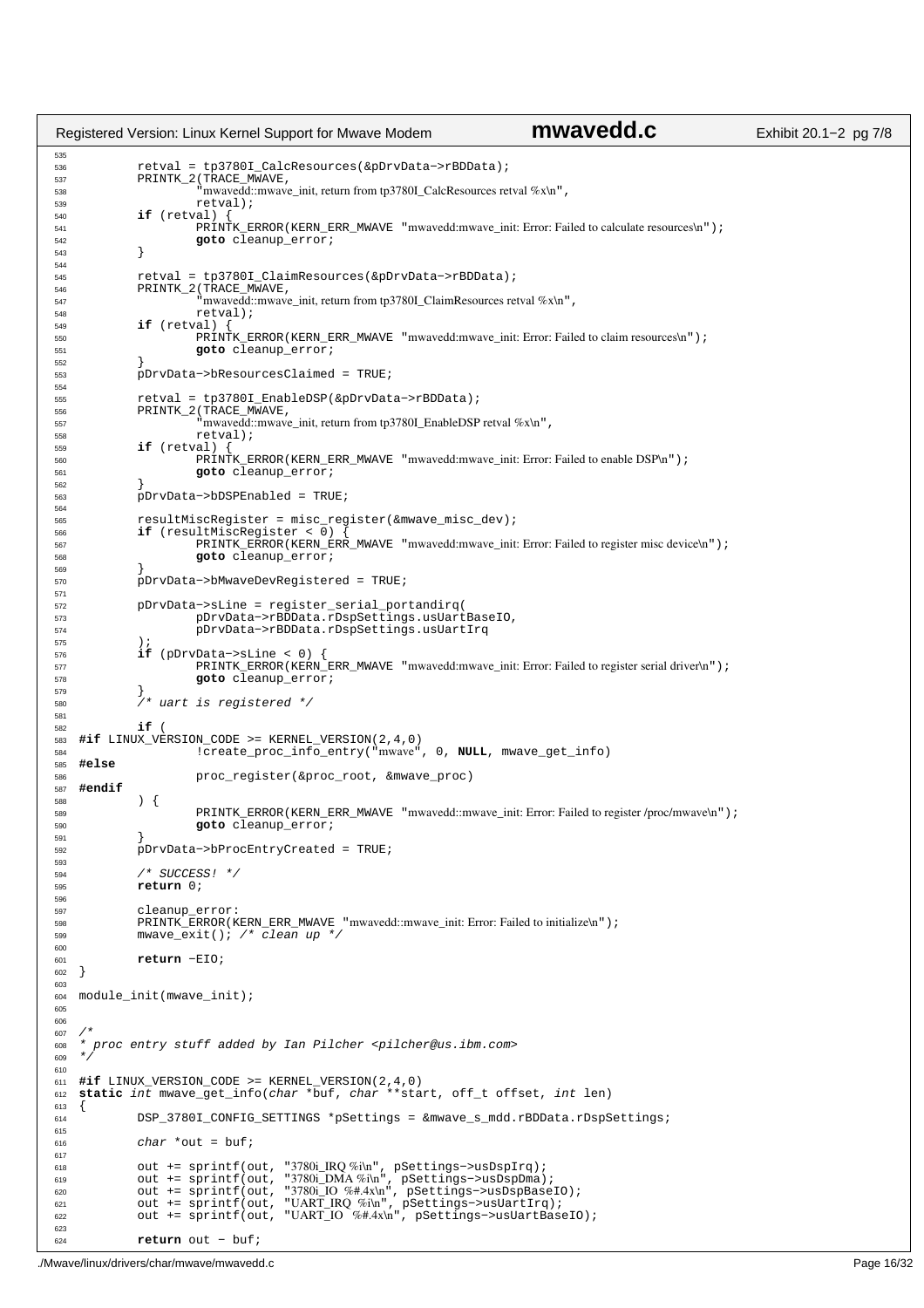```
625<br>626
626 #else /* kernel version < 2.4.0 */
627 static int mwave_read_proc(char *buf, char **start, off_t offset,
628 int xlen, int unused)
628<br>
629 {<br>
630020<br>630 DSP_3780I_CONFIG_SETTINGS *pSettings = &mwave_s_mdd.rBDData.rDspSettings;<br>631 int len;
                  int len;
632
%33<br>
len = sprintf(buf, "3780i_IRQ %i\n", pSettings->usDspIrq);<br>
len += sprintf(&buf[len], "3780i_DMA %i\n", pSettings->usDspDma);<br>
len += sprintf(&buf[len], "3780i_IO %#.4x\n", pSettings->usDspDaseIO);<br>
len += sprintf(&bu
638
639 return len;
640 }
     641 #endif
Registered Version: Linux Kernel Support for Mwave Modem mwavedd.c Exhibit 20.1−2 pg 8/8
```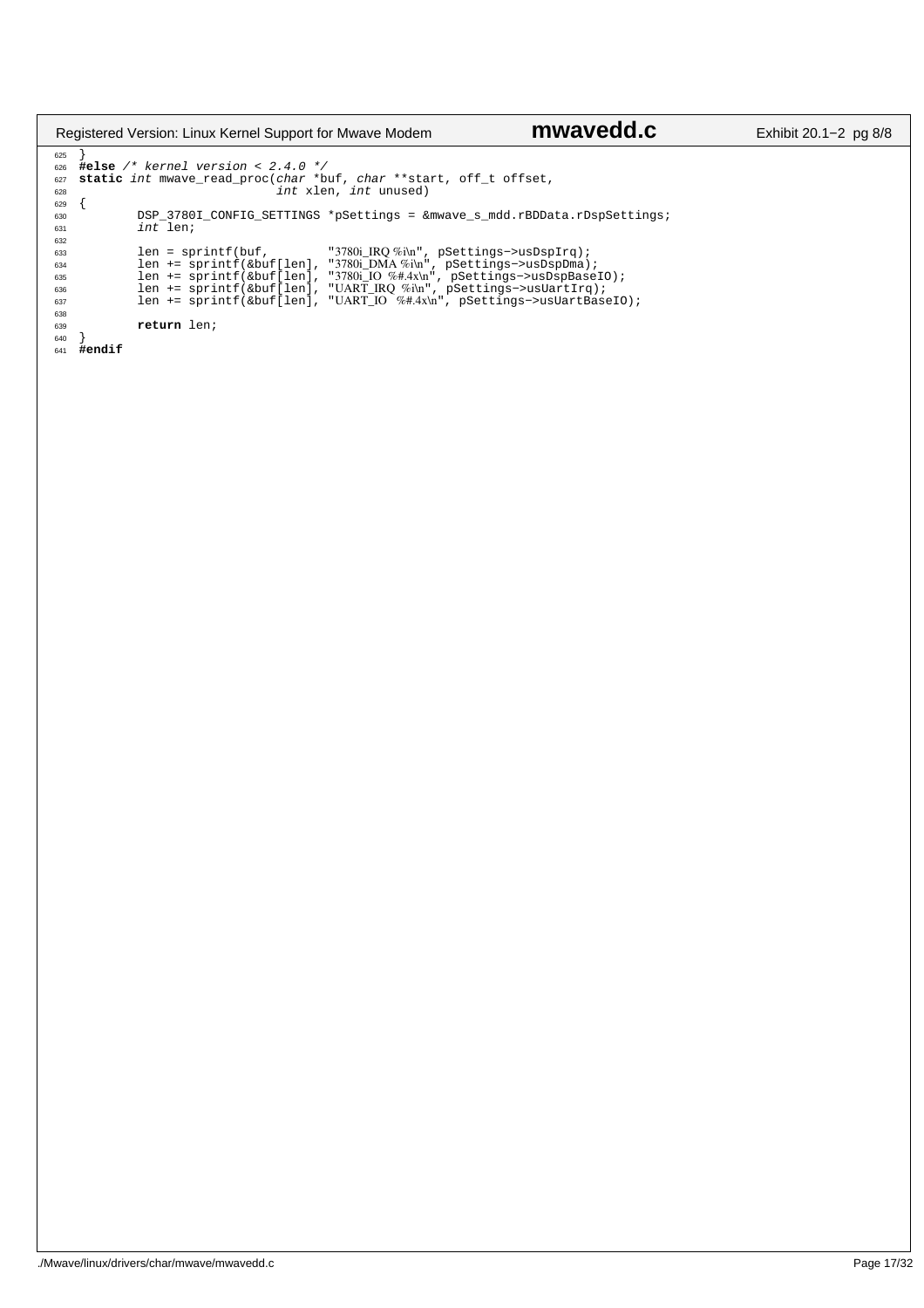$\sqrt{*}$  $\overline{2}$ <sup>3</sup> \* smapi.c −− SMAPI interface routines <sup>4</sup>  $\frac{5}{6}$ Written By: Mike Sullivan IBM Corporation  $\begin{array}{ccc} 7 & & * \\ & & * \end{array}$ <sup>8</sup> \* Copyright (C) 1999 IBM Corporation <sup>9</sup> \* <sup>10</sup> \* This program is free software; you can redistribute it and/or modify <sup>11</sup> \* it under the terms of the GNU General Public License as published by 12 \* the Free Software Foundation; either version 2 of the License, or<br>13 \* (at your option) any later version. at your option) any later version.  $14$ <br> $15$ <sup>15</sup> \* This program is distributed in the hope that it will be useful, <sup>16</sup> \* but WITHOUT ANY WARRANTY; without even the implied warranty of <sup>17</sup> \* MERCHANTABILITY or FITNESS FOR A PARTICULAR PURPOSE. See the <sup>18</sup> \* GNU General Public License for more details. <sub>19</sub> 20 \* NO WARRANTY<br>21 \* THE PROGRAM <sup>21</sup> \* THE PROGRAM IS PROVIDED ON AN "AS IS" BASIS, WITHOUT WARRANTIES OR <sup>22</sup> \* CONDITIONS OF ANY KIND, EITHER EXPRESS OR IMPLIED INCLUDING, WITHOUT<br><sup>23</sup> \* LIMITATION, ANY WARRANTIES OR CONDITIONS OF TITLE, NON-INFRINGEMENT, <sup>23</sup> \* LIMITATION, ANY WARRANTIES OR CONDITIONS OF TITLE, NON−INFRINGEMENT, <sup>24</sup> \* MERCHANTABILITY OR FITNESS FOR A PARTICULAR PURPOSE. Each Recipient is<br><sup>25 \*</sup> solely responsible for determining the appropriateness of using and \* solely responsible for determining the appropriateness of using and <sup>26</sup> \* distributing the Program and assumes all risks associated with its <sup>27</sup> \* exercise of rights under this Agreement, including but not limited to <sup>28</sup> \* the risks and costs of program errors, damage to or loss of data, <sup>29</sup> \* programs or equipment, and unavailability or interruption of operations.  $30$ 31 \* DISCLAIMER OF LIABILITY<br>32 \* NEITHER RECIPIENT NOR A <sup>32</sup> \* NEITHER RECIPIENT NOR ANY CONTRIBUTORS SHALL HAVE ANY LIABILITY FOR ANY <sup>33</sup> \* DIRECT, INDIRECT, INCIDENTAL, SPECIAL, EXEMPLARY, OR CONSEQUENTIAL <sup>34</sup> \* DAMAGES (INCLUDING WITHOUT LIMITATION LOST PROFITS), HOWEVER CAUSED AND <sup>35</sup> \* ON ANY THEORY OF LIABILITY, WHETHER IN CONTRACT, STRICT LIABILITY, OR <sup>36</sup> \* TORT (INCLUDING NEGLIGENCE OR OTHERWISE) ARISING IN ANY WAY OUT OF THE <sup>37</sup> \* USE OR DISTRIBUTION OF THE PROGRAM OR THE EXERCISE OF ANY RIGHTS GRANTED <sup>38</sup> \* HEREUNDER, EVEN IF ADVISED OF THE POSSIBILITY OF SUCH DAMAGES  $39$ <br> $40$ \* You should have received a copy of the GNU General Public License <sup>41</sup> \* along with this program; if not, write to the Free Software <sup>42</sup> \* Foundation, Inc., 59 Temple Place, Suite 330, Boston, MA 02111−1307 USA <sup>43</sup> \*  $44$ <br> $45$ <sup>45</sup> \* 10/23/2000 − Alpha Release <sup>46</sup> \* First release to the public  $47$  \* /  $48$ <br> $49$ <sup>49</sup> **#include** <linux/version.h> <sup>50</sup> **#include** <linux/kernel.h> <sup>51</sup> **#include** <linux/mc146818rtc.h> /\* CMOS defines \*/ 52 **#include** "smapi.h"<br>53 **#include** "mwavedo <sup>53</sup> **#include** "mwavedd.h" 54 <sup>55</sup> **static** unsigned short g\_usSmapiPort = 0; 56 57 <sup>58</sup> int smapi\_request(unsigned short inBX, unsigned short inCX, <sup>59</sup> unsigned short inDI, unsigned short inSI, <sup>60</sup> unsigned short \*outAX, unsigned short \*outBX, <sup>61</sup> unsigned short \*outCX, unsigned short \*outDX, 62<br>
unsigned short \*outDI, unsigned short \*outSI)<br>
63  $\begin{matrix} 63 \\ 64 \end{matrix}$ unsigned short myoutAX = 2, \*pmyoutAX = &myoutAX; <sup>65</sup> unsigned short myoutBX = 3, \*pmyoutBX = &myoutBX; <sup>66</sup> unsigned short myoutCX = 4, \*pmyoutCX = &myoutCX; <sup>67</sup> unsigned short myoutDX = 5, \*pmyoutDX = &myoutDX; <sup>68</sup> unsigned short myoutDI = 6, \*pmyoutDI = &myoutDI; 69 unsigned short myoutSI = 7, \*pmyoutSI = &myoutSI;<br>
70 unsigned short usSmapiOK = −EIO, \*pusSmapiOK = &usSmapiOK;<br>
71 unsigned int inBXCX = (inBX << 16) | inSI;<br>
72 unsigned int inDISI = (inDI << 16) | inSI; <sup>73</sup> int retval = 0; 74 <sup>75</sup> PRINTK\_5(TRACE\_SMAPI, "inBX %x inCX %x inDI %x inSI %x\n", <sup>76</sup> inBX, inCX, inDI, inSI); 77 <sup>78</sup> \_\_asm\_\_ \_\_volatile\_\_("movw \$0x5380,%%ax\n\t"  $\mathbb{Z}$  movl %7%%ebx\n\t"  $80$   $\frac{\text{shr1 } \$16, \% \% \text{ebx} \ln\text{l}}{\text{m} \cdot \text{m} \cdot \text{m} \cdot \text{m} \cdot \text{m} \cdot \text{m} \cdot \text{m} \cdot \text{m} \cdot \text{m} \cdot \text{m} \cdot \text{m}}$  $\frac{31}{82}$  "movw %7,%%cx\n\t"<br>
"movw %7,%%cx\n\t"<br>
"movl %8,%%edi\n\t" <sup>82</sup> "movl %8,%%edi\n\t" 83  $\frac{\text{m}}{\text{snr}} \frac{\$16,\% \text{4} \text{cm}}{\$8,6\% \text{cm} \text{cm}}$ " movw %8,%%si\n\t"<br>85 "movw %9,%%dx\n\t"  $\frac{86}{87}$  "out %%al,%%dx\n\t"<br>87 "out %%al,\$0x4F\n\t"  $88$   $88$   $89 \times 53, %804 \times 10^{10}$ <br>  $88$   $89 \times 53, %804 \times 10^{11}$ 88 "cmpb  $\frac{60x53, %}{x}$  "cmpb  $\frac{1}{x}$ " e  $\frac{2}{x}$  ah\n\t"  $"je^-2f\ln\left|t\right|$ Registered Version: Linux Kernel Support for Mwave Modem **smapi.c** Exhibit 20.1−3 pg 1/7

 $\frac{1}{20}$   $\frac{1}{20}$   $\frac{1}{20}$   $\frac{1}{20}$   $\frac{1}{20}$   $\frac{1}{20}$   $\frac{1}{20}$   $\frac{1}{20}$   $\frac{1}{20}$   $\frac{1}{20}$   $\frac{1}{20}$   $\frac{1}{20}$   $\frac{1}{20}$   $\frac{1}{20}$   $\frac{1}{20}$   $\frac{1}{20}$   $\frac{1}{20}$   $\frac{1}{20}$   $\frac{1}{20}$   $\frac{1}{20}$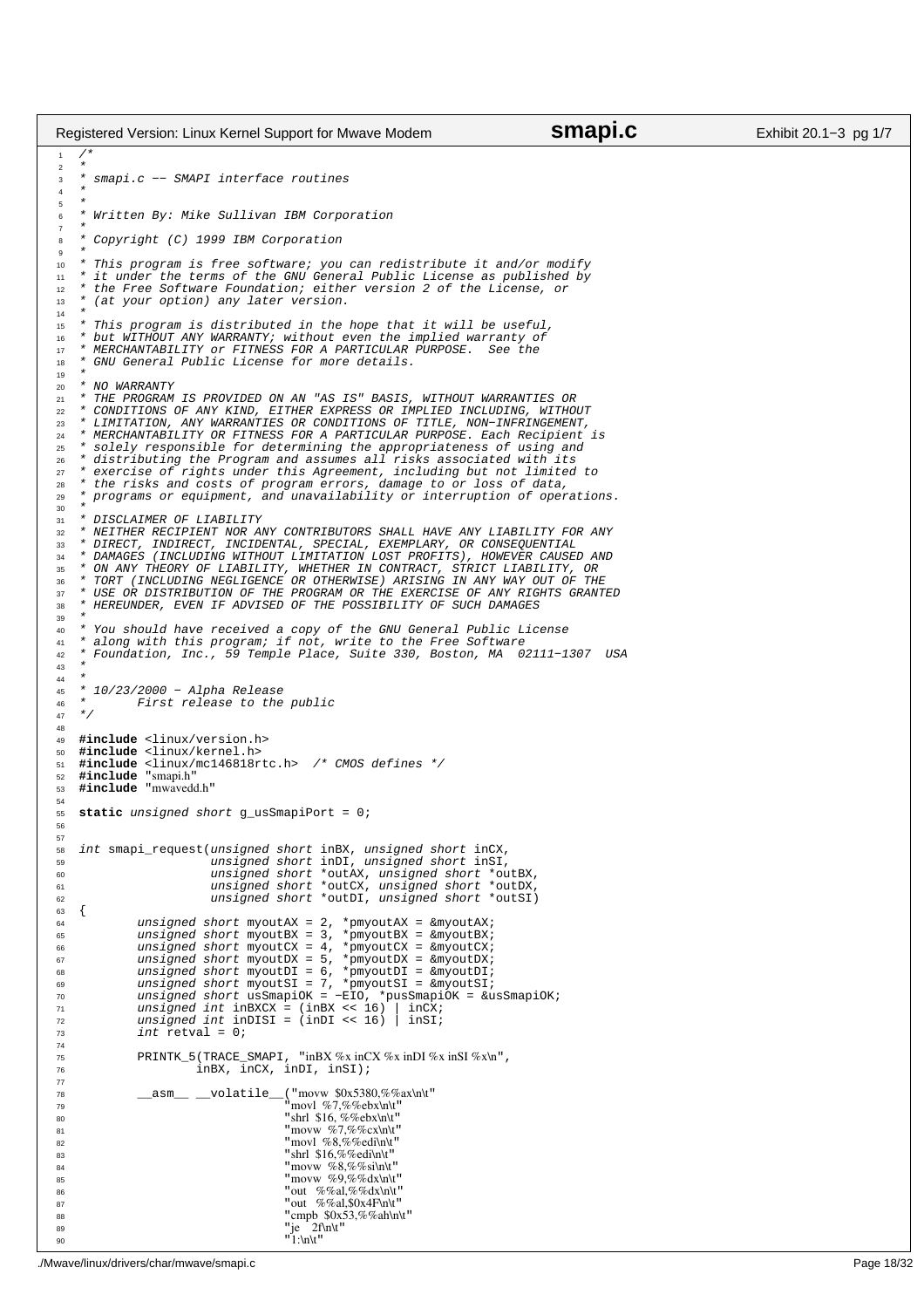```
91 "orb %%ah,%%ah\n\t"<br>\frac{1}{2} "orb %%ah\n\t"
                                           " jnz 2f\ln\{t\}"
93 "movw %%ax,%0\n\t"<br>
"movw %%bx,%1\n\t"
                                           "movw %%bx,%1\n\t"
95 "movw %%cx,%2\n\t"<br>"movw %%dx.%3\n\t"
                                           "movw %%dx,%3\n\t"
\frac{1}{97} "movw %%di,%4\n\t"
98 "movw %%si,%5\n\t"<br>99 "movw $1,%6\n\t"
99 "movw $1,%6\n\t"<br>
\frac{1}{2}:\n\t": "=m" ( * (
100 "2:\n
"2:\n
"1:\n
"1:\n
"1:\n
"1:\n
"1:\n
"1:\n
"1:\n
"1:\n
"1:\n
"1:\n
"1:\n
"1:\n
"1:\n
"1:\n
"1:\n
"1:\n
"1:\n
"1:\n
"1:\n
"1:\n
"1:\n
"1:\n
"1:\n
"1:\n
"1:\n
"1:\n
"1:\n
"1:\n
"1:\n

101 "=m"(*(unsigned short *) pmyoutBX),
102 "=m"(*(unsigned short *) pmyoutCX),
\lim_{n \to \infty} \frac{1}{n} (unsigned short *) pmyoutDX),<br>\lim_{n \to \infty} \frac{1}{n} (unsigned short *) pmyoutDY),
104<br>
105 \text{m} = \text{m}'' (*(unsigned short *) pmyoutDI),<br>
105 \text{m} = \text{m}'' (*(unsigned short *) pusSmapiOK)<br>
107 : \text{m}'' (105 \text{m}''), \text{m}'' (100 \text{m}''), \text{m}'' (g_usSmapiPort)<br>
108 : "%eax", "%ebx", "%ecx", 
109 \sqrt{6}esi");
110
111 PRINTK_8(TRACE_SMAPI,
<sup>112</sup> "myoutAX %x myoutBX %x myoutCX %x myoutDX %x myoutDI %x myoutSI %x usSmapiOK %x\n",<br><sup>113</sup> myoutAX, myoutBX, myoutCX, myoutDX, myoutDI, myoutSI,
113 myoutAX, myoutBX, myoutCX, myoutDX, myoutDI, myoutSI,<br>114 usSmapiOK);
114 usSmapiOK);<br>
115 *outAX = myoutAX;
               *outAX = myoutAX;
116 *outBX = myoutBX;
*outCX = myoutCX;
118 * out DX = myout DX;
119 * out DI = myout DI;<br>* out SI = myout SI;
               *outSI = myoutSI;
121
122 retval = (usSmapiOK == 1) ? 0 : −EIO;
123 PRINTK_2(TRACE_SMAPI, "smapi::smapi_request exit retval %x\n", retval);
124 return retval;<br>125 }
    }
126
127
128 int smapi_query_DSP_cfg(SMAPI_DSP_SETTINGS * pSettings)<br>129 {
\begin{matrix} 129 \\ 130 \end{matrix}int bRC = -FIO;
131 unsigned short usAX, usBX, usCX, usDX, usDI, usSI;
132 unsigned short ausDspBases[] = { 0x0030, 0x4E30, 0x8E30, 0xCE30, 0x0130, 0x0350, 0x0070, 0x0DB0 };
133 unsigned short ausUartBases[] = { 0x03F8, 0x02F8, 0x03E8, 0x02E8 };
134 unsigned short numDspBases = 8;<br>135 unsigned short numUartBases = 4
               unsigned short numUartBases = 4;136
137 PRINTK_1(TRACE_SMAPI, "smapi::smapi_query_DSP_cfg entry\n");
138<br>139
139 bRC = smapi_request(0x1802, 0x0000, 0, 0,<br>140 6usAX, &usBX, &usCX, &usDX, &usDI
                          140 &usAX, &usBX, &usCX, &usDX, &usDI, &usSI);
141 if (bRC) {
142 PRINTK_ERROR(KERN_ERR_MWAVE "smapi::smapi_query_DSP_cfg: Error: Could not get DSP Settings. Aborting.\n");<br>143 PELITE bRC;
               <sup>1</sup>}<br>
143 return bRC;
144 }
145
146 PRINTK_1(TRACE_SMAPI, "smapi::smapi_query_DSP_cfg, smapi_request OK\n");
147
148 pSettings−>bDSPPresent = ((usBX & 0x0100) != 0);
149 pSettings−>bDSPEnabled = ((usCX & 0x0001) != 0);
150 pSettings−>usDspIRQ = usSI & 0x00FF;
151 pSettings−>usDspDMA = (usSI & 0xFF00) >> 8;
152 if ((usDI & 0x00FF) < numDspBases) {
153 pSettings−>usDspBaseIO = ausDspBases[usDI & 0x00FF];
154 } else {
155 pSettings−>usDspBaseIO = 0;
156 }
157 PRINTK_6(TRACE_SMAPI,<br>158 | smapi::smapi que
<sup>158</sup> "smapi::smapi_query_DSP_cfg get DSP Settings bDSPPresent %x bDSPEnabled %x usDspIRQ %x usDspDMA %x usDspBaseIO %x\n",<br>159<br>DSELLings->bDSPPresent, pSettings->bDSPEnabled.
159 pSettings−>bDSPPresent, pSettings−>bDSPEnabled,
160 pSettings−>usDspIRQ, pSettings−>usDspDMA,
161 pSettings−>usDspBaseIO);
162
163 /* check for illegal values *<br>164 if ( pSettings->usDspBaseIO =
               164 if ( pSettings−>usDspBaseIO == 0 ) 
165 PRINTK_ERROR(KERN_ERR_MWAVE "smapi::smapi_query_DSP_cfg: Worry: DSP base I/O address is 0\n");
166 if ( pSettings−>usDspIRQ == 0 )
167 PRINTK_ERROR(KERN_ERR_MWAVE "smapi::smapi_query_DSP_cfg: Worry: DSP IRQ line is 0\n");
168
169 bRC = smapi_request(0x1804, 0x0000, 0, 0,
170 &usAX, &usBX, &usCX, &usDX, &usDI, &usSI);
               if (bRC) \{172 PRINTK_ERROR("smapi::smapi_query_DSP_cfg: Error: Could not get DSP modem settings. Aborting.\n");<br>
173 return bRC;
               <sup>1</sup>return bRC;<br><sup>1</sup>
174 } 
175
176 PRINTK_1(TRACE_SMAPI, "smapi::smapi_query_DSP_cfg, smapi_request OK\n");
177
178 pSettings−>bModemEnabled = ((usCX & 0x0001) != 0);<br>179 pSettings−>usUartIRO = usSI & 0x000F;
               179 pSettings−>usUartIRQ = usSI & 0x000F;
180 if (((usSI & 0xFF00) >> 8) < numUartBases) {
Registered Version: Linux Kernel Support for Mwave Modem SMapi.c Exhibit 20.1–3 pg 2/7
```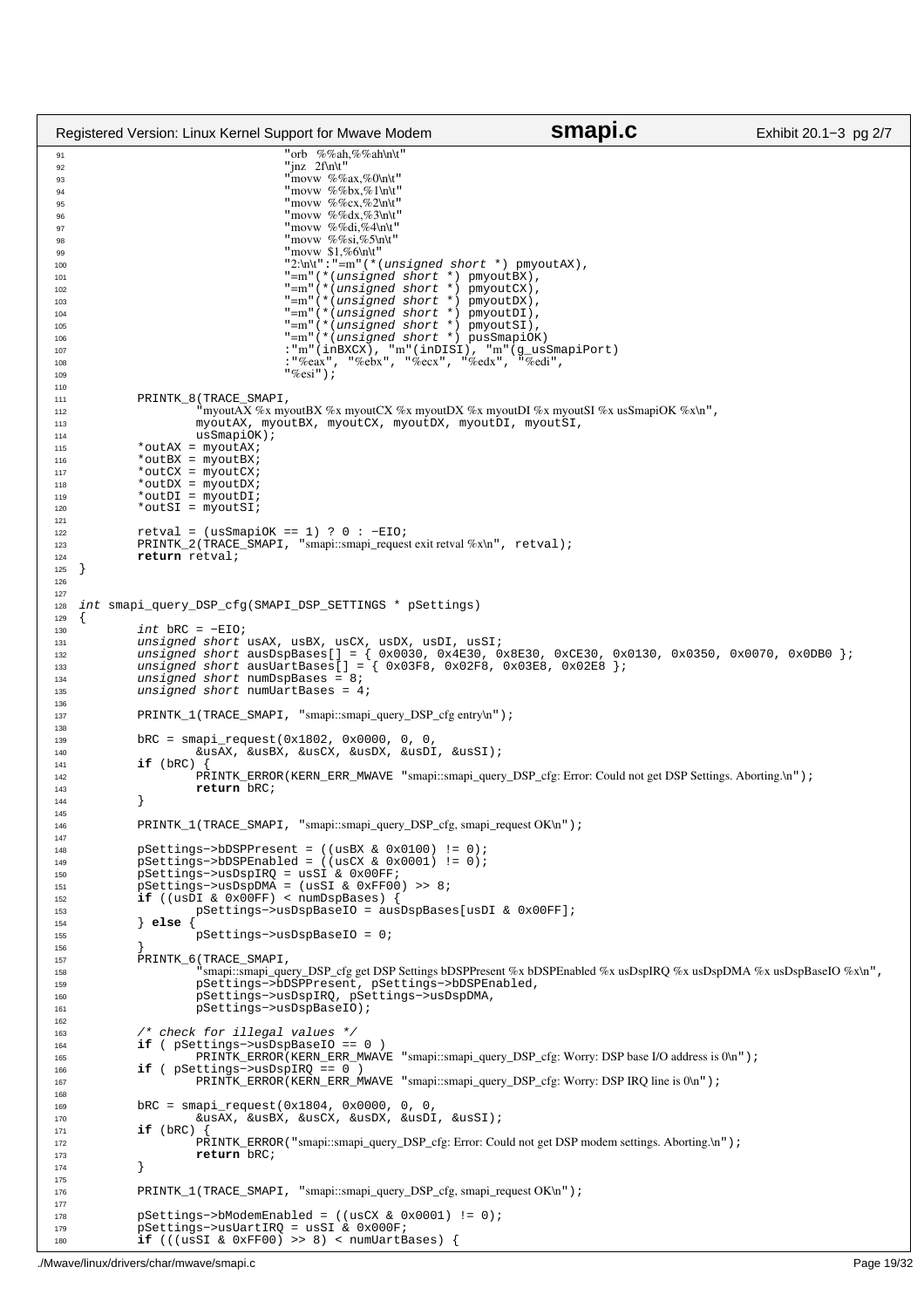```
181 pSettings−>usUartBaseIO = ausUartBases[(usSI & 0xFF00) >> 8];
182 } else {
183 pSettings−>usUartBaseIO = 0;
184 }
185
186 PRINTK_4(TRACE_SMAPI,
187 "smapi::smapi_query_DSP_cfg get DSP modem settings bModemEnabled %x usUartIRQ %x usUartBaseIO %x\n",
188 pSettings−>bModemEnabled,
189 pSettings−>usUartIRQ,<br>pSettings−>usUartBase<br>pSettings−>usUartBase
                         190 pSettings−>usUartBaseIO);
191
192 /* check for illegal values */<br>193 if ( pSettings->usUartBaseIO =
193 if ( pSettings−>usUartBaseIO == 0 ) 
194 PRINTK_ERROR(KERN_ERR_MWAVE "smapi::smapi_query_DSP_cfg: Worry: UART base I/O address is 0\n");<br>
if ( pSettings->usUart IRO == 0 )
              195 if ( pSettings−>usUartIRQ == 0 )
196 PRINTK_ERROR(KERN_ERR_MWAVE "smapi::smapi_query_DSP_cfg: Worry: UART IRQ line is 0\n");
197
198 PRINTK_2(TRACE_SMAPI, "smapi::smapi_query_DSP_cfg exit bRC %x\n", bRC);
199
200 return bRC;
    \}202
203
204 int smapi_set_DSP_cfg(void)<br>205 {
205 {
206 int bRC = −EIO;
207 int i;
208 unsigned short usAX, usBX, usCX, usDX, usDI, usSI;
209 unsigned short ausDspBases[] = { 0x0030, 0x4E30, 0x8E30, 0xCE30, 0x0130, 0x0350, 0x0070, 0x0DB0 };
210 unsigned short ausUartBases[] = { 0x03F8, 0x02F8, 0x03E8, 0x02E8 };
211 unsigned short ausDspIrqs[] = { 5, 7, 10, 11, 15 };
212 unsigned short ausUartIrqs[] = { 3, 4 };
213<br>214214 unsigned short numDspBases = 8;<br>215 unsigned short numUartBases = 4
215 unsigned short numUartBases = 4;
216 unsigned short numDspIrqs = 5;
217 unsigned short numUartIrqs = 2;<br>218 unsigned short dspio_index = 0,
              unsigned short dspio_index = 0, uartio_index = 0;
219
220 PRINTK_5(TRACE_SMAPI,
221 "smapi::smapi_set_DSP_cfg entry mwave_3780i_irq %x mwave_3780i_io %x mwave_uart_irq %x mwave_uart_io %x\n",
222 mwave_3780i_irq, mwave_3780i_io, mwave_uart_irq, mwave_uart_io);
223
224 if (mwave_3780i_io) {
225 for (i = 0; i < numDspBases; i++) {
226 if (mwave_3780i_io == ausDspBases[i])
227 break;
228 \Big\}229 if (i == numDspBases)<br>230 PRINTK ERROR(K
                                   230 PRINTK_ERROR(KERN_ERR_MWAVE "smapi::smapi_set_DSP_cfg: Error: Invalid mwave_3780i_io address %x. Aborting.\n",
     mwave 3780i io);
231 return bRC;
232 \Big\}233 dspio_index = i;<br>234 }
              \}235
236 if (mwave_3780i_irq) {
237 for (i = 0; i <i>infty</i> and <i>infty</i> is a function of <math>i + i</math> and <i>infty</i> is a function of <math>i</math> for <math>i</math> and <i>infty</i> is a function of <math>i</math> for <math>i</math> and <i>infty</i> is a function of <math>i</math> for <math>i</math> and <i>infty</i> is a function of <math>i</math> for <math>i</math> and <i>infty</i> is a function of <math>i</math> for <math>i</math> and <i>infty</i> is a function of <math>i</math> for <math>i</math> and <i>infty</i> is a function of <math>i</math>\mathbf{if} (mwave_3780i_irq == ausDspIrqs[i])<br>
if (mwave_3780i_irq == ausDspIrqs[i])
                                             239 break;
\{240\}241 if (i == numDspIrqs)<br>
242 PRINTK ERROR
                                   242 PRINTK_ERROR(KERN_ERR_MWAVE "smapi::smapi_set_DSP_cfg: Error: Invalid mwave_3780i_irq %x. Aborting.\n", mwav
    e_3780i_irq);
243 return bRC;
244 }
245 }
246
247 if (mwave_uart_io) {
248 for (i = 0; i < numUartBases; i++) {
<sup>249</sup> if (mwave_uart_io == ausUartBases[i])<br>250
250 break;
251 }
252 if (i == numUartBases) {
253 PRINTK_ERROR(KERN_ERR_MWAVE "smapi::smapi_set_DSP_cfg: Error: Invalid mwave_uart_io address %x. Aborting.\n", m
    wave uart io);
254 return bRC;
255 }
256 uartio_index = i;257 }
258
259
260 if (mwave_uart_irq) {<br>261 for i = 0; i
261 for (i = 0; i <i>k</i> commutartIrqs; i++) {<br>
262<br>
for (i = 0; i <i>k</i> commutartIrq i = 0 and i = 0262 if (mwave_uart_irq == ausUartIrqs[i])
263 break;
264 }
265 if (i == numUartIrqs) {
                                   266 PRINTK_ERROR(KERN_ERR_MWAVE "smapi::smapi_set_DSP_cfg: Error: Invalid mwave_uart_irq %x. Aborting.\n", mwave_
    uart_irq);
Registered Version: Linux Kernel Support for Mwave Modem SMapi.c Exhibit 20.1–3 pg 3/7
```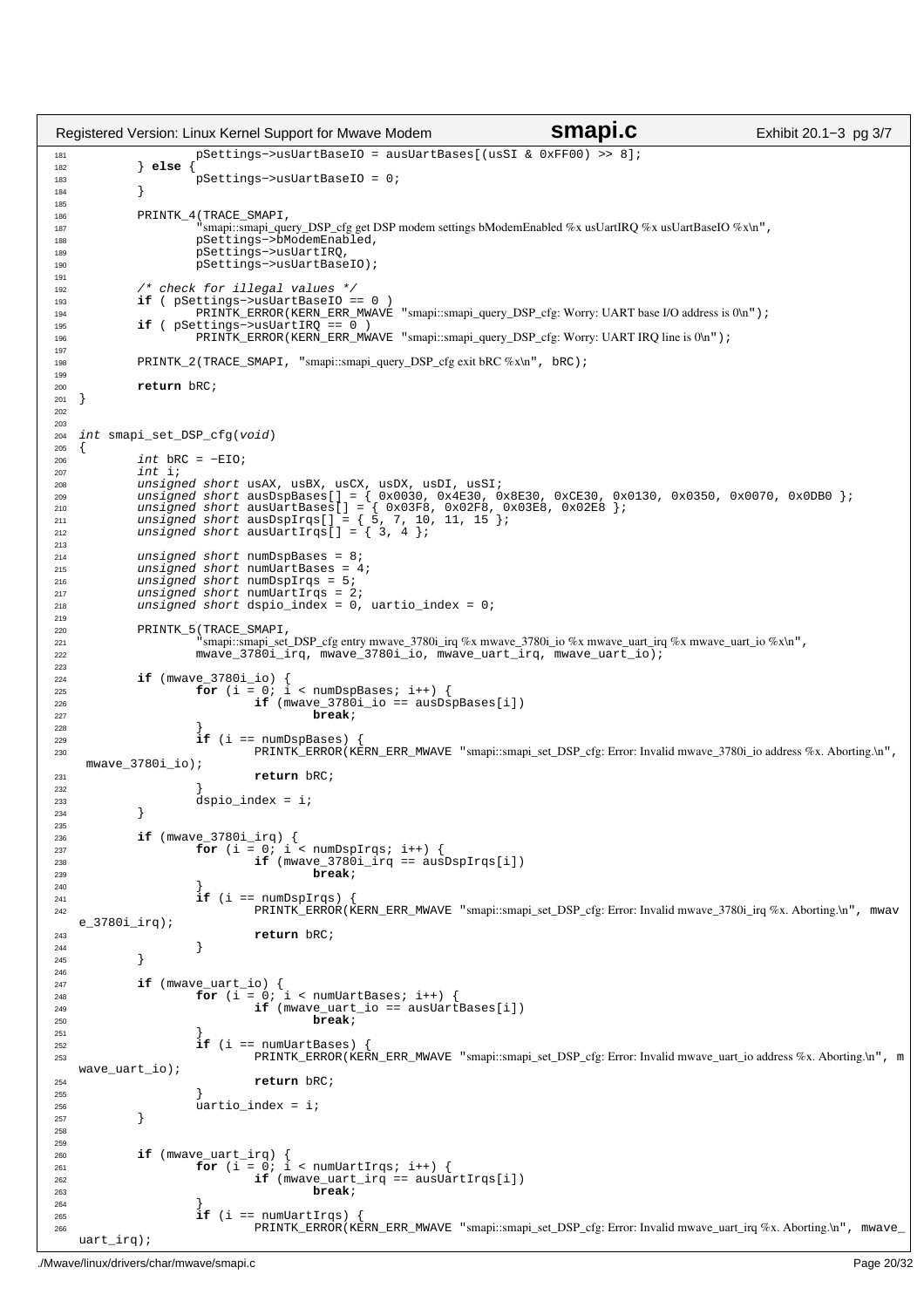```
267 return bRC;
268 \Big\}269 }
270
271 if (mwave_uart_irq || mwave_uart_io) {
272
273 /* Check serial port A<br>274 bRC = smapi request(0x14
274 bRC = smapi_request(0x1402, 0x0000, 0, 0,<br>275 ausAX, &usBX, &usCX, &usDX, &usDI
275 6 &usAX, &usBX, &usCX, &usDX, &usDI, &usSI);<br>276 if (bRC) goto exit smapi request error;
276 if (bRC) goto exit_smapi_request_error;<br>
\frac{77}{277} /* bRC == 0 */
                     \dot{D}RC = 0 */278 if (usBX & 0x0100) { /* serial port A is present */
279 if (usCX & 1) { /* serial port is enabled */
280 if ((usS1 & 0xFF) = mwave\_uart\_irq) {<br>284 #ifndef MWAVE FUTE WITH OTHER DEVICES
   281 #ifndef MWAVE_FUTZ_WITH_OTHER_DEVICES
282 PRINTK_ERROR(KERN_ERR_MWAVE
   283 #else
284<br>285 #endif PRINTK_3(TRACE_SMAPI,
   285 #endif
286 "smapi::smapi_set_DSP_cfg: Serial port A irq %x conflicts with mwave_uart_irq %x\n", usS
   I, mwaye uart irg);
287 #ifdef MWAVE_FUTZ_WITH_OTHER_DEVICES
288 PRINTK_1(TRACE_SMAPI,<br>289 PRINTK_1(TRACE_SMAPI,
<sup>1</sup> smapi::smapi_set_DSP_cfg Disabling conflicting serial port\n");<br>{}^{1} smapi_set_DSP_cfg Disabling conflicting serial port\n");
290 bRC = smapi_request(0x1403, 0x0100, 0, usSI,
291 &usAX, &usBX, &usCX, &usDX, &usDI, &usSI);
292 if (bRC) goto exit_smapi_request_error;
293 bRC = smapi_request(0x1402, 0x0000, 0, 0,
294 &usAX, &usBX, &usCX, &usDX, &usDI, &usSI);
295 if (bRC) goto exit_smapi_request_error;
296 #else
                                           297 goto exit_conflict;
298 #endif
                                   299 } else {
300 if ((usSI >> 8) == uartio_index) {
   301 #ifndef MWAVE_FUTZ_WITH_OTHER_DEVICES
302<br>302<br>303 #else
303 #else
304 PRINTK_3(TRACE_SMAPI,
   305 #endif
306 "smapi::smapi_set_DSP_cfg: Serial port A base I/O address index %x conflicts with
    uartio_index %x\n", usSI >> 8, uartio_index);
307 #ifdef MWAVE_FUTZ_WITH_OTHER_DEVICES
308 PRINTK_1 (TRACE_SMAPI)<br>309 south and the contract of the contract of the contract of the contract of the contract of the contract of the contract of the contract of the contract of the contract of the contract of the c
%309 "smapi::smapi_set_DSP_cfg Disabling conflicting serial port\n");<br>310 bRC = smapi_request (0x1403, 0x0100, 0, usSI,<br>311 &usAX, &usBX, &usCX, &usDX, &usDI, &usSI);
312 if (bRC) goto exit_smapi_request_error;
313 bRC = smapi_request (0x1402, 0x0000, 0, 0,
314 &usAX, &usBX, &usCX, &usDX, &usDI, &usSI);
315 if (bRC) goto exit_smapi_request_error;
316 #else
                                                  317 goto exit_conflict;
318 #endif
\{319\}320 }
321 }
322 }
323
324 /* Check serial port B */
325 bRC = smapi_request(0x1404, 0x0000, 0, 0,
326 &usAX, &usBX, &usCX, &usDX, &usDI, &usSI);
327 if (bRC) goto exit_smapi_request_error;<br>
\frac{1}{2} /* bRC == 0 */
                   7 * BRC = 0 *<br>
if (usBX & 0x0100)
329 if (usBX & 0x0100) { /* serial port B is present */
330 if (usCX & 1) { /* serial port is enabled */
331<br>331 if ((usSI & 0xFF) == mwave_uart_irq) {<br>332 #ifndef MWAVE FUTZ WITH OTHER DEVICES
   332 #ifndef MWAVE_FUTZ_WITH_OTHER_DEVICES
333<br>333 #else<br>334 #else
   334 #else
335 335 PRINTK 3(TRACE SMAPI,
336 #endif
337 "smapi::smapi_set_DSP_cfg: Serial port B irq %x conflicts with mwave_uart_irq %x\n", usS
   I, mwave_uart_irq);
338 #ifdef MWAVE_FUTZ_WITH_OTHER_DEVICES
\overline{\phantom{a}} \overline{\phantom{a}} PRINTK_1(TRACE_SMAPI,
340 "smapi::smapi_set_DSP_cfg Disabling conflicting serial port\n");
341 bRC = smapi_request(0x1405, 0x0100, 0, usSI,
342 &usAX, &usBX, &usCX, &usDX, &usDI, &usSI);
343 if (bRC) goto exit_smapi_request_error;
344 bRC = smapi_request(0x1404, 0x0000, 0, 0,
345 &usAX, &usBX, &usCX, &usDX, &usDI, &usSI);
346 if (bRC) goto exit_smapi_request_error;
347 #else
                                          348 goto exit_conflict;
349 #endif
350 } else {
351 if ((usSI >> 8) == uartio_index) {
   #ifndef MWAVE_FUTZ_WITH_OTHER_DEVICES
353 PRINTK_ERROR(KERN_ERR_MWAVE
Registered Version: Linux Kernel Support for Mwave Modem smapi.c Exhibit 20.1−3 pg 4/7
```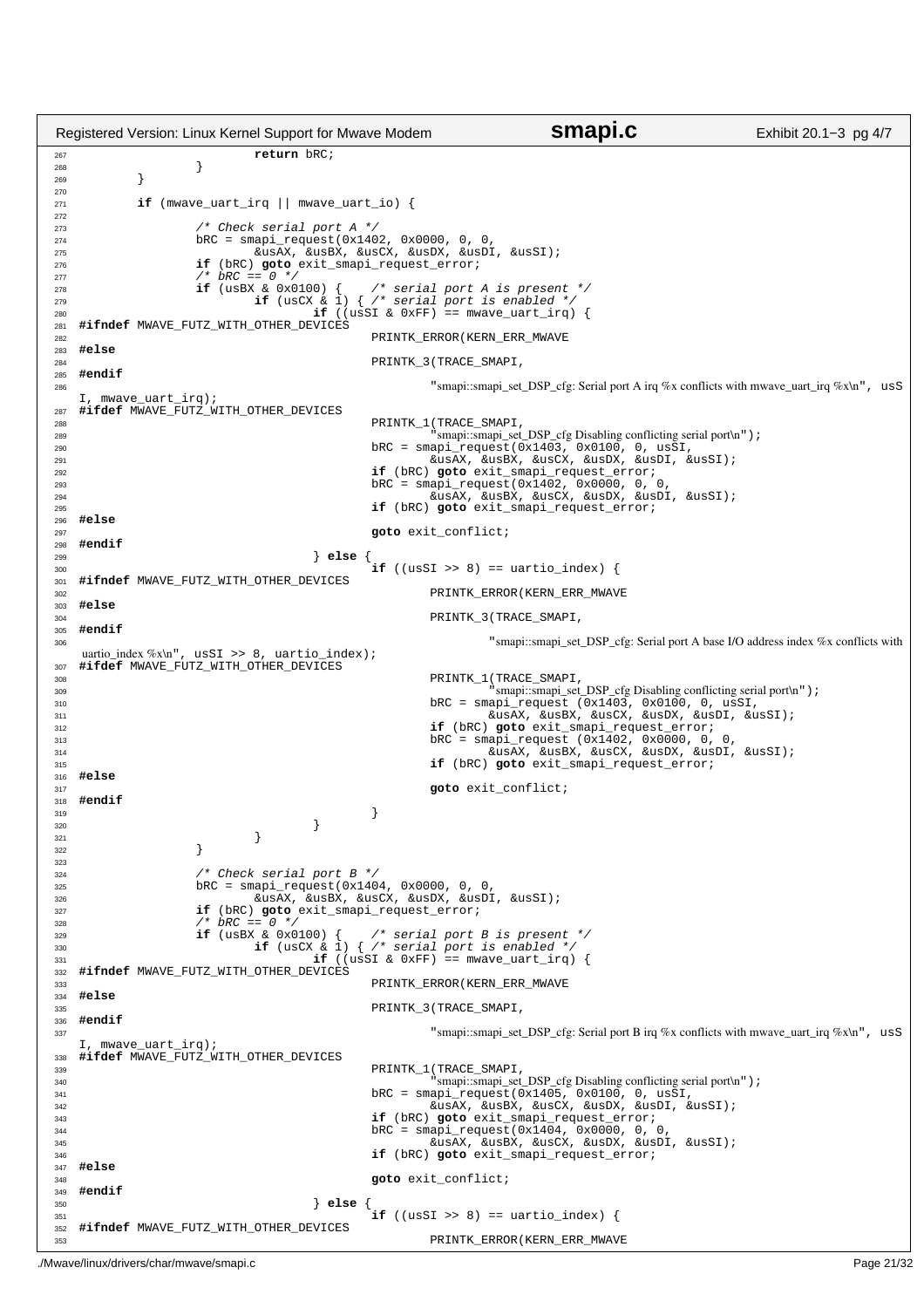**#else** <sup>355</sup> 355 **PRINTK\_3(TRACE\_SMAPI, #endif** "smapi::smapi\_set\_DSP\_cfg: Serial port B base I/O address index %x conflicts with uartio\_index %x\n", usSI >> 8, uartio\_index); **#ifdef** MWAVE\_FUTZ\_WITH\_OTHER\_DEVICES PRINTK\_1 (TRACE\_SMAPI,  $\sum_{\substack{n = 360 \text{ 360}}}$  "smapi::smapi\_set\_DSP\_cfg Disabling conflicting serial port\n"); <sup>361</sup> bRC = smapi\_request (0x1405, 0x0100, 0, usSI, &usAX, &usBX, &usCX, &usDX, &usDI, &usSI); <sup>363</sup> **if** (bRC) **goto** exit\_smapi\_request\_error; <sup>364</sup> bRC = smapi\_request (0x1404, 0x0000, 0, 0, &usAX, &usBX, &usCX, &usDX, &usDI, &usSI); **if** (bRC) **goto** exit\_smapi\_request\_error; **#else goto** exit\_conflict; **#endif** } } } 375 <br>375 /\* *Check IR port* \*/<br>376 bRC = smapi\_request bRC = smapi\_request(0x1700, 0x0000, 0, 0, 0, 377 &usAX, &usBX, &usCX, &usDX, &usDI, &usSI); **if** (bRC) **goto** exit\_smapi\_request\_error; <sup>379</sup> bRC = smapi\_request(0x1704, 0x0000, 0, 0, <sup>380</sup> &usAX, &usBX, &usCX, &usDX, &usDI, &usSI); 381 **if** (bRC) **goto** exit\_smapi\_request\_error;<br>  $\frac{1}{282}$  (\* bRC == 0 \*/  $bRC = 0$  \*/ 383<br>383 **if** ((usCX & 0xff) == mwave\_uart\_irq) { /\* serial port is enabled \*/<br>384 **#ifndef** MWAVE FUTZ WITH OTHER DEVICES **#ifndef** MWAVE\_FUTZ\_WITH\_OTHER\_DEVICES 385 PRINTK\_ERROR(KERN\_ERR\_MWAVE **#else** 387<br>388 **#endif** PRINTK\_3(TRACE\_SMAPI, **#endif** "smapi::smapi\_set\_DSP\_cfg: IR port irq %x conflicts with mwave\_uart\_irq %x\n", usSI, mwave\_uart\_irq); **#ifdef** MWAVE\_FUTZ\_WITH\_OTHER\_DEVICES <sup>391</sup> PRINTK\_1 (TRACE\_SMAPI)<br><sup>392</sup> smapi::smapi:smapi "smapi::smapi\_set\_DSP\_cfg Disabling conflicting IR port\n"); bRC = smapi\_request(0x1701, 0x0100, 0, 0, <sup>394</sup> &usAX, &usBX, &usCX, &usDX, &usDI, &usSI); **if** (bRC) **goto** exit\_smapi\_request\_error; <sup>396</sup> bRC = smapi\_request(0x1700, 0, 0, 0, &usAX, &usBX, &usCX, &usDX, &usDI, &usSI); <sup>398</sup> **if** (bRC) **goto** exit\_smapi\_request\_error; <sup>399</sup> bRC = smapi\_request(0x1705, 0x01ff, 0, usSI, 400  $&6 \text{usAX}, &6 \text{usBX}, &6 \text{usCX}, &6 \text{usDX}, &6 \text{usDX}, &6 \text{usDX}, &6 \text{usDX}, &7 \text{usBX}, &8 \text{usDX}, &8 \text{usDX}, &9 \text{usBX}, &9 \text{usBX}, &9 \text{usBX}, &1 \text{usBX}, &1 \text{usBX}, &1 \text{usBX}, &1 \text{usBX}, &1 \text{usBX}, &1 \text{usBX}, &1 \text{usBX}, &1 \text{usBX}, &1 \text{$  **if** (bRC) **goto** exit\_smapi\_request\_error; bRC = smapi\_request(0x1704, 0x0000, 0, 0, <sup>403</sup> &usAX, &usBX, &usCX, &usDX, &usDI, &usSI); **if** (bRC) **goto** exit\_smapi\_request\_error; **#else goto** exit\_conflict; **#endif** } **else** {  $if$  ((usSI & 0xff) == uartio\_index) { **#ifndef** MWAVE\_FUTZ\_WITH\_OTHER\_DEVICES **PRINTK\_ERROR(KERN\_ERR\_MWAVE #else** PRINTK\_3(TRACE\_SMAPI, **#endif** "smapi::smapi\_set\_DSP\_cfg: IR port base I/O address index %x conflicts with uartio\_index %x\n", usSI & 0xff, uartio\_index); **#ifdef** MWAVE\_FUTZ\_WITH\_OTHER\_DEVICES 417 PRINTK\_1 (TRACE\_SMAPI <sup>418</sup> "smapi::smapi\_set\_DSP\_cfg Disabling conflicting IR port\n");<br> $\frac{1}{419}$  bRC = smapi request (0x1701, 0x0100, 0, 0, bRC = smapi\_request(0x1701, 0x0100, 0, 0, <sup>420</sup> &usAX, &usBX, &usCX, &usDX, &usDI, &usSI); <sup>421</sup> **if** (bRC) **goto** exit\_smapi\_request\_error; bRC = smapi\_request(0x1700, 0, 0, 0, <sup>423</sup> &usAX, &usBX, &usCX, &usDX, &usDI, &usSI); <sup>424</sup> **if** (bRC) **goto** exit\_smapi\_request\_error; bRC = smapi\_request(0x1705, 0x01ff, 0, usSI, <sup>426</sup> &usAX, &usBX, &usCX, &usDX, &usDI, &usSI); <sup>427</sup> **if** (bRC) **goto** exit\_smapi\_request\_error; bRC = smapi\_request(0x1704, 0x0000, 0, 0, <sup>429</sup> &usAX, &usBX, &usCX, &usDX, &usDI, &usSI); **if** (bRC) **goto** exit\_smapi\_request\_error; **#else goto** exit\_conflict; **#endif** } } } bRC = smapi\_request(0x1802, 0x0000, 0, 0, &usAX, &usBX, &usCX, &usDX, &usDI, &usSI); if (bRC) goto exit\_smapi\_request\_error; Registered Version: Linux Kernel Support for Mwave Modem **smapi.c** Exhibit 20.1−3 pg 5/7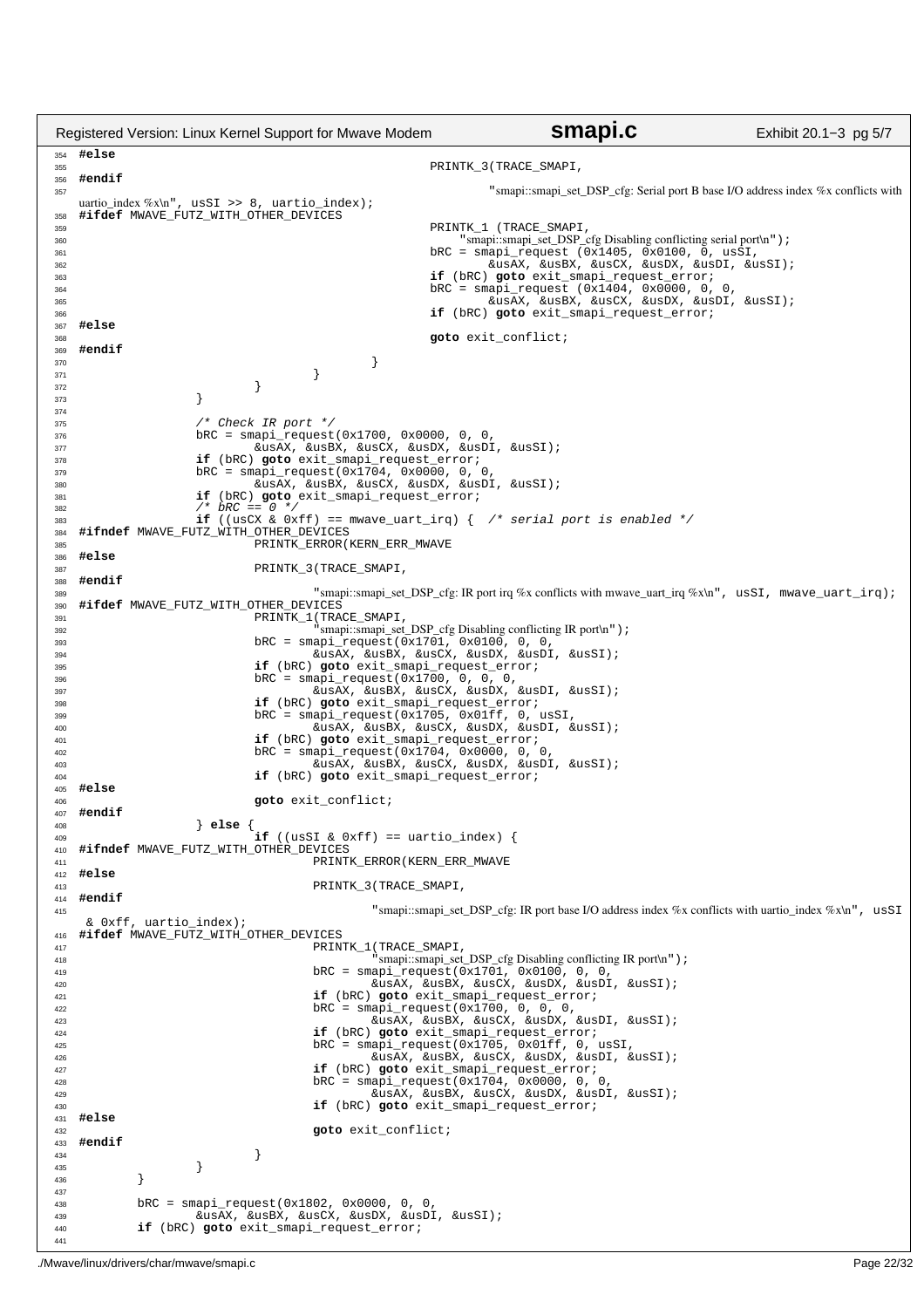```
442 if (mwave_3780i_io) {
443 usDI = dspio_index;;
444 }
                  if (mwave_3780i_irq)
446 ussI = (ussI \& 0xff00) | mwave_3780i_irq;<br>447
447 }
448
449 bRC = smapi_request(0x1803, 0x0101, usDI, usSI,
450 &usAX, &usBX, &usCX, &usDX, &usDI, &usSI);
451 if (bRC) goto exit_smapi_request_error;
452
453 bRC = smapi_request(0x1804, 0x0000, 0, 0,
454 &usAX, &usBX, &usCX, &usDX, &usDI, &usSI);
455 if (bRC) goto exit_smapi_request_error;
456457 if (mwave_uart_io) {
458 usSI = (usSI & 0x00ff) | (uartio_index << 8);
\frac{459}{460}460 if (mwave_uart_irq) {
461 usSI = (usSI & 0xff00) | mwave_uart_irq;
462
463 bRC = smapi_request(0x1805, 0x0101, 0, usSI,
464 &usAX, &usBX, &usCX, &usDX, &usDI, &usSI);
465 if (bRC) goto exit_smapi_request_error;
466
467 bRC = smapi_request(0x1802, 0x0000, 0, 0,
468 &usAX, &usBX, &usCX, &usDX, &usDI, &usSI);
469 if (bRC) goto exit_smapi_request_error;
470
471 bRC = smapi_request(0x1804, 0x0000, 0, 0,
472 &usAX, &usBX, &usCX, &usDX, &usDI, &usSI);
473 if (bRC) goto exit_smapi_request_error;
474
475 /* normal exit: */<br>476 PRINTK 1(T
476 PRINTK_1(TRACE_SMAPI, "smapi::smapi_set_DSP_cfg exit\n");<br>return 0;
                 477 return 0;
478
479 ext_{480} \overline{\phantom{0}} \overline{\phantom{0}} \overline{\phantom{0}} \overline{\phantom{0}} \overline{\phantom{0}} \overline{\phantom{0}} \overline{\phantom{0}} \overline{\phantom{0}} \overline{\phantom{0}} \overline{\phantom{0}} \overline{\phantom{0}} \overline{\phantom{0}} \overline{\phantom{0}} \overline{\phantom{0}} \overline{\phantom{0}} \overline{\phantom{0}} \overline{\phantom{0}} \overline480 * /* Message has already been printed */<br>481 return - ETO:
                 481 return −EIO;
482
483 exit_smapi_request_error:
484 PRINTK_ERROR(KERN_ERR_MWAVE "smapi::smapi_set_DSP_cfg exit on smapi_request error bRC %x\n", bRC);<br>
return bRC:
485 return bRC;
    }
487
488
489 int smapi_set_DSP_power_state(BOOLEAN bOn)<br>490 {
490 \{ 491491 int bRC = −EIO;
492 unsigned short usAX, usBX, usCX, usDX, usDI, usSI;
493 unsigned short usPowerFunction;
494
495 PRINTK_2(TRACE_SMAPI, "smapi::smapi_set_DSP_power_state entry bOn %x\n", bOn);
496
497 usPowerFunction = (bOn) ? 1 : 0;
498
499 bRC = smapi_request(0x4901, 0x0000, 0, usPowerFunction,
500 &usAX, &usBX, &usCX, &usDX, &usDI, &usSI);
501
502 PRINTK_2(TRACE_SMAPI, "smapi::smapi_set_DSP_power_state exit bRC %x\n", bRC);
503
504 return bRC;
    505 }
506
507
508 int SmapiQuerySystemID(void)<br>509 \t{}509 {
510 int bRC = -EIO;<br>511 unsinned short511 unsigned short usAX = 0xffff, usBX = 0xffff, usCX = 0xffff,
512 usDX = 0xffff, usDI = 0xffff, usSI = 0xffff;
513
514 printk("smapi::SmapiQUerySystemID entry\n");<br>515 bRC = smapi request(0x0000, 0, 0, 0,
                 \overline{b}RC = \overline{s}mapi\_request(0x0000, 0, 0, 0)516 &usAX, &usBX, &usCX, &usDX, &usDI, &usSI);
517
518 if (bRC == 0) {
\text{printk}(\text{"AX=%0.518} \text{X} = %x, \text{BX} = %x, \text{DX} = %x, \text{DI} = %x, \text{SI} = %x \text{N "AX} = %x \text{N "AX} = %x \text{N "AX} = %x \text{N "AX} = %x \text{N "AX} = %x \text{N "AX} = %x \text{N "AX} = %x \text{N "AX} = %x \text{N "AX} = %x \text{N "AX} = %x \text{N "AX} = %x \text{N "AX} = %x \text{N "AX} = %x \text{N "AX} = %x \text{N "AX} = %x \text{N "AX} = %usAX, usBX, usCX, usDX, usDI, usSI);
521 } else {
                  printk("smapi::SmapiQuerySystemID smapi_request error\n");
523 }
524
525 return bRC;
526 }
527
528
529 int smapi_init(void)<br>530 {
530 {
531 int retval = −EIO;
Registered Version: Linux Kernel Support for Mwave Modem smapi.c Exhibit 20.1−3 pg 6/7
```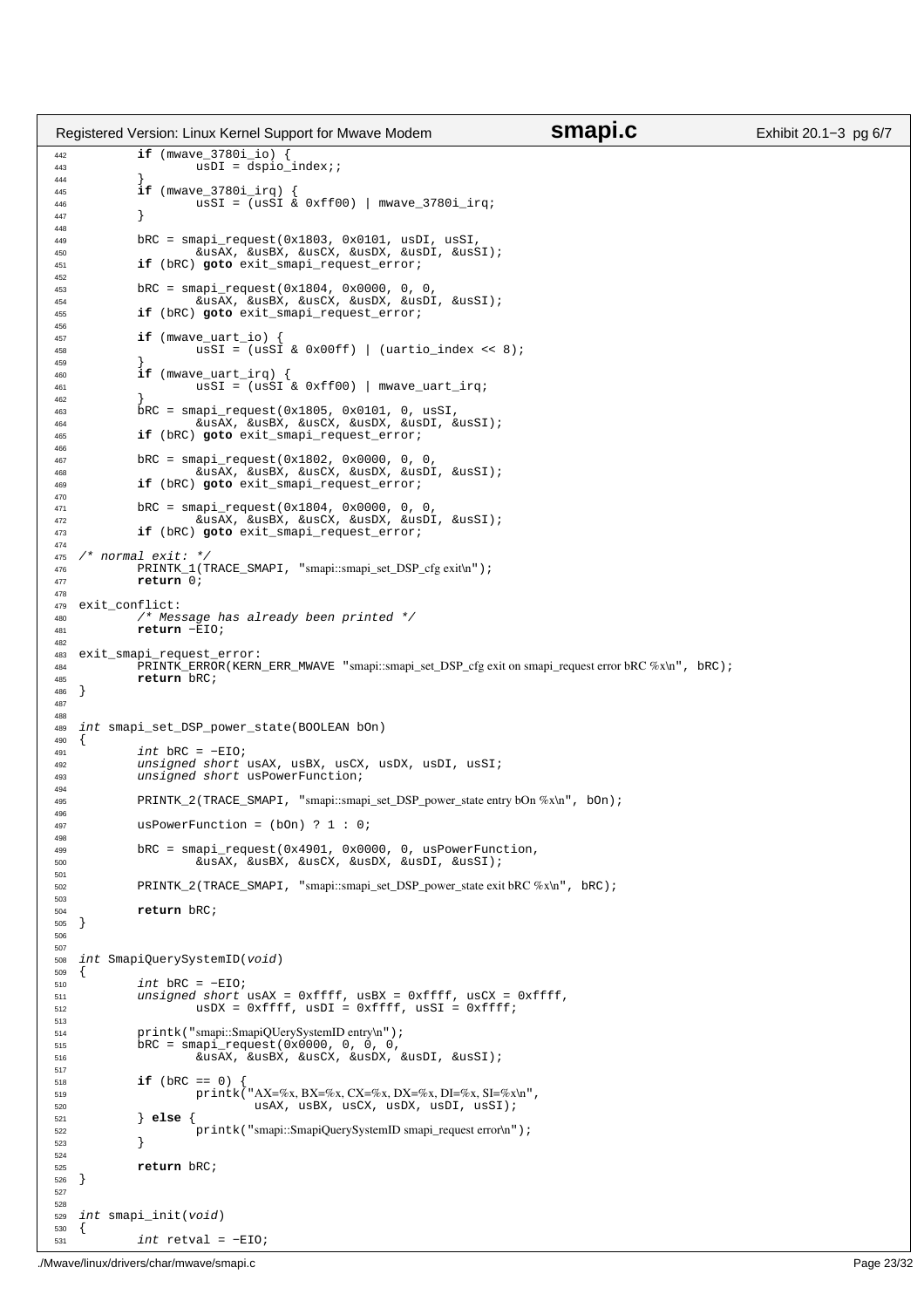```
532 unsigned short usSmapiID = 0;
533 unsigned long flags;
534
535 PRINTK_1(TRACE_SMAPI, "smapi::smapi_init entry\n");
536
537 spin_lock_irqsave(&rtc_lock, flags);
538 usSmapiID = CMOS_READ(0x7C);
539 usSmapiID |= (CMOS_READ(0x7D) << 8);
540 spin_unlock_irqrestore(&rtc_lock, flags);
541 PRINTK_2(TRACE_SMAPI, "smapi::smapi_init usSmapiID %x\n", usSmapiID);
542
543 if (usSmapiID == 0x5349) {
544 spin_lock_irqsave(&rtc_lock, flags);
545 <br>
546 g_usSmapiPort |= (CMOS_READ(0x7F) << 8);<br>
547 spin_unlock_irqrestore(&rtc_lock, flags);<br>
548 if (g_usSmapiPort == 0) {
559<br>
EXELORE FRINTK_ERROR ("smapi::smapi_init, ERROR unable to read from SMAPI port\n");<br>
alse {
550 } else {
551 PRINTK_2(TRACE_SMAPI,<br>
"smapi::smapi_init, exit TRUE g_usSmapiPort %x\n",<br>
= 1953<br>
\text{retval} = 0;<br>
\frac{1}{3}555 <br>556 //SmapiQuerySystemID();<br>{<br>}
556 }
557 } else {
558 PRINTK_ERROR("smapi::smapi_init, ERROR invalid usSmapiID\n");<br>559 reval = -ENXIO;559 retval = −ENXIO;<br>}
560 }
561
562 return retval;
563 }
Registered Version: Linux Kernel Support for Mwave Modem smapi.c Exhibit 20.1−3 pg 7/7
```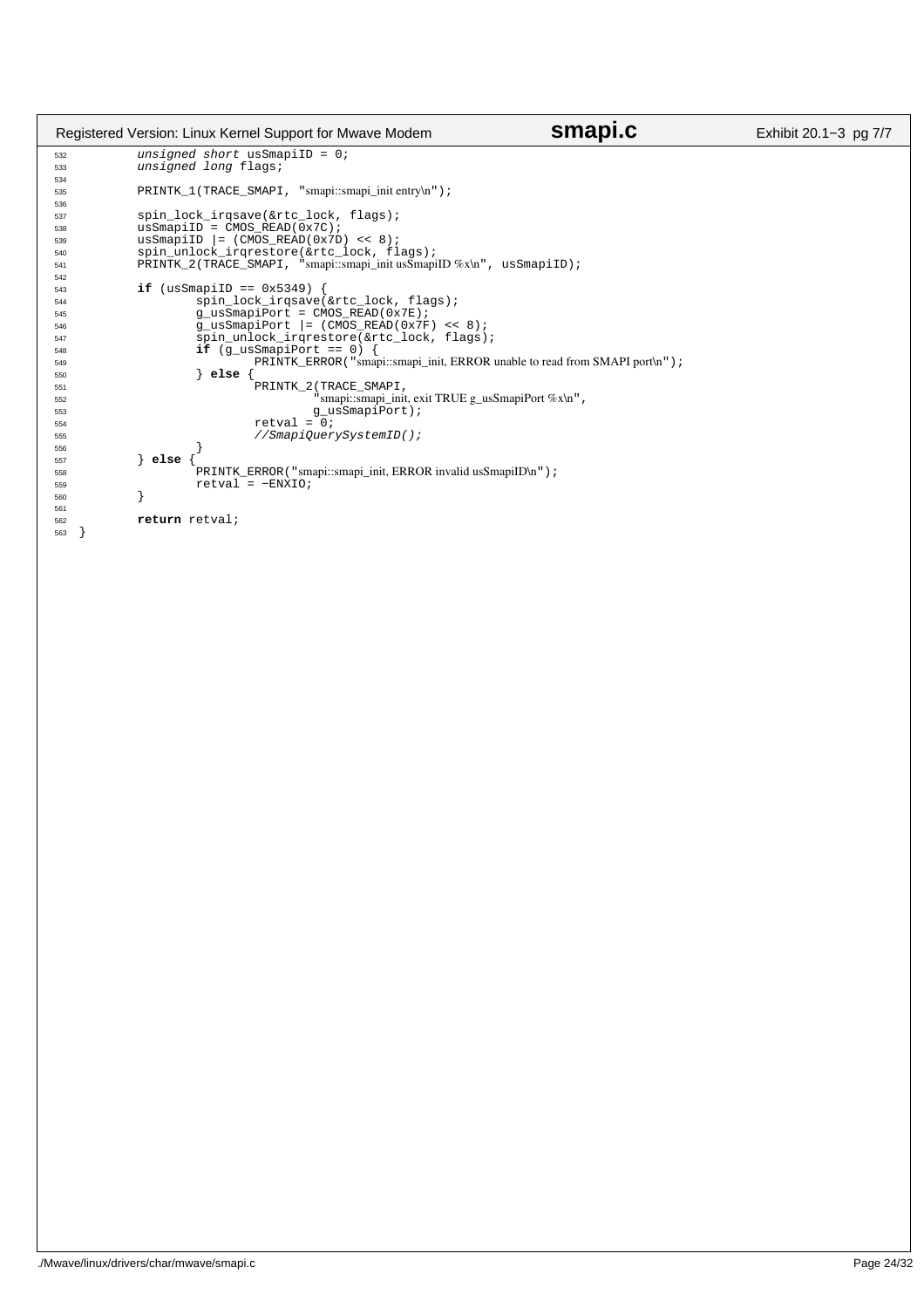```
\sqrt{*}\overline{2}3 * tp3780i.c −− board driver for 3780i on ThinkPads
<sup>4</sup>
\begin{matrix}5\\6\end{matrix} *
       Written By: Mike Sullivan IBM Corporation
7 *
8 * Copyright (C) 1999 IBM Corporation
9 *
10 * This program is free software; you can redistribute it and/or modify
11 * it under the terms of the GNU General Public License as published by
12 * the Free Software Foundation; either version 2 of the License, or<br>13 * (at your option) any later version.
    13 * (at your option) any later version.
14<br>1515 * This program is distributed in the hope that it will be useful,
16 * but WITHOUT ANY WARRANTY; without even the implied warranty of
17 * MERCHANTABILITY or FITNESS FOR A PARTICULAR PURPOSE. See the
18 * GNU General Public License for more details.
<sub>19</sub>
20 * NO WARRANTY<br>21 * THE PROGRAM
       21 * THE PROGRAM IS PROVIDED ON AN "AS IS" BASIS, WITHOUT WARRANTIES OR
<sup>22</sup> * CONDITIONS OF ANY KIND, EITHER EXPRESS OR IMPLIED INCLUDING, WITHOUT<br><sup>23</sup> * LIMITATION, ANY WARRANTIES OR CONDITIONS OF TITLE, NON-INFRINGEMENT,
23 * LIMITATION, ANY WARRANTIES OR CONDITIONS OF TITLE, NON−INFRINGEMENT,
<sup>24</sup> * MERCHANTABILITY OR FITNESS FOR A PARTICULAR PURPOSE. Each Recipient is<br><sup>25 *</sup> solely responsible for determining the appropriateness of using and
    * solely responsible for determining the appropriateness of using and
26 * distributing the Program and assumes all risks associated with its
27 * exercise of rights under this Agreement, including but not limited to
28 * the risks and costs of program errors, damage to or loss of data,
29 * programs or equipment, and unavailability or interruption of operations.
3031 * DISCLAIMER OF LIABILITY<br>32 * NEITHER RECIPIENT NOR A
    32 * NEITHER RECIPIENT NOR ANY CONTRIBUTORS SHALL HAVE ANY LIABILITY FOR ANY
33 * DIRECT, INDIRECT, INCIDENTAL, SPECIAL, EXEMPLARY, OR CONSEQUENTIAL
34 * DAMAGES (INCLUDING WITHOUT LIMITATION LOST PROFITS), HOWEVER CAUSED AND
35 * ON ANY THEORY OF LIABILITY, WHETHER IN CONTRACT, STRICT LIABILITY, OR
36 * TORT (INCLUDING NEGLIGENCE OR OTHERWISE) ARISING IN ANY WAY OUT OF THE
37 * USE OR DISTRIBUTION OF THE PROGRAM OR THE EXERCISE OF ANY RIGHTS GRANTED
    38 * HEREUNDER, EVEN IF ADVISED OF THE POSSIBILITY OF SUCH DAMAGES
\frac{39}{40}* You should have received a copy of the GNU General Public License
41 * along with this program; if not, write to the Free Software
42 * Foundation, Inc., 59 Temple Place, Suite 330, Boston, MA 02111−1307 USA
43 *
44<br>45
    45 * 10/23/2000 − Alpha Release
\frac{46}{47} * First release to the public
    * /
48<br>4949 #include <linux/version.h>
50 #include <linux/kernel.h>
51 #include <linux/ptrace.h>
52 #include <linux/ioport.h>
    #include <asm/io.h>
54 #include "smapi.h"
    55 #include "mwavedd.h"
56 #include "tp3780i.h"
    57 #include "3780i.h"
58 #include "mwavepub.h"
59
60 extern MWAVE_DEVICE_DATA mwave_s_mdd;
61
62 static unsigned short s_ausThinkpadIrqToField[16] =
63 { 0xFFFF, 0xFFFF, 0xFFFF, 0x0001, 0x0002, 0x0003, 0xFFFF, 0x0004,
64 0xFFFF, 0xFFFF, 0x0005, 0x0006, 0xFFFF, 0xFFFF, 0xFFFF, 0x0007 };
65 static unsigned short s_ausThinkpadDmaToField[8] =
66 { 0x0001, 0x0002, 0xFFFF, 0xFFFF, 0xFFFF, 0xFFFF, 0x0003, 0x0004 };
67 static unsigned short s_numIrqs = 16, s_numDmas = 8;
68
69
70 static void EnableSRAM(THINKPAD_BD_DATA * pBDData)
\frac{71}{72} {
72 DSP_3780I_CONFIG_SETTINGS *pSettings = &pBDData->rDspSettings;<br>73 metalstaned short usDspBaseIO = pSettings->usDspBaseIO;
73 unsigned short usDspBaseIO = pSettings−>usDspBaseIO;
                DSP_GPIO_OUTPUT_DATA_15_8 rGpioOutputData;
75 DSP_GPIO_DRIVER_ENABLE_15_8 rGpioDriverEnable;
76 DSP_GPIO_MODE_15_8 rGpioMode;
77
78 PRINTK_1(TRACE_TP3780I, "tp3780i::EnableSRAM, entry\n");
79
...<br>80 MKWORD(rGpioMode) = ReadMsaCfg(DSP_GpioModeControl_15_8);<br>81 March RobioMode.GpioMode10 = 0;
81 rGpioMode.GpioMode10 = 0;<br>82 MriteMsaCfg(DSP_GpioModeC
                WriteMsaCfg(DSP_GpioModeControl_15_8, MKWORD(rGpioMode));
83
84 MKWORD(rGpioDriverEnable) = 0;<br>85 mGpioDriverEnable Enable10 = T
                85 rGpioDriverEnable.Enable10 = TRUE;
86 rGpioDriverEnable.Mask10 = TRUE;<br>87 MriteMsaCfq(DSP GpioDriverEnable
                87 WriteMsaCfg(DSP_GpioDriverEnable_15_8, MKWORD(rGpioDriverEnable));
88
89 MKWORD(rGpioOutputData) = 0;
Registered Version: Linux Kernel Support for Mwave Modem tp3780i.c Exhibit 20.1−4 pg 1/7
```
rGpioOutputData.Latch10 = 0;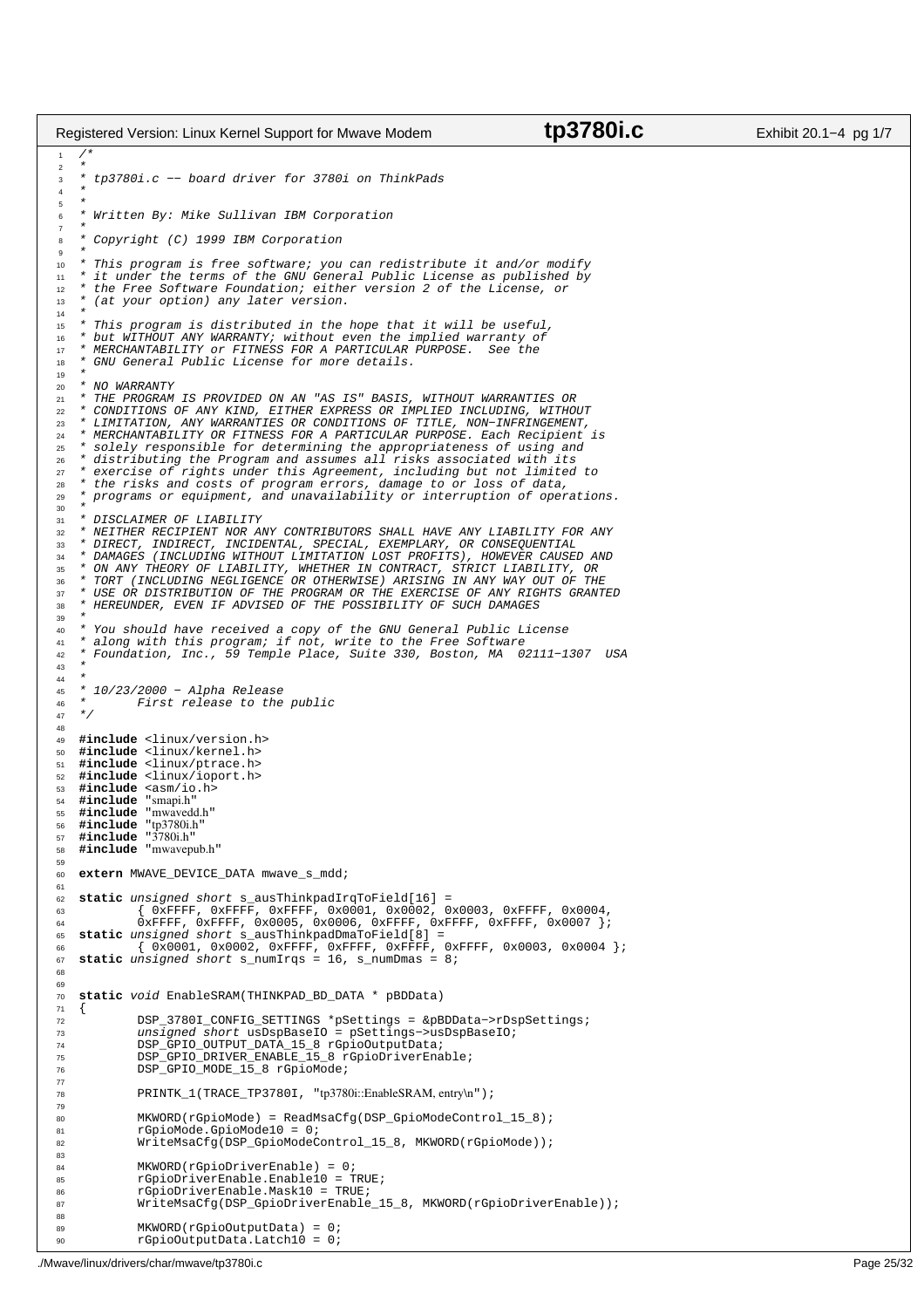```
91 rGpioOutputData.Mask10 = TRUE;
             92 WriteMsaCfg(DSP_GpioOutputData_15_8, MKWORD(rGpioOutputData));
93
94 PRINTK_1(TRACE_TP3780I, "tp3780i::EnableSRAM exit\n");
95 }
96
97
98 static void UartInterrupt(int irq, void *dev_id, struct pt_regs *regs)
\begin{matrix} 99 \\ 100 \end{matrix}100 PRINTK_3(TRACE_TP3780I,
pRINTK_3(TRACE_TP3780i)
    "tp3780i::UartInterrupt entry irq %x dev_id %x\n", irq, (int) dev_id);
102
103
104 static void DspInterrupt(int irq, void *dev_id, struct pt_regs *regs)
105 {
106 pMWAVE_DEVICE_DATA pDrvData = &mwave_s_mdd;
107 DSP_3780I_CONFIG_SETTINGS *pSettings = &pDrvData−>rBDData.rDspSettings;
108 unsigned short usDspBaseIO = pSettings−>usDspBaseIO;
109 unsigned short usIPCSource = 0, usIsolationMask, usPCNum;
110
111 PRINTK_3(TRACE_TP3780I,
<sup>112</sup> "tp3780i::DspInterrupt entry irq %x dev_id %x\n", irq, (int) dev_id);
113
114 if (dsp3780I_GetIPCSource(usDspBaseIO, &usIPCSource) == 0) {
                       PRINTK_2(TRACE_TP3780I,
116 "tp3780i::DspInterrupt, return from dsp3780i_GetIPCSource, usIPCSource %x\n",
117 usIPCSource);
118 usIsolationMask = 1;119 for (usPCNum = 1; usPCNum <= 16; usPCNum++) {
120 if (usIPCSource & usIsolationMask) {
121 usIPCSource &= ~usIsolationMask;<br>122 122 usIPCSource PRINTK 3 (TRACE TP3780I,
                                          122 PRINTK_3(TRACE_TP3780I,
<sup>th</sup>tp3780i::DspInterrupt usPCNum %x usIPCSource %x\n",<br>124 129
124 usPCNum, usIPCSource);
125 if (pDrvData−>IPCs[usPCNum − 1].usIntCount == 0) {
                                                   126 pDrvData−>IPCs[usPCNum − 1].usIntCount = 1;
\left\{\n \begin{array}{ccc}\n 127 & & \\
 127 & & \\
 127 & & \\
 127 & & \\
 127 & & \\
 127 & & \\
 127 & & \\
 127 & & \\
 127 & & \\
 127 & & \\
 127 & & \\
 127 & & \\
 127 & & \\
 127 & & \\
 127 & & \\
 127 & & \\
 127 & & \\
 127 & & \\
 127 & &amp128 PRINTK_2(TRACE_TP3780I,<br>129 129 129 PRINTK_2(TRACE_TP3780i;
\frac{129}{\text{pt}} \frac{129}{\text{pt}} \frac{129}{\text{pt}} \frac{129}{\text{pt}} \frac{129}{\text{pt}} \frac{129}{\text{pt}} \frac{129}{\text{pt}} \frac{129}{\text{pt}} \frac{129}{\text{pt}} \frac{129}{\text{pt}} \frac{129}{\text{pt}} \frac{129}{\text{pt}} \frac{129}{\text{pt}} \frac{129}{\text{pt}} \frac{129}{\text{pDrvData->IPCs[usPCNum - 1].usIntCount);
131 if (pDrvData−>IPCs[usPCNum − 1].bIsEnabled == TRUE) {
132 PRINTK_2(TRACE_TP3780I,
133 "tp3780i::DspInterrupt, waking up usPCNum %x\n",
134 usPCNum − 1);
135 wake_up_interruptible(&pDrvData−>IPCs[usPCNum − 1].ipc_wait_queue);
136 } else {
137 PRINTK_2(TRACE_TP3780I,
138
<sup>138</sup> "tp3780i::DspInterrupt, no one waiting for IPC \%x\n",<br><sup>139</sup><br><sup>139</sup>
139 usPCNum − 1);
\left\{\n\begin{array}{ccc}\n140 & & \n\end{array}\n\right\}\left\{\n \begin{array}{ccc}\n 141 & & \\
 142 & & \\
 143 & & \\
 144 & & \\
 145 & & \\
 146 & & \\
 147 & & \\
 148 & & \\
 149 & & \\
 149 & & \\
 140 & & \\
 140 & & \\
 140 & & \\
 140 & & \\
 141 & & \\
 142 & & \\
 143 & & \\
 145 & & \\
 146 & &amp142 if (usIPCSource == 0)<br>143 break:
                                         break;
144 /* try next IPC */
145 usIsolationMask = usIsolationMask << 1;
146 }
147 } else {
148 PRINTK_1(TRACE_TP3780I,
149
                                 "tp3780i::DspInterrupt, return false from dsp3780i_GetIPCSource\n");
150 }
151 PRINTK 1(TRACE TP3780I, "tp3780i::DspInterrupt exit\n");
152 }
153
154
155 int tp3780I_InitializeBoardData(THINKPAD_BD_DATA * pBDData)
156 {
157 int retval = 0;<br>158 DSP 3780I CONFI
             158 DSP_3780I_CONFIG_SETTINGS *pSettings = &pBDData−>rDspSettings;
159
160
161 PRINTK_2(TRACE_TP3780I, "tp3780i::tp3780I_InitializeBoardData entry pBDData %p\n", pBDData);
162
163 pBDData−>bDSPEnabled = FALSE;
             pSettings->bInterruptClaimed = FALSE;
165
166 retval = smapi init();
167 if (retval)<br>168 PRII
168 PRINTK_ERROR(KERN_ERR_MWAVE "tp3780i::tp3780I_InitializeBoardData: Error: SMAPI is not available on this machine\n");
             169 } else {
170 if (mwave_3780i_irq || mwave_3780i_io || mwave_uart_irq || mwave_uart_io) {
171 retval = smapi_set_DSP_cfg();
172 }
173 }
174
175 PRINTK_2(TRACE_TP3780I, "tp3780i::tp3780I_InitializeBoardData exit retval %x\n", retval);
176
177 return retval;<br>178 }
178 }
179
180 int tp3780I_Cleanup(THINKPAD_BD_DATA * pBDData)
Registered Version: Linux Kernel Support for Mwave Modem tp3780i.c Exhibit 20.1−4 pg 2/7
```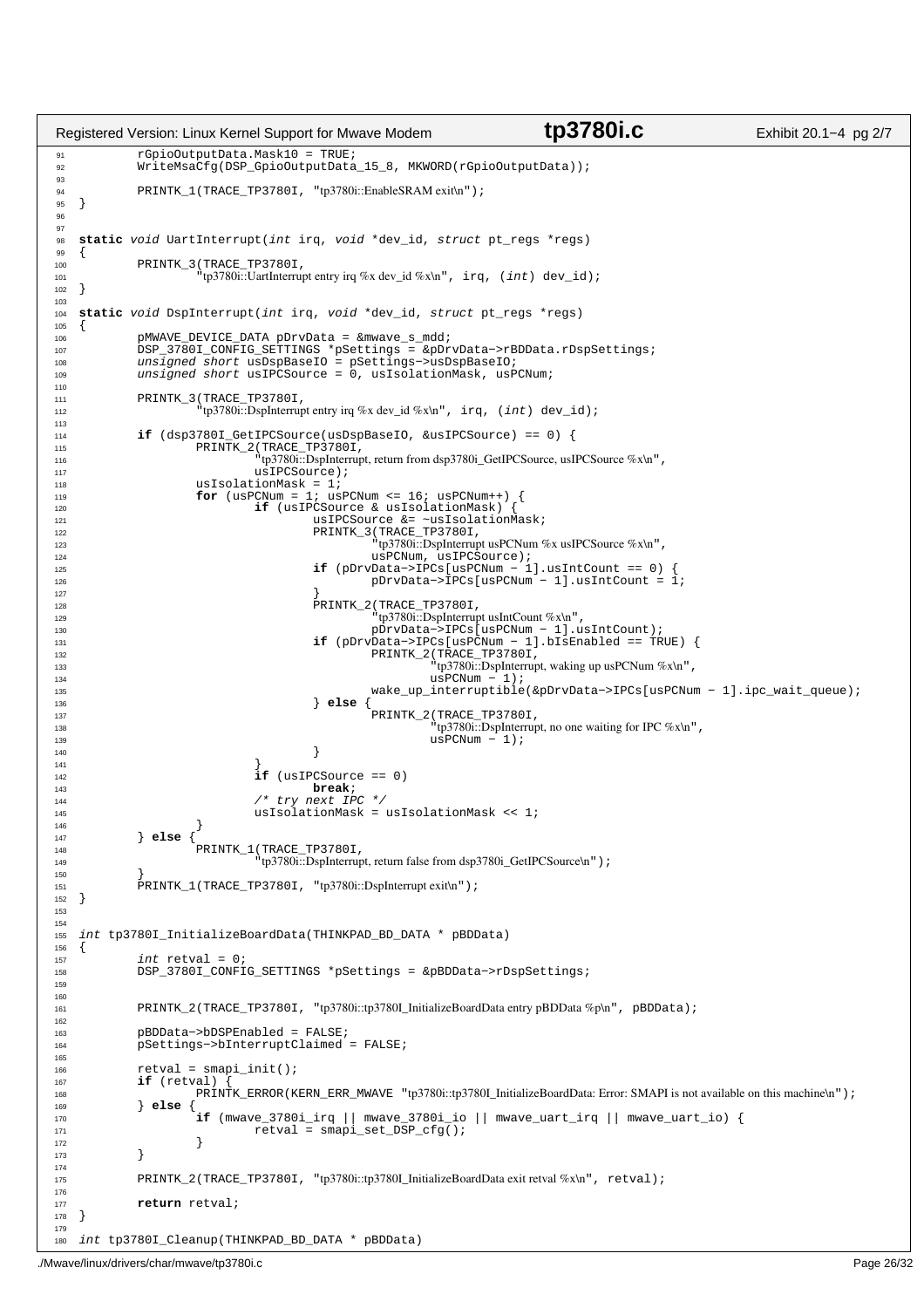```
181 {
int \; r \cdot \text{rt} \cdot \text{rt} \cdot \text{rt} \cdot \text{rt} \cdot \text{rt} \cdot \text{rt} \cdot \text{rt} \cdot \text{rt} \cdot \text{rt} \cdot \text{rt} \cdot \text{rt} \cdot \text{rt} \cdot \text{rt} \cdot \text{rt} \cdot \text{rt} \cdot \text{rt} \cdot \text{rt} \cdot \text{rt} \cdot \text{rt} \cdot \text{rt} \cdot \text{rt} \cdot \text{rt} \cdot \text{rt} \cdot \text{rt} \cdot \text{rt} \cdot \text{rt} \cdot \text{rt} \cdot \text{rt} \cdot \text{rt} \cdot \text{rt} \cdot \text{rt183
184 PRINTK_2(TRACE_TP3780I,
185 "tp3780i::tp3780I_Cleanup entry and exit pBDData %p\n", pBDData);
186
187 return retval;
188 }
189
190 int tp3780I_CalcResources(THINKPAD_BD_DATA * pBDData)
191 {
192 SMAPI_DSP_SETTINGS rSmapiInfo;<br>193 DSP_3780I_CONFIG_SETTINGS *pSe
               193 DSP_3780I_CONFIG_SETTINGS *pSettings = &pBDData−>rDspSettings;
194
195 PRINTK_2(TRACE_TP3780I,
196 "tp3780i::tp3780I_CalcResources entry pBDData %p\n", pBDData);
197
198 if (smapi_query_DSP_cfg(&rSmapiInfo)) {
199 PRINTK_ERROR(KERN_ERR_MWAVE "tp3780i::tp3780I_CalcResources: Error: Could not query DSP config. Aborting.\n");<br>200 return - EIO;
200 return −EIO;<br>201 }
               \}202
203 /* Sanity check */<br>204 if (
204 if (
                            205 ( rSmapiInfo.usDspIRQ == 0 )
206 || ( rSmapiInfo.usDspBaseIO == 0 )<br>207 || ( rSmapiInfo.usUartIRQ == 0 )
208 \left| \int_{0}^{\infty} r \sin(\pi t) \arctan(\pi t) d\pi \right| (r \sin(\pi t) \arctan(\pi t) and r \sin(\pi t) \arctan(\pi t) and r \sin(\pi t) \arctan(\pi t) and r \sin(\pi t) \arctan(\pi t) and r \sin(\pi t) \arctan(\pi t) and r \sin(\pi t) \arctan(\pi t) and r \sin(\pi t) \arctan(\pi t) and r \sin(\pi t) \arctan(\pi t) and 209 ) {
                          PRINTK_ERROR(KERN_ERR_MWAVE "tp3780i::tp3780I_CalcResources: Error: Illegal resource setting. Aborting.\n");
211 return −EIO;<br>212 }
212 }
213<br>214214 pSettings->bDSPEnabled = (rSmapiInfo.bDSPEnabled && rSmapiInfo.bDSPPresent);<br>215 pSettings->bModemEnabled = rSmapiInfo.bModemEnabled;
215 pSettings−>bModemEnabled = rSmapiInfo.bModemEnabled;
216 pSettings−>usDspIrq = rSmapiInfo.usDspIRQ;
217 pSettings−>usDspDma = rSmapiInfo.usDspDMA;
218 pSettings−>usDspBaseIO = rSmapiInfo.usDspBaseIO;
219 pSettings−>usUartIrq = rSmapiInfo.usUartIRQ;
               220 pSettings−>usUartBaseIO = rSmapiInfo.usUartBaseIO;
221
222 pSettings−>uDStoreSize = TP_ABILITIES_DATA_SIZE;
223 pSettings−>uIStoreSize = TP_ABILITIES_INST_SIZE;<br>224 pSettings−>uIps = TP ABILITIES INTS PER SEC;
               224 pSettings−>uIps = TP_ABILITIES_INTS_PER_SEC;
225
226 if (pSettings−>bDSPEnabled && pSettings−>bModemEnabled && pSettings−>usDspIrq == pSettings−>usUartIrq) {
227 pBDData−>bShareDspIrq = pBDData−>bShareUartIrq = 1;<br>228 else {
228 } else {
229 pBDData->bShareDspIrq = pBDData->bShareUartIrq = 0;<br>230 }
230 }
231
232 PRINTK_1(TRACE_TP3780I, "tp3780i::tp3780I_CalcResources exit\n");
233
234 return 0;
    \rightarrow236
237
238 int tp3780I_ClaimResources(THINKPAD_BD_DATA * pBDData)
239 {
               int retval = 0;
241 DSP_3780I_CONFIG_SETTINGS *pSettings = &pBDData−>rDspSettings;
242 #if LINUX_VERSION_CODE >= KERNEL_VERSION(2,4,0)<br>243 struct resource *pres;
<sup>243</sup> struct resource *pres;<br><sup>244</sup> #endif
    244 #endif
245
<sup>246</sup> PRINTK 2(TRACE TP3780I,
<sup>247</sup> <sup>tp3780i::tp3780I_ClaimResources entry pBDData %p\n", pBDData);</sup>
248
249 #if LINUX_VERSION_CODE >= KERNEL_VERSION(2,4,0)
               pres = request_region(pSettings−>usDspBaseIO, 16, "mwave_3780i");
251 if ( pres == NULL ) retval = -EIO;<br>252 #else
252 #else
253 retval = check_region(pSettings−>usDspBaseIO, 16);<br>254 if (!retval) request_region(pSettings->usDspBaseIC
               254 if (!retval) request_region(pSettings−>usDspBaseIO, 16, "mwave_3780i");
255 #endif
256 if (retval) {
257 PRINTK_ERROR(KERN_ERR_MWAVE "tp3780i::tp3780I_ClaimResources: Error: Could not claim I/O region starting at %x\n", pSettin
    gs−>usDspBaseIO);
258 retval = −EIO;<br>259 }
259 }
260
261 PRINTK_2(TRACE_TP3780I, "tp3780i::tp3780I_ClaimResources exit retval %x\n", retval);
262
263 return retval;
264265
<sup>200</sup> int tp3780I ReleaseResources(THINKPAD BD DATA * pBDData)
267 \{<br>268
               int retval = 0;
269 DSP_3780I_CONFIG_SETTINGS *pSettings = &pBDData−>rDspSettings;
Registered Version: Linux Kernel Support for Mwave Modem tp3780i.c Exhibit 20.1−4 pg 3/7
```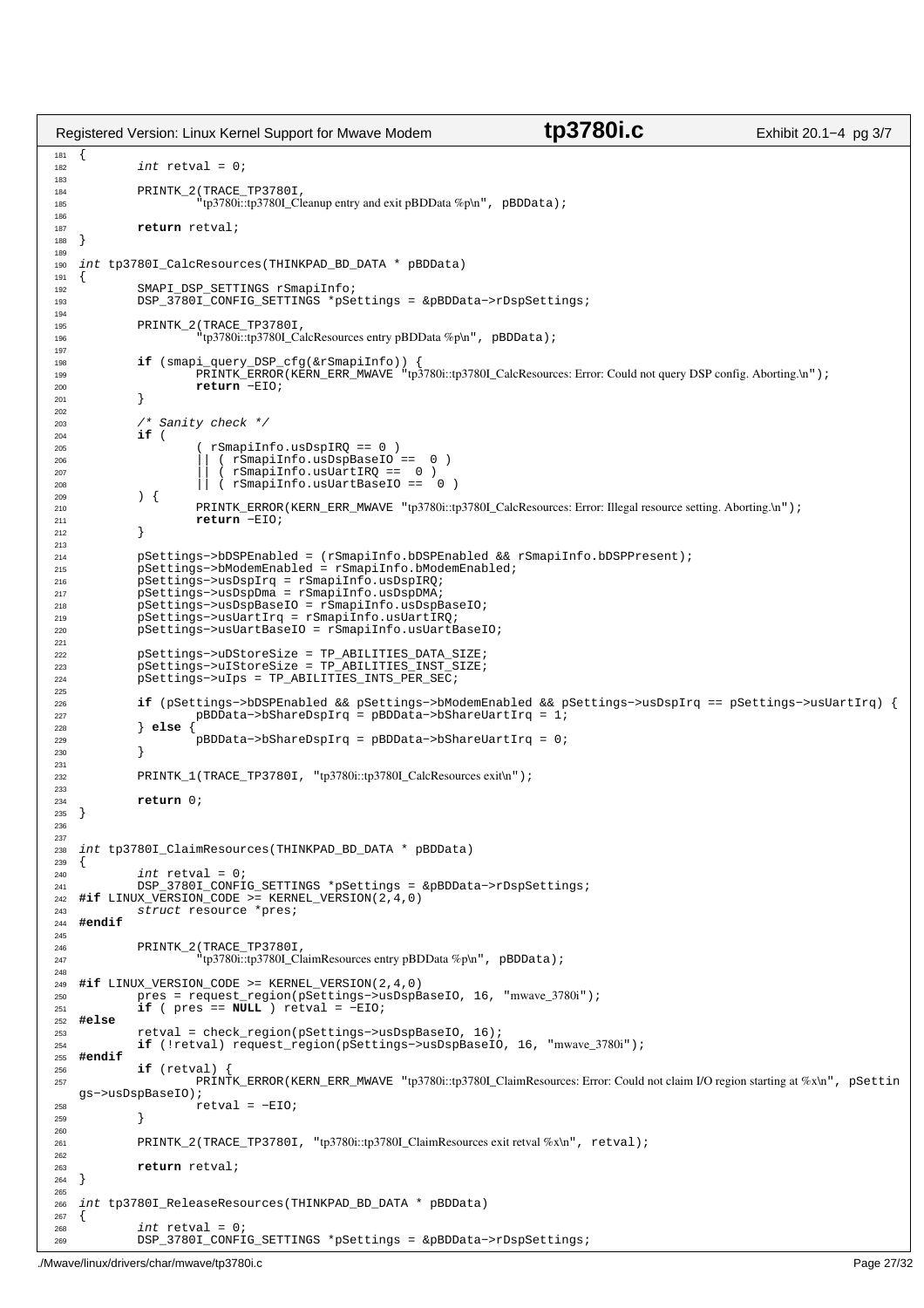```
270
<sup>271</sup> PRINTK 2(TRACE TP3780I)
<sup>272</sup> "tp3780i::tp3780I_ReleaseResources entry pBDData %p\n", pBDData);
273
274 release_region(pSettings−>usDspBaseIO & (~3), 16);
275
276 if (pSettings->bInterruptClaimed) {277 free irq(pSettings->usDspIn
277 free_irq(pSettings−>usDspIrq, 0);<br>278 pSettings−>bInterruptClaimed = FA
          pSettings->bInterruptClaimed = FALSE;<br>}
279 }
280
281 PRINTK_2(TRACE_TP3780I,
                  282 "tp3780i::tp3780I_ReleaseResources exit retval %x\n", retval);
283
284 return retval;
285 }
286
287
288
289 int tp3780I_EnableDSP(THINKPAD_BD_DATA * pBDData)
290 {
291 DSP_3780I_CONFIG_SETTINGS *pSettings = &pBDData−>rDspSettings;
292 BOOLEAN bDSPPoweredUp = FALSE, bDSPEnabled = FALSE, bInterruptAllocated = FALSE;
293
294 PRINTK_2(TRACE_TP3780I, "tp3780i::tp3780I_EnableDSP entry pBDData %p\n", pBDData);
295
296 if (pBDData−>bDSPEnabled) {
<sup>227</sup> PRINTK_ERROR(KERN_ERR_MWAVE "tp3780i::tp3780I_EnableDSP: Error: DSP already enabled!\n");
298 goto exit_cleanup;<br>299 }
299 }
300
301 if (!pSettings−>bDSPEnabled) {
302 PRINTK_ERROR(KERN_ERR_MWAVE "tp3780::tp3780I_EnableDSP: Error: pSettings->bDSPEnabled not set\n");<br>303 9050 PXit_Cleanup;
          goto exit_cleanup;
304 }
305
306 if (
307 (pSettings−>usDspIrq >= s_numIrqs)
308 || (pSettings−>usDspDma >= s_numDmas)
309 || (s_ausThinkpadIrqToField[pSettings−>usDspIrq] == 0xFFFF)
310 || (s_ausThinkpadDmaToField[pSettings−>usDspDma] == 0xFFFF)
311 ) {
312 PRINTK_ERROR(KERN_ERR_MWAVE "tp3780i::tp3780I_EnableDSP: Error: invalid irq %x\n", pSettings->usDspIrq);<br>313 9000 exit cleanup;
          3133 goto exit_cleanup;
314 }
315
316 if (
317 ((pSettings−>usDspBaseIO & 0xF00F) != 0)
318 || (pSettings−>usDspBaseIO & 0x0FF0) == 0
          ) {
320 PRINTK_ERROR(KERN_ERR_MWAVE "tp3780i::tp3780I_EnableDSP: Error: Invalid DSP base I/O address %x\n", pSettings−>usDsp
   BaseIO);
321 goto exit_cleanup;
322 }
323
324 if (pSettings−>bModemEnabled) {
                  325 if (
326 pSettings−>usUartIrq >= s_numIrqs
327 || s_ausThinkpadIrqToField[pSettings−>usUartIrq] == 0xFFFF
                  ) {
329 PRINTK_ERROR(KERN_ERR_MWAVE "tp3780i::tp3780I_EnableDSP: Error: Invalid UART IRQ %x\n", pSettings−>usUa
   rtIrq);
330 goto exit_cleanup;
331 }
332 switch (pSettings−>usUartBaseIO) {
333 case 0x03F8:
334 case 0x02F8:
335 case 0x03E8:
336 case 0x02E8:
                                 337 break;
338
339 default:
340 PRINTK_ERROR("tp3780i::tp3780I_EnableDSP: Error: Invalid UART base I/O address %x\n", pSettings−>us
   UartBaseIO);
341 goto exit_cleanup;
342 }
343 }
344
345 pSettings−>bDspIrqActiveLow = pSettings−>bDspIrqPulse = TRUE;
346 pSettings−>bUartIrqActiveLow = pSettings−>bUartIrqPulse = TRUE;
347
348 if (pBDData−>bShareDspIrq) {
                  pSettings->bDspIrqActiveLow = FALSE;
350<br>351351 if (pBDData−>bShareUartIrq) {
352 pSettings−>bUartIrqActiveLow = FALSE;
353 }
354
355 pSettings−>usNumTransfers = TP_CFG_NumTransfers;
356 pSettings−>usReRequest = TP_CFG_RerequestTimer;
Registered Version: Linux Kernel Support for Mwave Modem tp3780i.c Exhibit 20.1−4 pg 4/7
```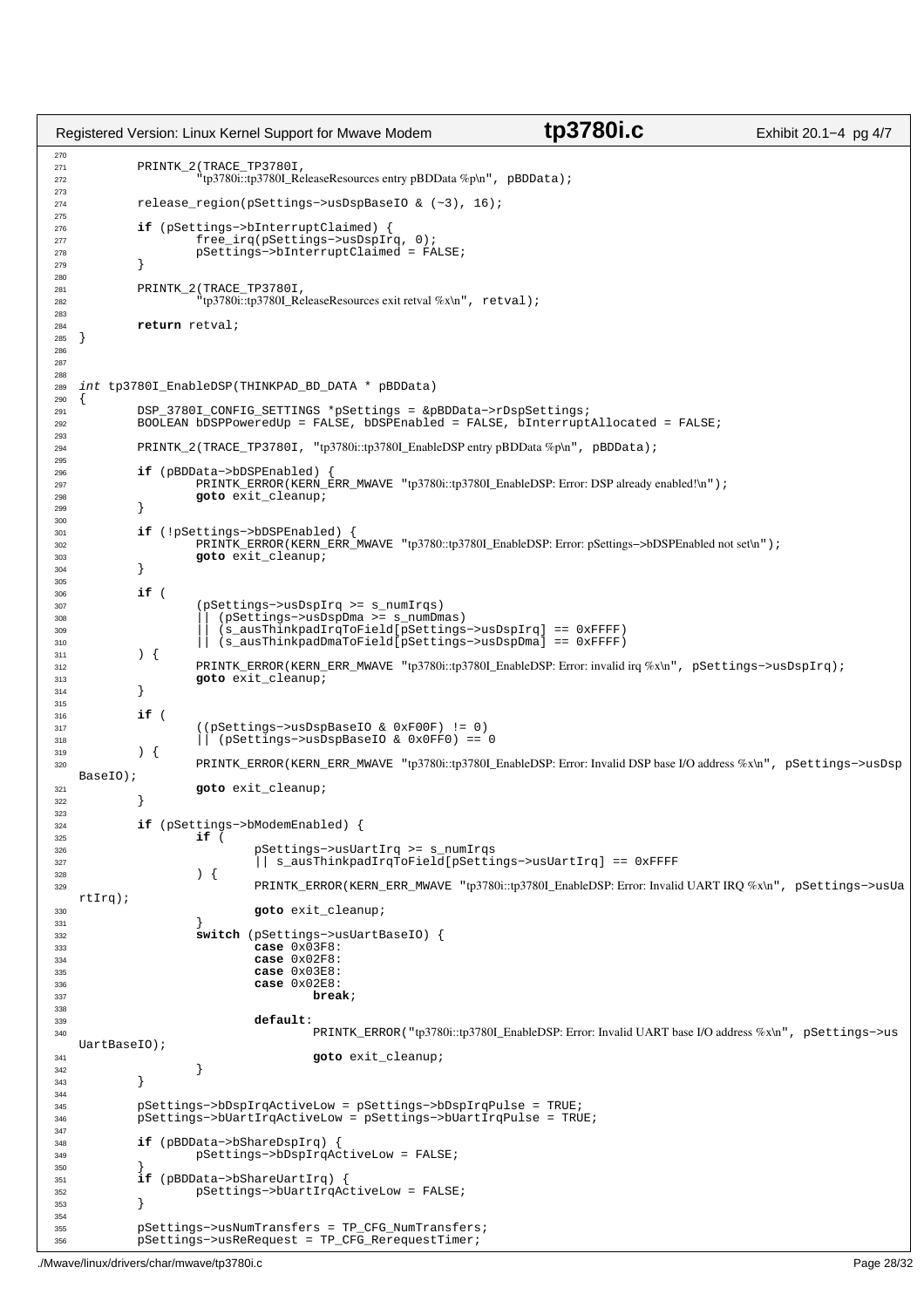```
357 pSettings−>bEnableMEMCS16 = TP_CFG_MEMCS16;
358 pSettings−>usIsaMemCmdWidth = TP_CFG_IsaMemCmdWidth;
359 pSettings−>bGateIOCHRDY = TP_CFG_GateIOCHRDY;
            pSettings->bEnablePwrMgmt = TP_CFG_EnablePwrMgmt;
361 pSettings−>usHBusTimerLoadValue = TP_CFG_HBusTimerValue;
362 pSettings−>bDisableLBusTimeout = TP_CFG_DisableLBusTimeout;
363 pSettings−>usN_Divisor = TP_CFG_N_Divisor;
364 pSettings−>usM_Multiplier = TP_CFG_M_Multiplier;
365 pSettings−>bPllBypass = TP_CFG_PllBypass;
            366 pSettings−>usChipletEnable = TP_CFG_ChipletEnable;
367
368 if (request_irq(pSettings−>usUartIrq, &UartInterrupt, 0, "mwave_uart", 0)) {
369 PRINTK_ERROR(KERN_ERR_MWAVE "tp3780i::tp3780I_EnableDSP: Error: Could not get UART IRQ %x\n", pSettings−>usUartI
   rq);
370 goto exit_cleanup;
371 } else { /* no conflict just release */
372 free_irq(pSettings−>usUartIrq, 0);<br>373 }
373 }
374
375 if (request_irq(pSettings−>usDspIrq, &DspInterrupt, 0, "mwave_3780i", 0)) {
376 PRINTK_ERROR("tp3780i::tp3780I_EnableDSP: Error: Could not get 3780i IRQ %x\n", pSettings−>usDspIrq);
377 goto exit_cleanup;
378 } else {
379 PRINTK_3(TRACE_TP3780I, 380
                               380 "tp3780i::tp3780I_EnableDSP, got interrupt %x bShareDspIrq %x\n",
381 pSettings−>usDspIrq, pBDData−>bShareDspIrq);
382 bInterruptAllocated = TRUE;
383 pSettings−>bInterruptClaimed = TRUE;
384 }
385
386 smapi_set_DSP_power_state(FALSE);
387 if (smapi_set_DSP_power_state(TRUE)) {
388 PRINTK_ERROR(KERN_ERR_MWAVE "tp3780i::tp3780I_EnableDSP: Error: smapi_set_DSP_power_state(TRUE) failed\n");<br>90to exit_cleanup;
389 goto exit_cleanup;
390 } else {
            \big\} bDSPPoweredUp = TRUE;
392 }
393
394 if (dsp3780I_EnableDSP(pSettings, s_ausThinkpadIrqToField, s_ausThinkpadDmaToField)) {
395 PRINTK_ERROR("tp3780i::tp3780I_EnableDSP: Error: dsp7880I_EnableDSP() failed\n");
396 goto exit_cleanup;
            397 } else {
398 399 \} \} \} \}399 }
400
401 EnableSRAM(pBDData);
402
403 pBDData−>bDSPEnabled = TRUE;
404
405 PRINTK_1(TRACE_TP3780I, "tp3780i::tp3780I_EnableDSP exit\n");
406
407 return 0;
408
409 exit_cleanup:<br>PRINT
            PRINTK_ERROR("tp3780i::tp3780I_EnableDSP: Cleaning up\n");
<sup>411</sup> if (bDSPEnabled)<br><sup>412</sup> dsp37801
                     dsp3780I_DisableDSP(pSettings);
413 if (bDSPPoweredUp)<br>414 smapi set
414 smapi_set_DSP_power_state(FALSE);<br>415 if (bInterruptAllocated) {
            if (bInterruptAllocated)
416 free_irq(pSettings−>usDspIrq, 0);
417 pSettings−>bInterruptClaimed = FALSE;
418<br>419419 return −EIO;
420 }
421
422
423 int tp3780I_DisableDSP(THINKPAD_BD_DATA * pBDData)
424 \quad \{
425int retval = 0;
426 DSP_3780I_CONFIG_SETTINGS *pSettings = &pBDData−>rDspSettings;
427
428 PRINTK_2(TRACE_TP3780I, "tp3780i::tp3780I_DisableDSP entry pBDData %p\n", pBDData);
429
430 if (pBDData−>bDSPEnabled) {
431 dsp3780I_DisableDSP(&pBDData−>rDspSettings);
432 if (pSettings−>bInterruptClaimed) {
433 free_irq(pSettings−>usDspIrq, 0);<br>nSettings−>bInterruptClaimed = FA
                               434 pSettings−>bInterruptClaimed = FALSE;
435 }
436 smapi_set_DSP_power_state(FALSE);
437 pBDData−>bDSPEnabled = FALSE;
438 }
439
\frac{440}{440} PRINTK 2(TRACE TP3780I, "tp3780i::tp3780I_DisableDSP exit retval %x\n", retval);
441
442 return retval;
443 }
444
445
Registered Version: Linux Kernel Support for Mwave Modem tp3780i.c Exhibit 20.1−4 pg 5/7
```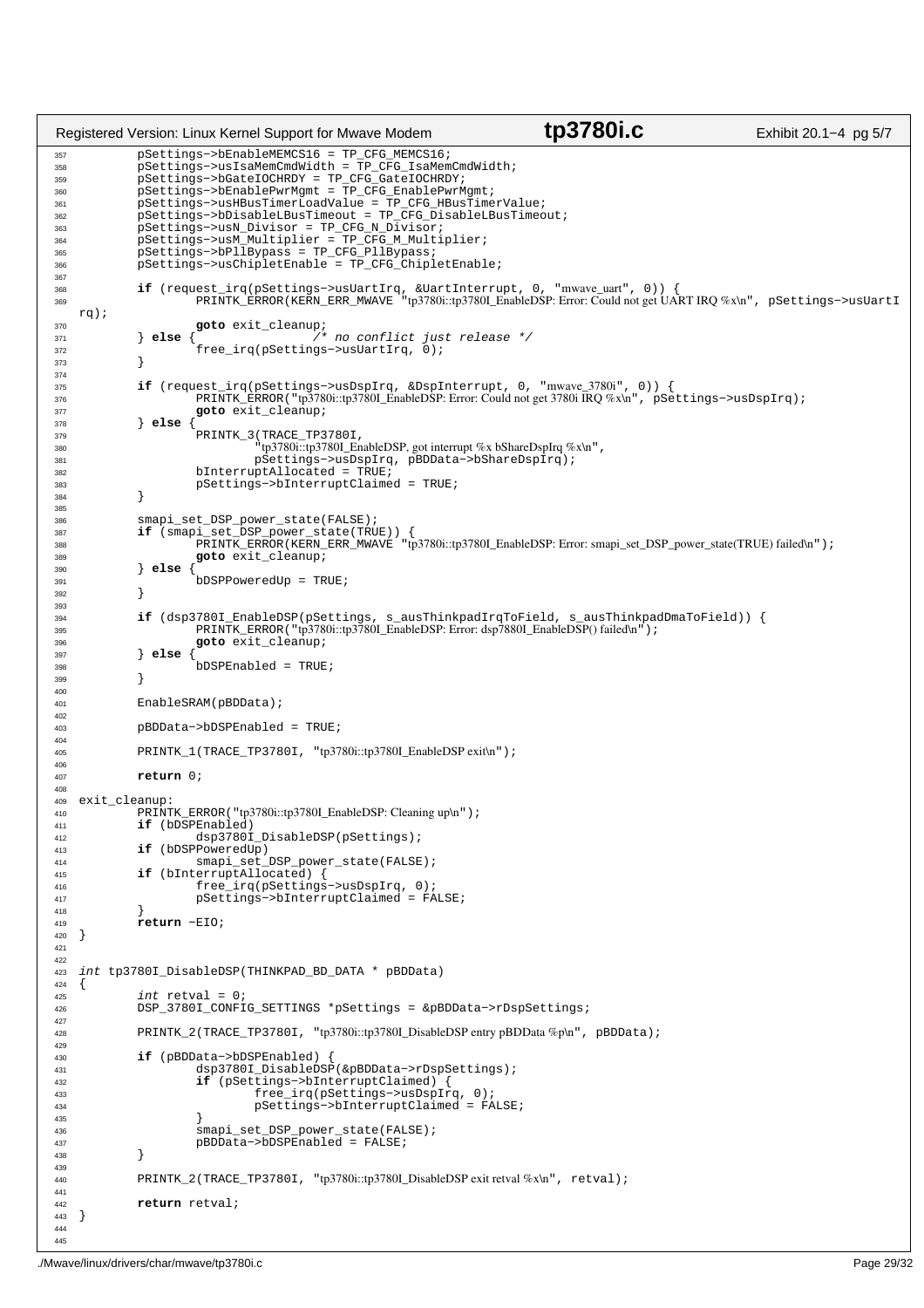```
446 int tp3780I ResetDSP(THINKPAD BD DATA * pBDData)
447 {
448 <br>
449 int retval = 0;<br>
DSP_3780I_CONFI
              DSP_3780I_CONFIG_SETTINGS *pSettings = &pBDData->rDspSettings;
450
<sup>451</sup> PRINTK 2(TRACE TP3780I, "tp3780i::tp3780I ResetDSP entry pBDData %p\ln",
452 pBDData);
453
454 if (dsp3780I_Reset(pSettings) == 0) {<br>455 EnableSRAM(pBDData);
455 EnableSRAM(pBDData);<br>456 and \overline{)} else {
              456 } else {
457 retval = -EIO;<br>458458 }
459
460 PRINTK_2(TRACE_TP3780I, "tp3780i::tp3780I_ResetDSP exit retval %x\n", retval);
461
462 return retval;<br>463 }
463 }
464
465
466 int tp3780I_StartDSP(THINKPAD_BD_DATA * pBDData)
\begin{matrix} 467 \\ 468 \end{matrix}468 int retval = 0;<br>469 DSP_3780I_CONFI
              DSP_3780I_CONFIG_SETTINGS *pSettings = &pBDData->rDspSettings;
470
471 PRINTK_2(TRACE_TP3780I, "tp3780i::tp3780I_StartDSP entry pBDData %p\n", pBDData);
472
473 if (dsp3780I_Run(pSettings) == 0) {
474 // \overline{\theta} // \overline{\theta} EnableSRAM(pBDData);
              475 } else {
476<br>477 }<br>477477 }
478<br>479
              479 PRINTK_2(TRACE_TP3780I, "tp3780i::tp3780I_StartDSP exit retval %x\n", retval);
480
481 return retval;
482 }
483
484
485 int tp3780I_QueryAbilities(THINKPAD_BD_DATA * pBDData, MW_ABILITIES * pAbilities)
\begin{matrix}486\\487\end{matrix}int retval = 0;
488
489 PRINTK_2(TRACE_TP3780I,
                        "tp3780i::tp3780I_QueryAbilities entry pBDData %p\n", pBDData);
491
492 /* fill out standard constant fields */
493 pAbilities−>instr_per_sec = pBDData−>rDspSettings.uIps;
494 pAbilities−>data_size = pBDData−>rDspSettings.uDStoreSize;
495 pAbilities−>inst_size = pBDData−>rDspSettings.uIStoreSize;
496 pAbilities−>bus_dma_bw = pBDData−>rDspSettings.uDmaBandwidth;
497<br>498
498 /* fill out dynamically determined fields *<br>pAbilities->component_list[0] = 0x00010000
499 pAbilities−>component_list[0] = 0x00010000 | MW_ADC_MASK;
500 pAbilities−>component_list[1] = 0x00010000 | MW_ACI_MASK;
500 pAbilities->component_list[1] = 0x00010000 | MW_ACI_MASK;<br>501 pAbilities->component_list[2] = 0x00010000 | MW_AIC1_MASK;<br>502 pAbilities->component_list[3] = 0x00010000 | MW_AIC2_MASK;
              pAbilities->component_list[3] = 0x00010000 | MW_AIC2_MASK;<br>pAbilities->component_list[4] = 0x00010000 | MW_CDDAC_MASK;
503 pAbilities−>component_list[4] = 0x00010000 | MW_CDDAC_MASK;
504 pAbilities−>component_list[5] = 0x00010000 | MW_MIDI_MASK;
505 pAbilities−>component_list[6] = 0x00010000 | MW_UART_MASK;
506 pAbilities−>component_count = 7;
507
508 /* Fill out Mwave OS and BIOS task names */
509510 memcpy(pAbilities−>mwave_os_name, TP_ABILITIES_MWAVEOS_NAME,
511 sizeof(TP_ABILITIES_MWAVEOS_NAME));
512 memcpy(pAbilities->bios_task_name, TP_ABILITIES_BIOSTASK_NAME,<br>513 sizeof(TP_ABILITIES_BIOSTASK_NAME));
                        513 sizeof(TP_ABILITIES_BIOSTASK_NAME));
514
515 PRINTK_1(TRACE_TP3780I,
516 "tp3780i::tp3780I_QueryAbilities exit retval=SUCCESSFUL\n");
517
518 return retval;
519 }
520
521 int tp3780I_ReadWriteDspDStore(THINKPAD_BD_DATA * pBDData, unsigned int uOpcode,
522 void *pvBuffer, unsigned int uCount,
523<br>
\frac{1}{2} unsigned long ulDSPAddr)
    \{525 int retval = 0;<br>526 DSP 3780I CONFI
              526 DSP_3780I_CONFIG_SETTINGS *pSettings = &pBDData−>rDspSettings;
527 unsigned short usDspBaseIO = pSettings−>usDspBaseIO;
              BOOLEAN bRC = 0;
529
530 PRINTK_6(TRACE_TP3780I,
<sup>531</sup> "tp3780i::tp3780I_ReadWriteDspDStore entry pBDData %p, uOpcode %x, pvBuffer %p, uCount %x, ulDSPAddr %lx\n",<br>532 DBDData, uOpcode, pvBuffer, uCount, ulDSPAddr);
                        pBDData, uOpcode, pvBuffer, uCount, ulDSPAddr);
533
534 if (pBDData−>bDSPEnabled) {
535 switch (uOpcode) {
Registered Version: Linux Kernel Support for Mwave Modem tp3780i.c Exhibit 20.1−4 pg 6/7
```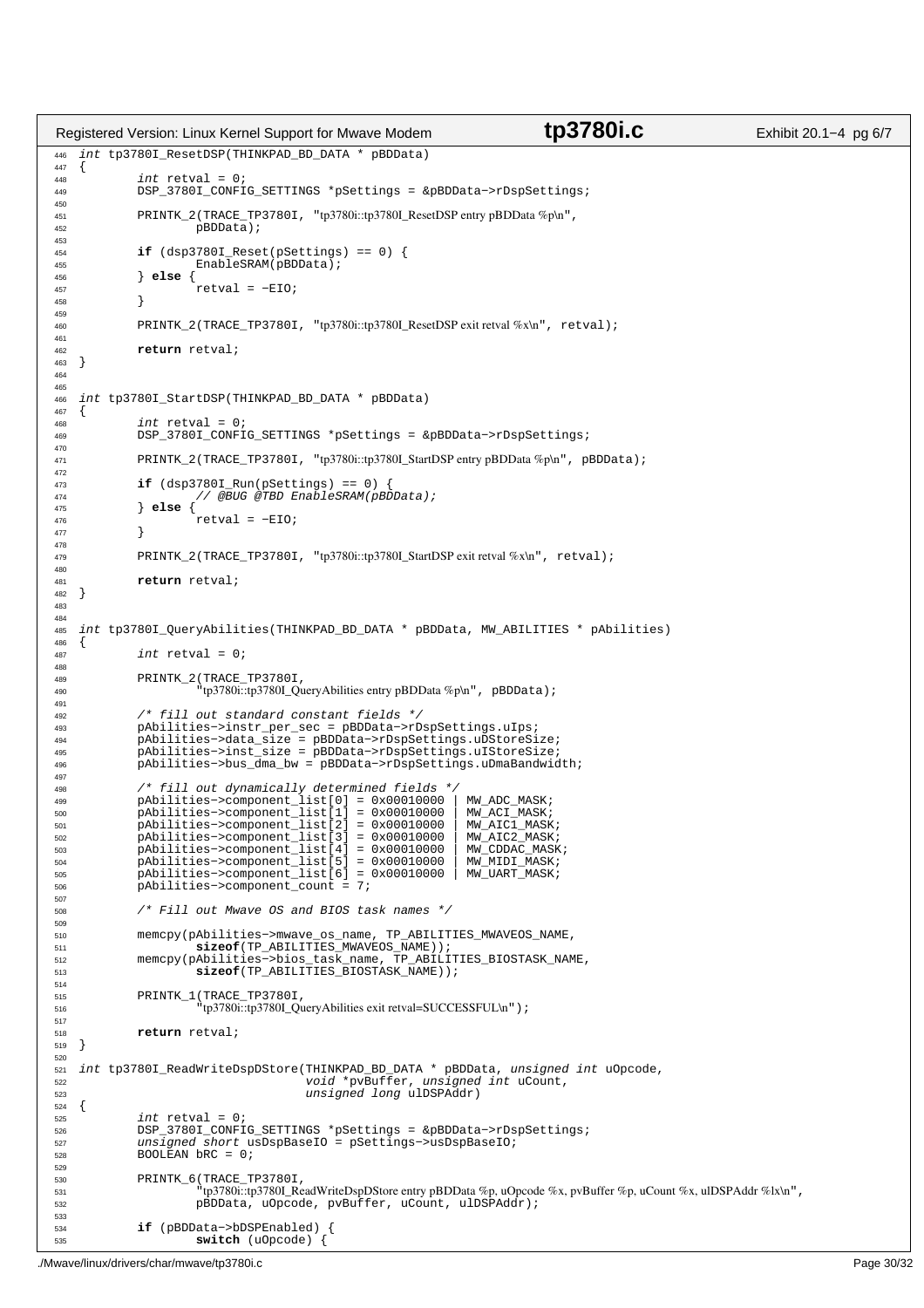```
536 case IOCTL_MW_READ_DATA:
537 bRC = dsp3780I_ReadDStore(usDspBaseIO, pvBuffer, uCount, ulDSPAddr);
538 break;
539
540 case IOCTL_MW_READCLEAR_DATA:
                            541 bRC = dsp3780I_ReadAndClearDStore(usDspBaseIO, pvBuffer, uCount, ulDSPAddr);
542 break;
543
544 case IOCTL_MW_WRITE_DATA:
545 bRC = dsp3780I_WriteDStore(usDspBaseIO, pvBuffer, uCount, ulDSPAddr);<br>
break;
                    546 break;
547 }
548 }
549
550 retval = (bRC) ? −EIO : 0;
551 PRINTK_2(TRACE_TP3780I, "tp3780i::tp3780I_ReadWriteDspDStore exit retval %x\n", retval);
552
553 return retval;
554 }
555
556
557 int tp3780I_ReadWriteDspIStore(THINKPAD_BD_DATA * pBDData, unsigned int uOpcode,
558 void *pvBuffer, unsigned int uCount,
559 unsigned long ulDSPAddr)
  \{561 int retval = 0;
562 DSP_3780I_CONFIG_SETTINGS *pSettings = &pBDData−>rDspSettings;
563 unsigned short usDspBaseIO = pSettings−>usDspBaseIO;
564 BOOLEAN bRC = 0;
565
566 PRINTK_6(TRACE_TP3780I,<br>567 s67 p3780i::tp3780I_Re
567 "tp3780i::tp3780i_ReadWriteDspIStore entry pBDData %p, uOpcode %x, pvBuffer %p, uCount %x, ulDSPAddr %lx\n",<br>568 pBDData, uOpcode, pvBuffer, uCount, ulDSPAddr);
                    pBDData, uOpcode, pvBuffer, uCount, ulDSPAddr);
569
570 if (pBDData−>bDSPEnabled) {
                    571 switch (uOpcode) {
572 case IOCTL_MW_READ_INST:
573 bRC = dsp3780I_ReadIStore(usDspBaseIO, pvBuffer, uCount, ulDSPAddr);
574 break;
575
576 case IOCTL_MW_WRITE_INST:
577 bRC = dsp3780I_WriteIStore(usDspBaseIO, pvBuffer, uCount, ulDSPAddr);
578 break;
579 }
580 }
581
           retval = (bRC) ? -EIO : 0;583<br>584
584 PRINTK_2(TRACE_TP3780I,
                    "tp3780i::tp3780I_ReadWriteDspIStore exit retval %x\n", retval);
586
587 return retval;<br>588 }
  }
589
Registered Version: Linux Kernel Support for Mwave Modem tp3780i.c Exhibit 20.1−4 pg 7/7
```